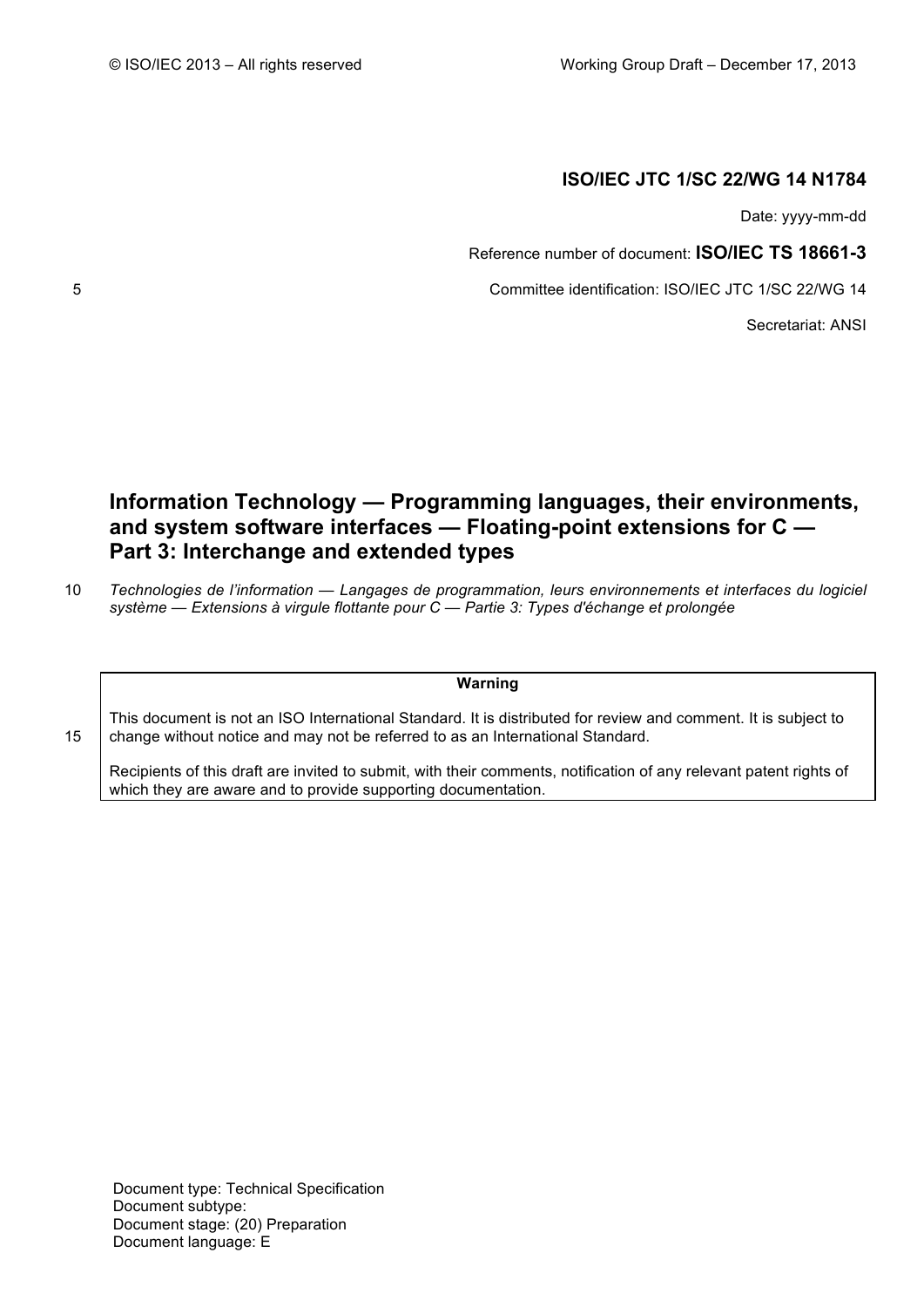# **Copyright notice**

This ISO document is a working draft or committee draft and is copyright-protected by ISO. While the reproduction of working drafts or committee drafts in any form for use by participants in the ISO standards development process is permitted without prior permission from ISO, neither this document 5 nor any extract from it may be reproduced, stored or transmitted in any form for any other purpose without prior written permission from ISO.

Requests for permission to reproduce this document for the purpose of selling it should be addressed as shown below or to ISO's member body in the country of the requester:

*ISO copyright office* 10 *Case postale 56 CH-1211 Geneva 20 Tel. +41 22 749 01 11 Fax + 41 22 749 09 47 E-mail copyright@iso.org Web www.iso.org*

15 Reproduction for sales purposes may be subject to royalty payments or a licensing agreement.

Violators may be prosecuted.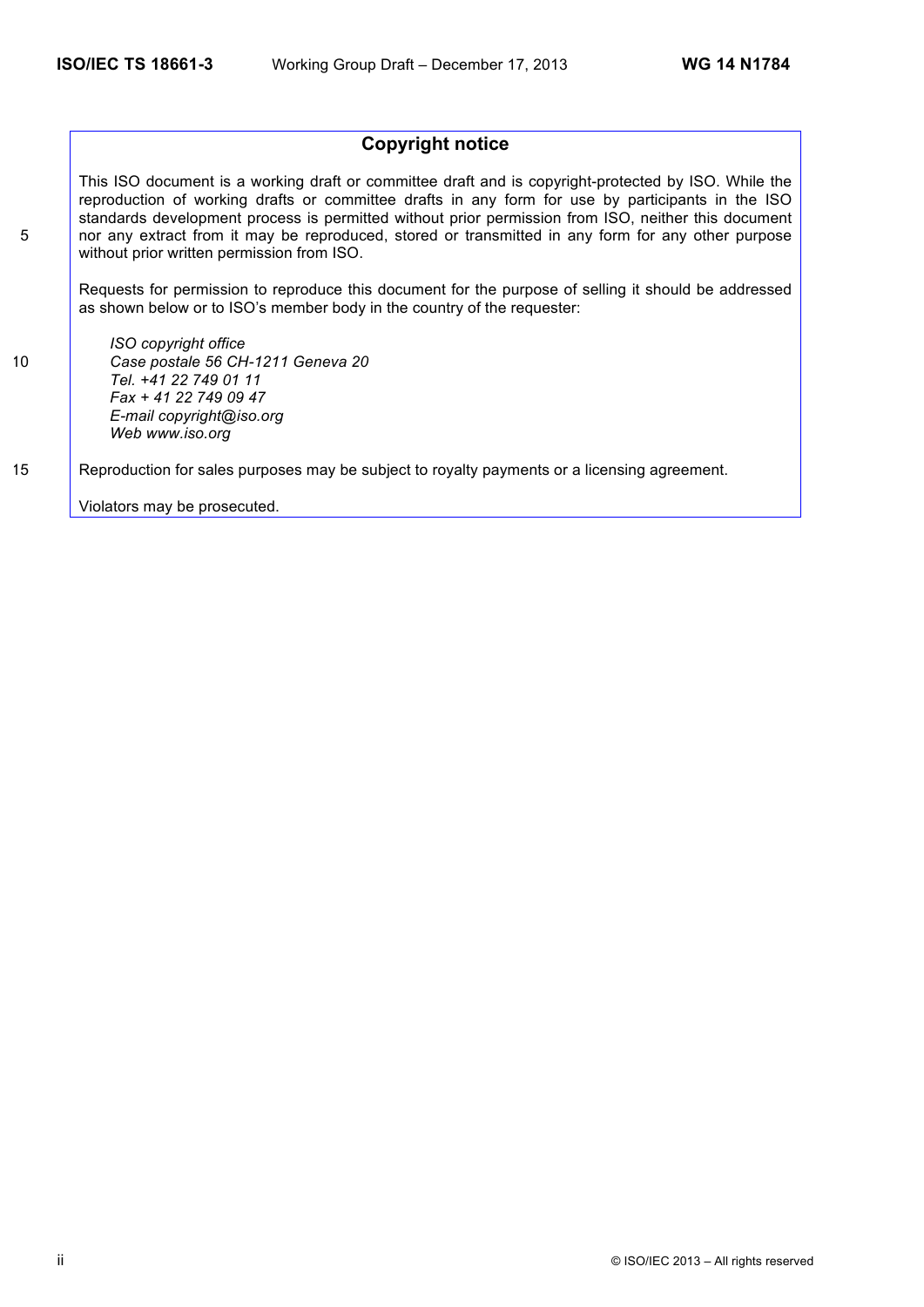# **Contents**

| 5  |                |  |
|----|----------------|--|
|    | 1              |  |
|    | $\overline{2}$ |  |
| 10 | 3              |  |
|    | 4              |  |
|    | 5              |  |
|    | 5.1            |  |
| 15 | 5.2<br>5.3     |  |
|    | 6              |  |
|    | 7              |  |
|    | 8              |  |
|    |                |  |
|    | 9              |  |
| 20 | 10             |  |
|    | 11             |  |
|    | 11.1<br>11.2   |  |
|    | 11.3           |  |
| 25 | 12             |  |
|    | 13             |  |
|    |                |  |
|    | 14             |  |
|    |                |  |
|    |                |  |

30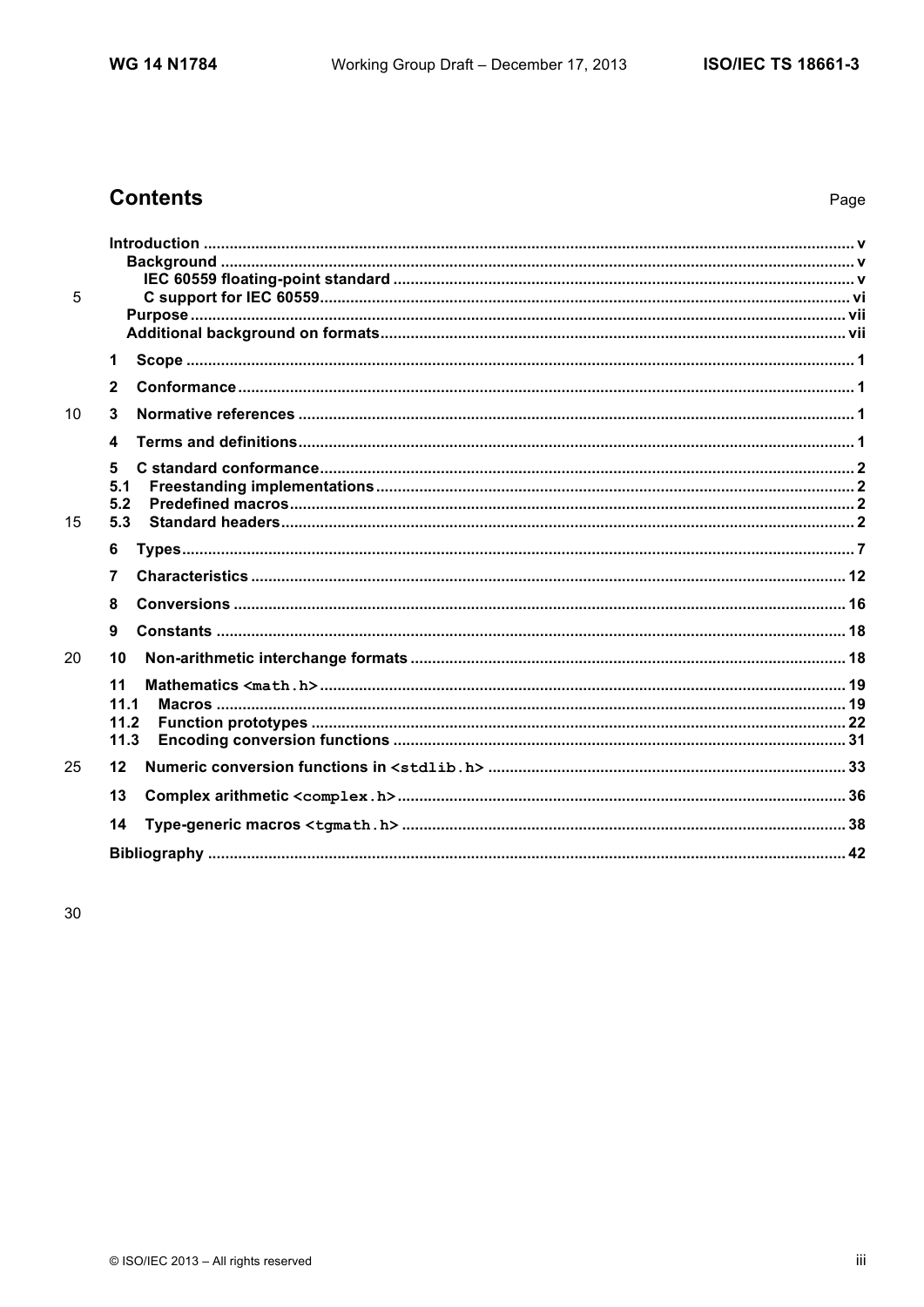# **Foreword**

ISO (the International Organization for Standardization) is a worldwide federation of national standards bodies (ISO member bodies). The work of preparing International Standards is normally carried out through ISO technical committees. Each member body interested in a subject for which a technical committee has been 5 established has the right to be represented on that committee. International organizations, governmental and non-governmental, in liaison with ISO, also take part in the work. ISO collaborates closely with the International Electrotechnical Commission (IEC) on all matters of electrotechnical standardization.

International Standards are drafted in accordance with the rules given in the ISO/IEC Directives, Part 2.

The main task of technical committees is to prepare International Standards. Draft International Standards 10 adopted by the technical committees are circulated to the member bodies for voting. Publication as an International Standard requires approval by at least 75 % of the member bodies casting a vote.

Attention is drawn to the possibility that some of the elements of this document may be the subject of patent rights. ISO shall not be held responsible for identifying any or all such patent rights.

ISO/IEC TS 18661 was prepared by Technical Committee ISO JTC 1, *Information Technology*, Subcommittee 15 SC 22, *Programming languages, their environments, and system software interfaces*.

ISO/IEC TS 18661 consists of the following parts, under the general title *Floating-point extensions for C*:

- ⎯ *Part 1: Binary floating-point arithmetic*
- ⎯ *Part 2: Decimal floating-point arithmetic*
- ⎯ *Part 3: Interchange and extended types*
- 20 ⎯ *Part 4: Supplementary functions*
	- ⎯ *Part 5: Supplementary attributes*

Part 1 updates ISO/IEC 9899:2011 (*Information technology — Programming languages, their environments and system software interfaces — Programming Language C*), Annex F in particular, to support all required features of ISO/IEC/IEEE 60559:2011 (*Information technology — Microprocessor Systems — Floating-point*  25 *arithmetic*).

Part 2 supersedes ISO/IEC TR 24732:2009 (Information technology – Programming languages, their environments and system software interfaces – Extension for the programming language C to support decimal floating-point arithmetic).

30

Parts 3-5 specify extensions to ISO/IEC 9899:2011 for features recommended in ISO/IEC/IEEE 60559:2011.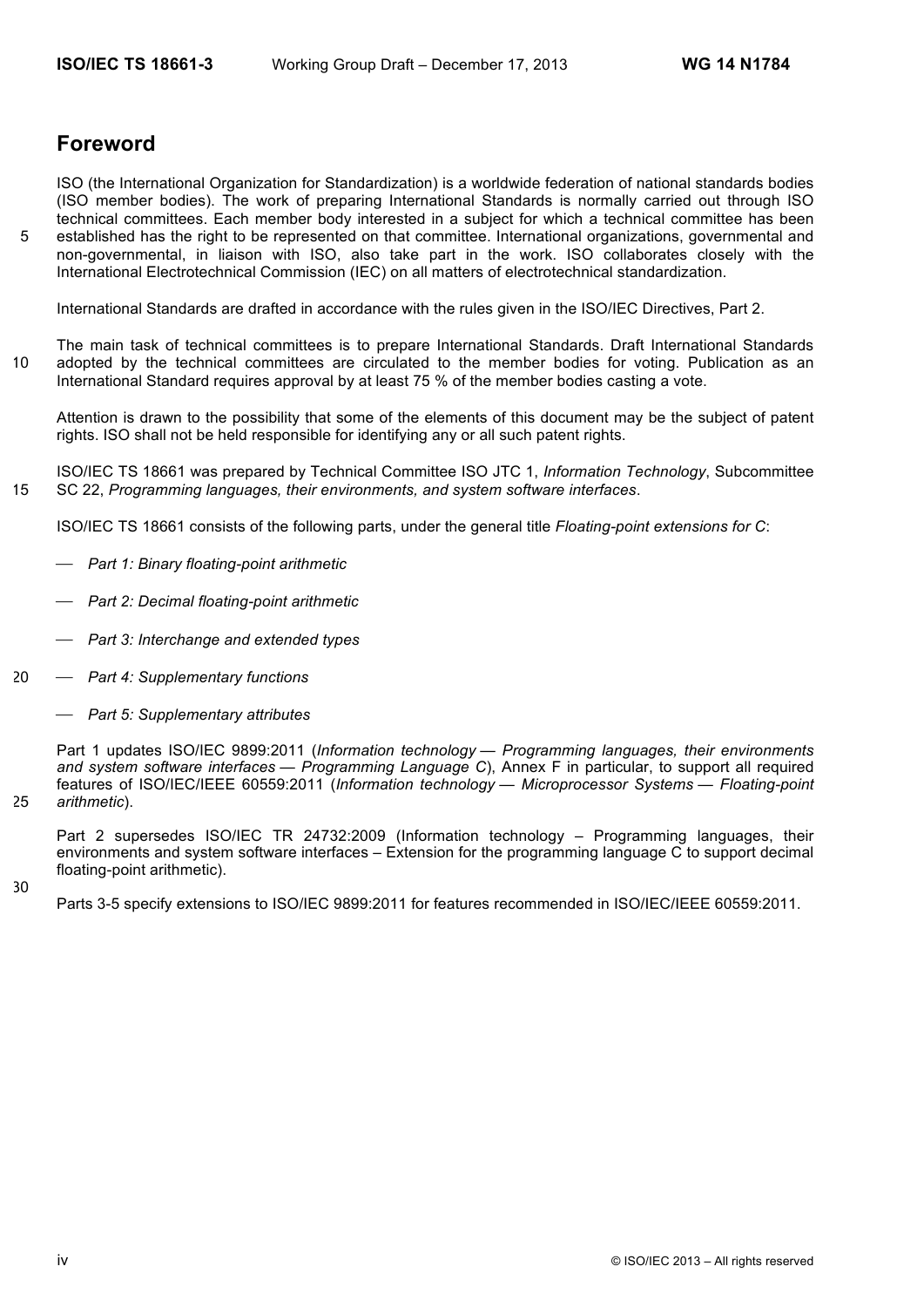# **Introduction**

## **Background**

## **IEC 60559 floating-point standard**

- The IEEE 754-1985 standard for binary floating-point arithmetic was motivated by an expanding diversity in 5 floating-point data representation and arithmetic, which made writing robust programs, debugging, and moving programs between systems exceedingly difficult. Now the great majority of systems provide data formats and arithmetic operations according to this standard. The IEC 60559:1989 international standard was equivalent to the IEEE 754-1985 standard. Its stated goals were:
- 1 Facilitate movement of existing programs from diverse computers to those that adhere to this 10 standard.
	- 2 Enhance the capabilities and safety available to programmers who, though not expert in numerical methods, may well be attempting to produce numerically sophisticated programs. However, we recognize that utility and safety are sometimes antagonists.
- 3 Encourage experts to develop and distribute robust and efficient numerical programs that are 15 portable, by way of minor editing and recompilation, onto any computer that conforms to this standard and possesses adequate capacity. When restricted to a declared subset of the standard, these programs should produce identical results on all conforming systems.
	- 4 Provide direct support for
		- a. Execution-time diagnosis of anomalies
- 20 b. Smoother handling of exceptions
	- c. Interval arithmetic at a reasonable cost
	- 5 Provide for development of
		- a. Standard elementary functions such as exp and cos
		- b. Very high precision (multiword) arithmetic
- 25 c. Coupling of numerical and symbolic algebraic computation
	- 6 Enable rather than preclude further refinements and extensions.

To these ends, the standard specified a floating-point model comprising:

*formats* – for binary floating-point data, including representations for Not-a-Number (NaN) and signed infinities and zeros

30 *operations* – basic arithmetic operations (addition, multiplication, etc.) on the format data to compose a well-defined, closed arithmetic system; also specified conversions between floating-point formats and decimal character sequences, and a few auxiliary operations

*context* – status flags for detecting exceptional conditions (invalid operation, division by zero, overflow, underflow, and inexact) and controls for choosing different rounding methods

35 The IEC 60559:2011 international standard is equivalent to the IEEE 754-2008 standard for floating-point arithmetic, which is a major revision to IEEE 754-1985.

The revised standard specifies more formats, including decimal as well as binary. It adds a 128-bit binary format to its basic formats. It defines extended formats for all of its basic formats. It specifies data interchange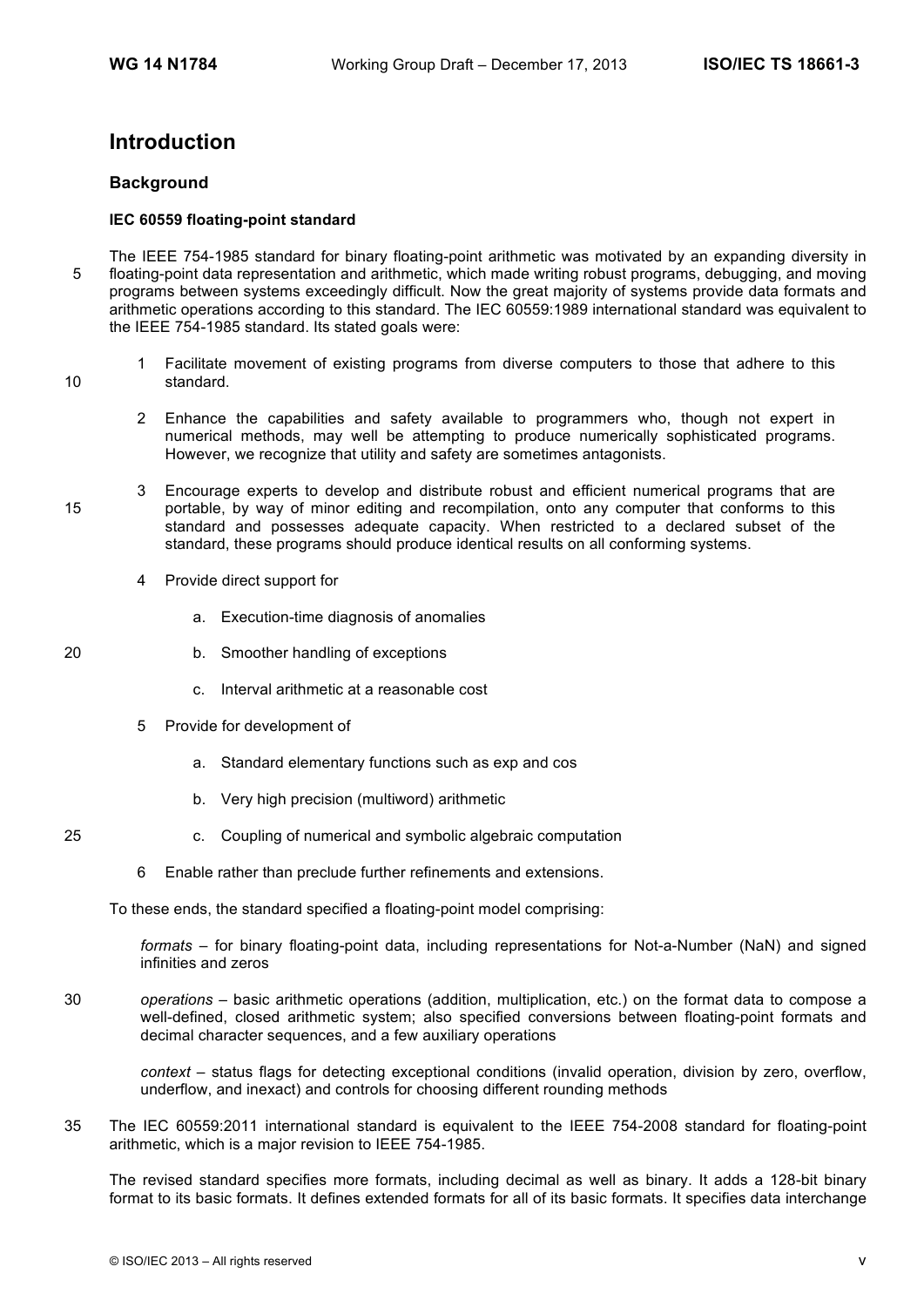formats (which may or may not be arithmetic), including a 16-bit binary format and an unbounded tower of wider formats. To conform to the floating-point standard, an implementation must provide at least one of the basic formats, along with the required operations.

- The revised standard specifies more operations. New requirements include among others arithmetic 5 operations that round their result to a narrower format than the operands (with just one rounding), more conversions with integer types, more classifications and comparisons, and more operations for managing flags and modes. New recommendations include an extensive set of mathematical functions and seven reduction functions for sums and scaled products.
- The revised standard places more emphasis on reproducible results, which is reflected in its standardization 10 of more operations. For the most part, behaviors are completely specified. The standard requires conversions between floating-point formats and decimal character sequences to be correctly rounded for at least three more decimal digits than is required to distinguish all numbers in the widest supported binary format; it fully specifies conversions involving any number of decimal digits. It recommends that transcendental functions be correctly rounded.
- 15 The revised standard requires a way to specify a constant rounding direction for a static portion of code, with details left to programming language standards. This feature potentially allows rounding control without incurring the overhead of runtime access to a global (or thread) rounding mode.

Other features recommended by the revised standard include alternate methods for exception handling, controls for expression evaluation (allowing or disallowing various optimizations), support for fully reproducible 20 results, and support for program debugging.

The revised standard, like its predecessor, defines its model of floating-point arithmetic in the abstract. It neither defines the way in which operations are expressed (which might vary depending on the computer language or other interface being used), nor does it define the concrete representation (specific layout in storage, or in a processor's register, for example) of data or context, except that it does define specific 25 encodings that are to be used for data that may be exchanged between different implementations that conform to the specification.

IEC 60559 does not include bindings of its floating-point model for particular programming languages. However, the revised standard does include guidance for programming language standards, in recognition of the fact that features of the floating-point standard, even if well supported in the hardware, are not available to 30 users unless the programming language provides a commensurate level of support. The implementation's combination of both hardware and software determines conformance to the floating-point standard.

#### **C support for IEC 60559**

The C standard specifies floating-point arithmetic using an abstract model. The representation of a floatingpoint number is specified in an abstract form where the constituent components (sign, exponent, significand) 35 of the representation are defined but not the internals of these components. In particular, the exponent range, significand size, and the base (or radix) are implementation-defined. This allows flexibility for an implementation to take advantage of its underlying hardware architecture. Furthermore, certain behaviors of operations are also implementation-defined, for example in the area of handling of special numbers and in exceptions.

- 40 The reason for this approach is historical. At the time when C was first standardized, before the floating-point standard was established, there were various hardware implementations of floating-point arithmetic in common use. Specifying the exact details of a representation would have made most of the existing implementations at the time not conforming.
- Beginning with ISO/IEC 9899:1999 (C99), C has included an optional second level of specification for 45 implementations supporting the floating-point standard. C99, in conditionally normative Annex F, introduced nearly complete support for the IEC 60559:1989 standard for binary floating-point arithmetic. Also, C99's informative Annex G offered a specification of complex arithmetic that is compatible with IEC 60559:1989.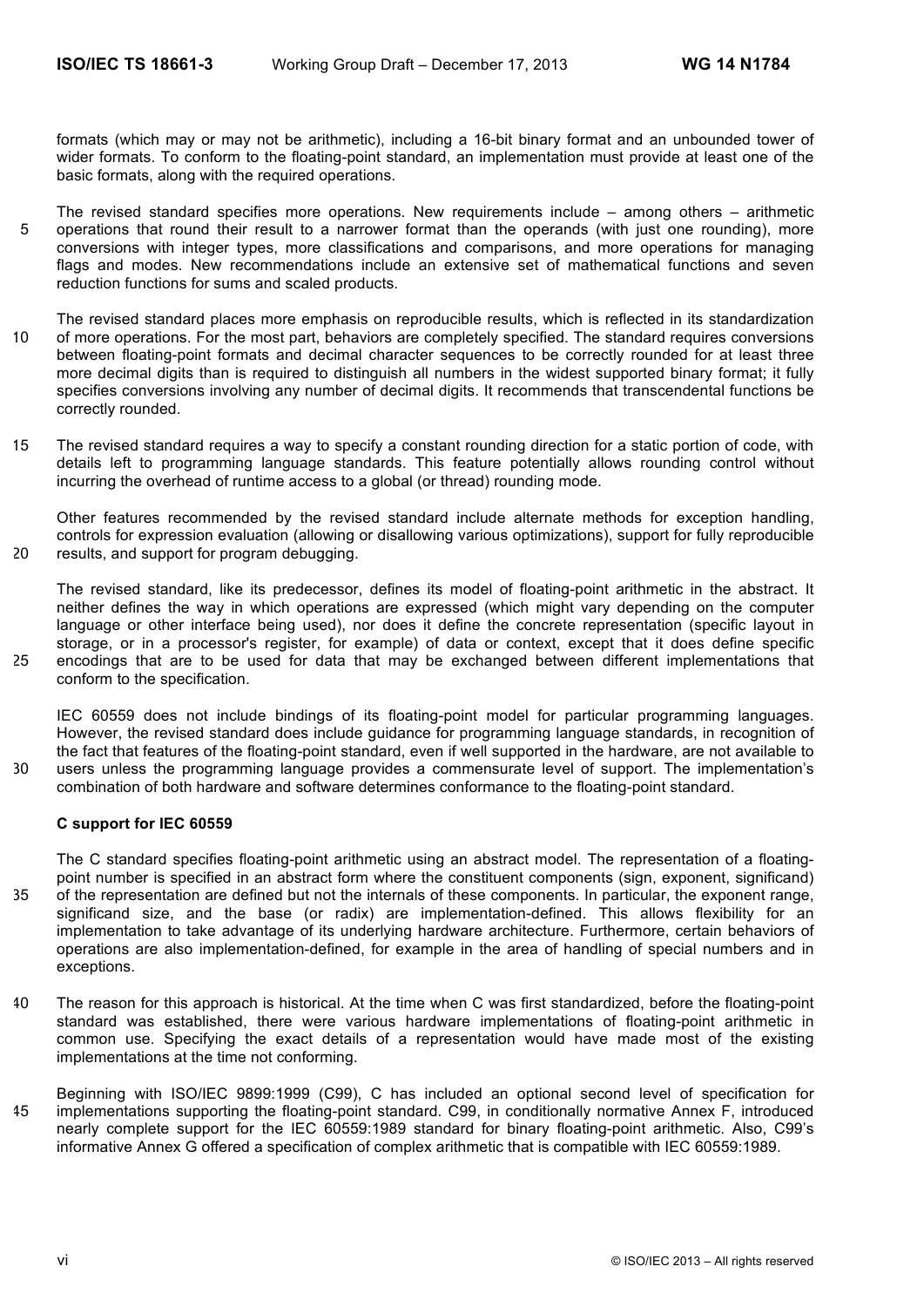ISO/IEC 9899:2011 (C11) includes refinements to the C99 floating-point specification, though is still based on IEC 60559:1989. C11 upgrades Annex G from "informative" to "conditionally normative".

ISO/IEC Technical Report 24732:2009 introduced partial C support for the decimal floating-point arithmetic in IEC 60559:2011. TR 24732, for which technical content was completed while IEEE 754-2008 was still in the 5 later stages of development, specifies decimal types based on IEC 60559:2011 decimal formats, though it does not include all of the operations required by IEC 60559:2011.

## **Purpose**

The purpose of this Technical Specification is to provide a C language binding for IEC 60559:2011, based on the C11 standard, that delivers the goals of IEC 60559 to users and is feasible to implement. It is organized 10 into five Parts.

Part 1 provides changes to C11 that cover all the requirements, plus some basic recommendations, of IEC 60559:2011 for binary floating-point arithmetic. C implementations intending to support IEC 60559:2011 are expected to conform to conditionally normative Annex F as enhanced by the changes in Part 1.

Part 2 enhances TR 24732 to cover all the requirements, plus some basic recommendations, of IEC 15 60559:2011 for decimal floating-point arithmetic. C implementations intending to provide an extension for decimal floating-point arithmetic supporting IEC 60559;2011 are expected to conform to Part 2.

Part 3 (Interchange and extended types), Part 4 (Supplementary functions), and Part 5 (Supplementary attributes) cover recommended features of IEC 60559:2011. C implementations intending to provide extensions for these features are expected to conform to the corresponding Parts.

## 20 **Additional background on formats**

The 2011 revision of the ISO/IEC 60559 standard for floating-point arithmetic introduces a variety of new formats, both fixed and extendable. The new fixed formats include

- a 128-bit basic binary format (the 32 and 64 bit basic binary formats are carried over from ISO/IEC 60559:1989)
- 25 64 and 128 bit basic decimal formats
	- interchange formats, whose precision and range are determined by the width k, where
		- for binary,  $k = 16$ , 32, 64, and  $k \ge 128$  and a multiple of 32, and
		- for decimal,  $k \geq 32$  and a multiple of 32
	- extended formats, for each basic format, with minimum range and precision specified

30

Thus IEC 60559 defines five basic formats - binary32, binary64, binary128, decimal64, and decimal128 - and five corresponding extended formats, each with somewhat more precision and range than the basic format it extends. IEC 60559 defines an unlimited number of interchange formats, which include the basic formats.

Interchange formats may or may not be supported as arithmetic formats. If not, they may be used for the 35 interchange of floating-point data but not for arithmetic computation. IEC 60559 provides conversions between non-arithmetic interchange formats and arithmetic formats which can be used for computation.

Extended formats are intended for intermediate computation, not input or output data. The extra precision often allows the computation of extended results which when converted to a narrower output format differ from the ideal results by little more than a unit in the last place. Also, the extra range often avoids any intermediate 40 overflow or underflow that might occur if the computation were done in the format of the data. The essential

property of extended formats is their sufficient extra widths, not their specific widths. Extended formats for any given basic format may vary among implementations.

Extendable formats, which provide user control over range and precision, are not covered in Technical Specification 18661.

45 The 32 and 64 bit binary formats are supported in C by types **float** and **double**. If a C implementation defines the macro **STDC IEC 60559 BFP** (see Part 1 of Technical Specification 18661) signifying that it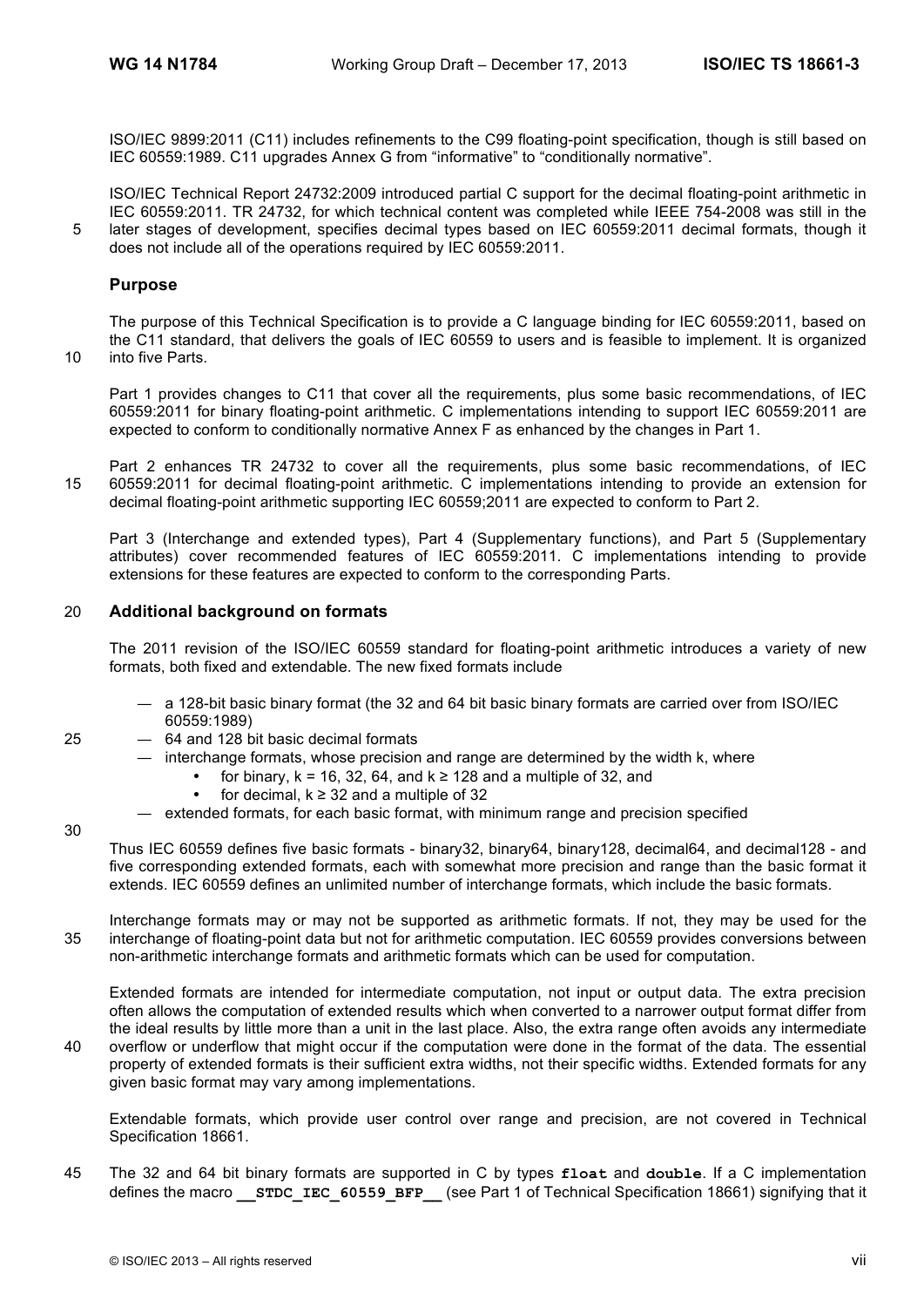supports Annex F of the C Standard, then its **float** and **double** formats must be IEC 60559 binary32 and binary64.

Part 2 of Technical Specification 18661 defines types **Decimal32**, **Decimal64**, and **Decimal128** with IEC 60559 formats decimal32, decimal64, and decimal128. Although IEC 60559 does not require arithmetic 5 support (other than conversions) for its decimal32 interchange format, Part 2 of Technical Specification 18661 has full arithmetic and library support for **Decimal32**, just like for **Decimal64** and **Decimal128**.

The C Standard provides just three standard floating types (**float**, **double**, and **long double**) that are required of all implementations. Annex F of the C Standard requires the standard floating types to be binary. The **long double** type must be at least as wide as **double**, but C does not further specify details of its 10 format, even in Annex F.

Part 3 of Technical Specification 18661, this document, provides nomenclatures for types with IEC 60559 arithmetic interchange formats and extended formats. The nomenclatures allow portable use of the formats as envisioned in IEC 60559. This document covers these aspects of the types:

- names
- 
- 15 characteristics
	- conversions
	- constants
	- function suffixes
	- character sequence conversion interfaces
- 20 This specification includes interchange and extended nomenclatures for types that, in some cases, already have C nomenclatures. For example, a type with the IEC 60559 double format may be referred to as **double**, **Float64** (the type for the binary64 interchange format), and maybe **Float32x** (the type for the binary32extended format). This redundancy is intended to support the different programming models appropriate for the types with arithmetic interchange formats and extended formats and C standard floating types.
- 25 This document also supports the IEC 60559 non-arithmetic interchange formats with functions that convert among encodings and between encodings and character sequences, for all interchange formats.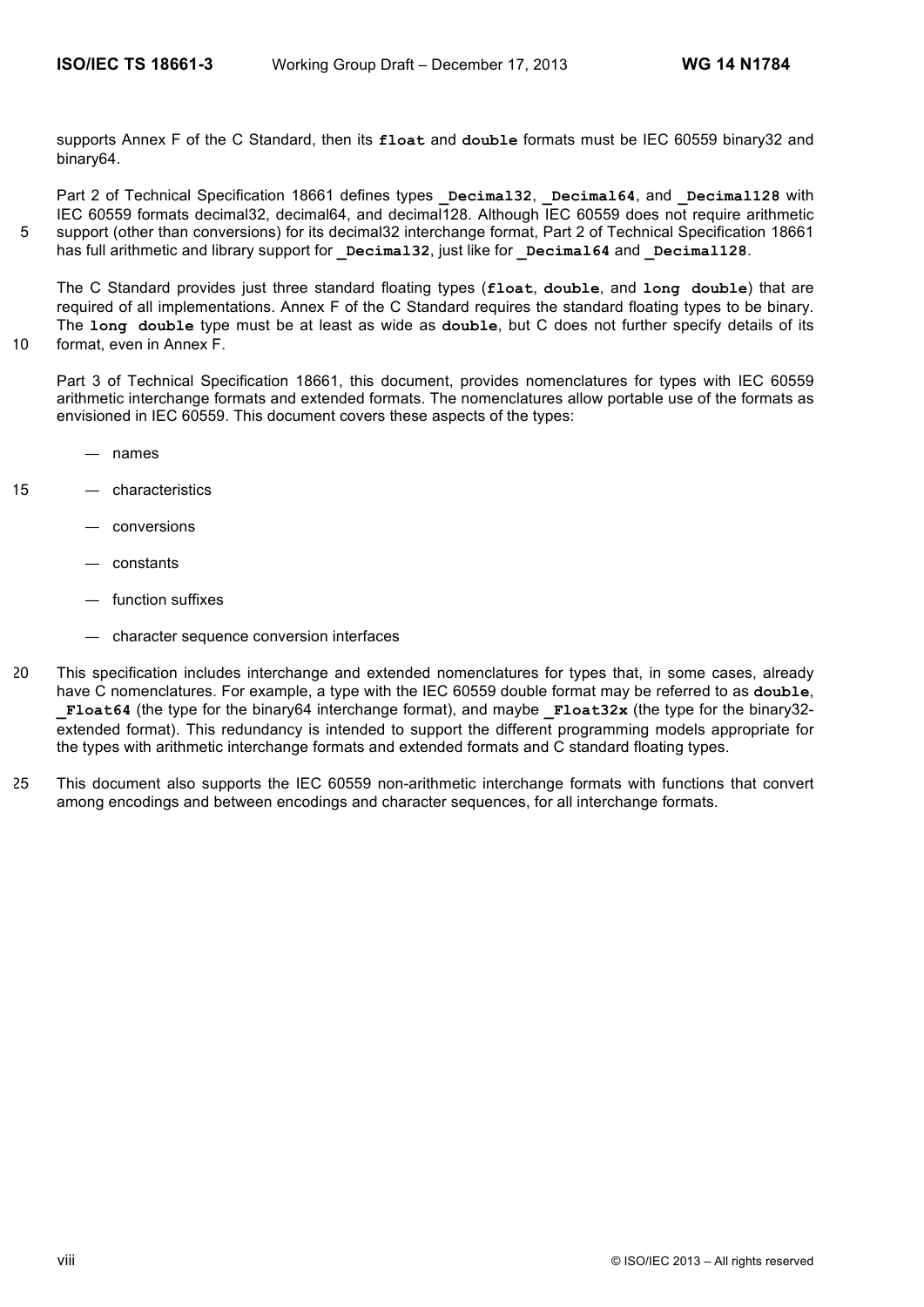# **Information Technology — Programming languages, their environments, and system software interfaces — Floating-point extensions for C — Part 3: Interchange and extended types**

# **1 Scope**

5 This document, Part 3 of Technical Specification 18661, extends programming language C to include types with the arithmetic interchange and extended floating-point formats specified in ISO/IEC/IEEE 60559:2011, and to include functions that support the non-arithmetic interchange formats in that standard.

# **2 Conformance**

An implementation conforms to Part 3 of Technical Specification 18661 if

- 10 a) It meets the requirements for a conforming implementation of C11 with all the changes to C11 as specified in Parts 1-3 of Technical Specification 18661;
	- b) It conforms to Part 1 or Part 2 (or both) of Technical Specification 18661; and
- 15 c) It defines **\_\_STDC\_IEC\_60559\_TYPES\_\_** to **201**ymm**L.**

# **3 Normative references**

The following referenced documents are indispensable for the application of this document. Only the editions cited apply.

ISO/IEC 9899:2011, *Information technology — Programming languages, their environments and system*  20 *software interfaces — Programming Language C*

ISO/IEC 9899:2011/Cor.1:2012, *Technical Corrigendum 1*

ISO/IEC/IEEE 60559:2011, *Information technology — Microprocessor Systems — Floating-point arithmetic* (with identical content to IEEE 754-2008, *IEEE Standard for Floating-Point Arithmetic*. The Institute of Electrical and Electronic Engineers, Inc., New York, 2008)

25 ISO/IEC 18661-1:yyyy, *Information Technology — Programming languages, their environments, and system software interfaces — Floating-point extensions for C — Part 1: Binary floating-point arithmetic*

ISO/IEC 18661-2:yyyy, *Information Technology — Programming languages, their environments, and system software interfaces — Floating-point extensions for C — Part 2: Decimal floating-point arithmetic*

Changes specified in Part 3 of Technical Specification 18661 are relative to ISO/IEC 9899:2011, including 30 *Technical Corrigendum 1* (ISO/IEC 9899:2011/Cor. 1:2012), together with the changes from Parts 1 and 2 of Technical Specification 18661.

# **4 Terms and definitions**

For the purposes of this document, the terms and definitions given in ISO/IEC 9899:2011 and ISO/IEC/IEEE 60559:2011 and the following apply.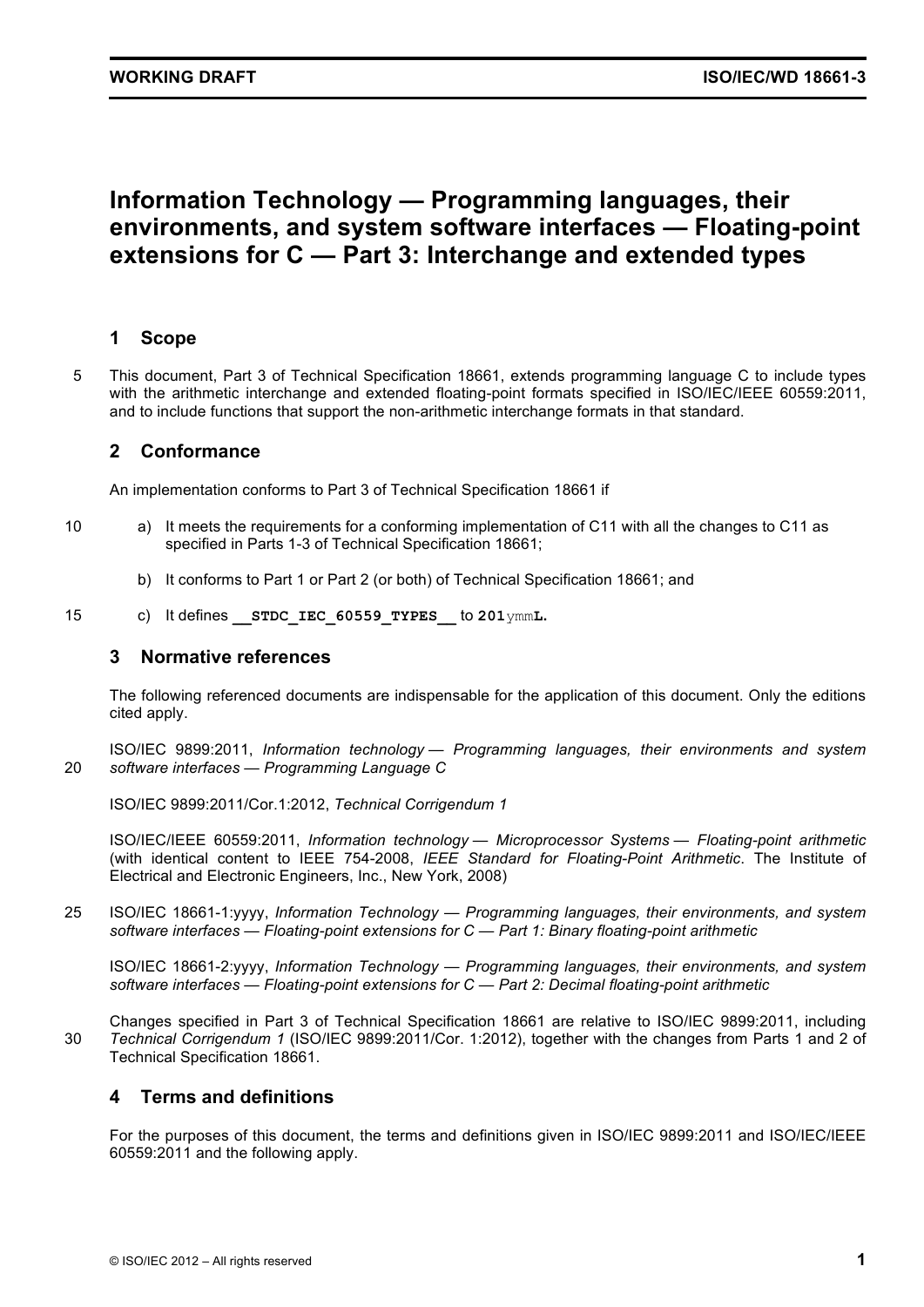**4.1**

## **C11**

standard ISO/IEC 9899:2011, *Information technology — Programming languages, their environments and system software interfaces — Programming Language C*, including *Technical Corrigendum 1* (ISO/IEC 5 9899:2011/Cor. 1:2012)

# **5 C standard conformance**

## **5.1 Freestanding implementations**

The specification in C11 + TS18661-1 + TS18661-2 allows freestanding implementations to conform to this Part of Technical Specification18661.

## 10 **5.2 Predefined macros**

## **Changes to C11 + TS18661-1 + TS18661-2:**

In 6.10.8.3#1, change:

**\_\_STDC\_IEC\_60559\_DFP\_\_** The integer constant **201ymmL**, intended to indicate support of the decimal floating types and conformance with Annex F for IEC 60559 decimal floating-15 **point arithmetic.** 

to:

- 20 In 6.10.8.3#1, add:
	- **\_\_STDC\_IEC\_60559\_TYPES\_\_** The integer constant **201ymmL**, intended to indicate support of interchange and extended floating types according to IEC 60559.

## **5.3 Standard headers**

The new identifiers added to C11 library headers by this Part of Technical Specification 18661 are defined or 25 declared by their respective headers only if **STDC WANT IEC 60559 TYPES EXT** is defined as a macro at the point in the source file where the appropriate header is first included. The following changes to C11 + TS18661-1 + TS18661-2 list these identifiers in each applicable library subclause.

## **Changes to C11 + TS18661-1 + TS18661-2:**

After 5.2.4.2.2#6b, insert the paragraph:

30 [6c] The following identifiers are defined only if **\_\_STDC\_WANT\_IEC\_60559\_TYPES\_EXT\_\_** is defined as a macro at the point in the source file where **<float.h>** is first included:

**\_\_STDC\_IEC\_60559\_DFP\_\_** The integer constant **201ymmL**, intended to indicate support of the decimal floating types \_Decimal32, \_Decimal64, and \_Decimal128 and conformance with Annex F for IEC 60559 decimal floating-point arithmetic.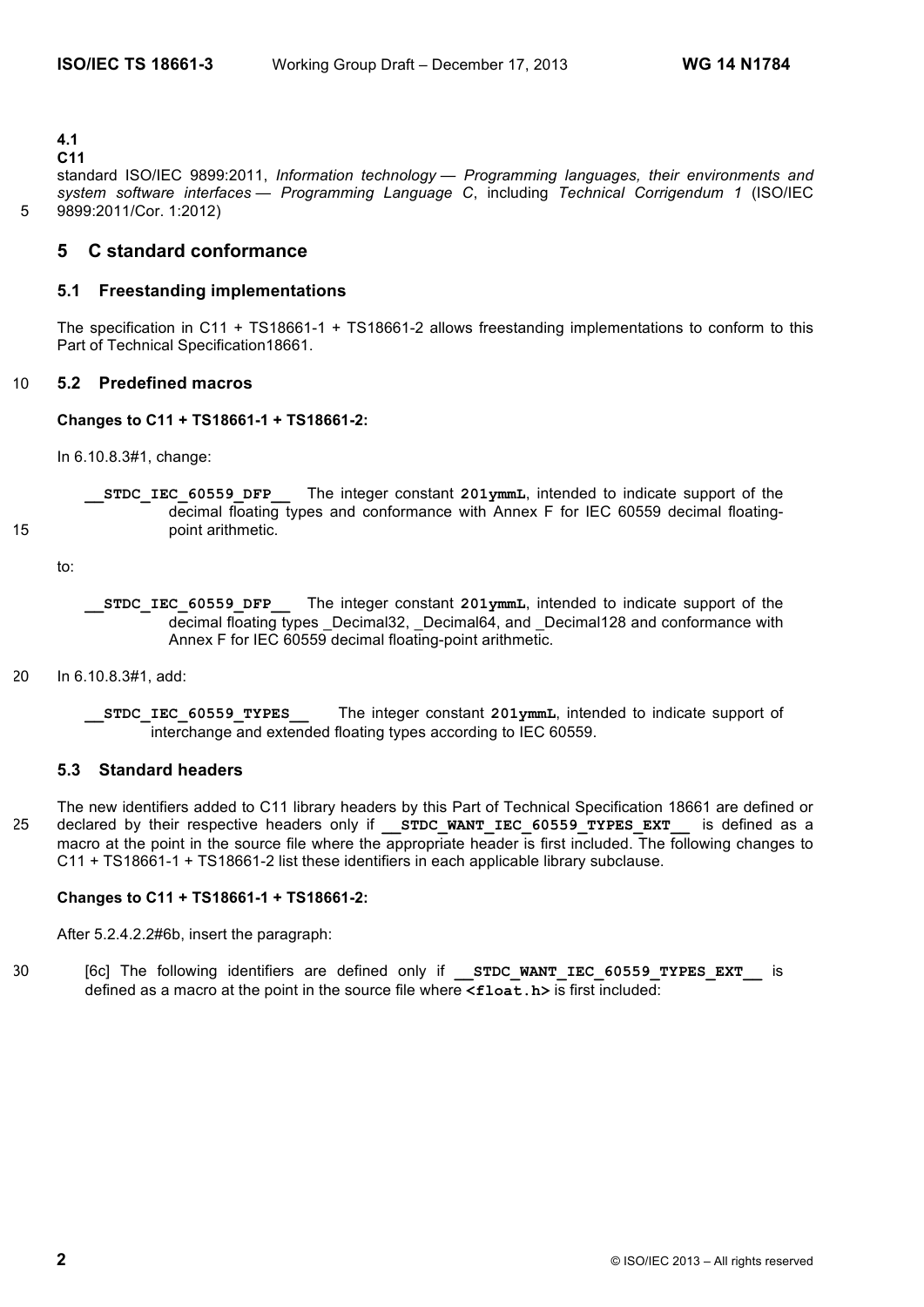for supported types **\_Float***N*:

|    | FLTN MANT DIG    | FLTN MIN 10 EXP      | FLTN EPSILON  |
|----|------------------|----------------------|---------------|
|    | FLTN DECIMAL DIG | FLTN MAX EXP         | FLTN MIN      |
|    | FLTN DIG         | $FLT$ $N$ MAX 10 EXP | FLTN TRUE MIN |
| г. | FLTN MIN EXP     | $FLT$ $N$ MAX        |               |

for supported types **\_Float***N***x**:

|    | FLTNX MANT DIG    | FLTNX MIN 10 EXP    | FLTNX EPSILON  |
|----|-------------------|---------------------|----------------|
|    | FLTNX DECIMAL DIG | FLTNX MAX EXP       | FLTNX MIN      |
|    | FLTNX DIG         | $FLT/XX$ MAX 10 EXP | FLTNX TRUE MIN |
| 10 | FLTNX MIN EXP     | FLTNX MAX           |                |

for supported types **\_Decimal***N*, where *N* ≠ 32, 64, and 128:

| DECN MANT DIG | DECN MAX     | DECN TRUE MIN |
|---------------|--------------|---------------|
| DECN MIN EXP  | DECN EPSILON |               |
| DECN MAX EXP  | DECN MIN     |               |

15

for supported types **\_Decimal***N***X**:

| DECNX MANT DIG | DECNX MAX     | DECNX TRUE MIN |
|----------------|---------------|----------------|
| DECNX MIN EXP  | DECNX EPSILON |                |
| DECNX MAX EXP  | DECNX MIN     |                |

20 After 7.12#1c, insert the paragraph:

[1d] The following identifiers are defined or declared only if **\_\_STDC\_WANT\_IEC\_60559\_TYPES\_EXT\_\_** is defined as a macro at the point in the source file where  $\leq$ **math.h**> is first included: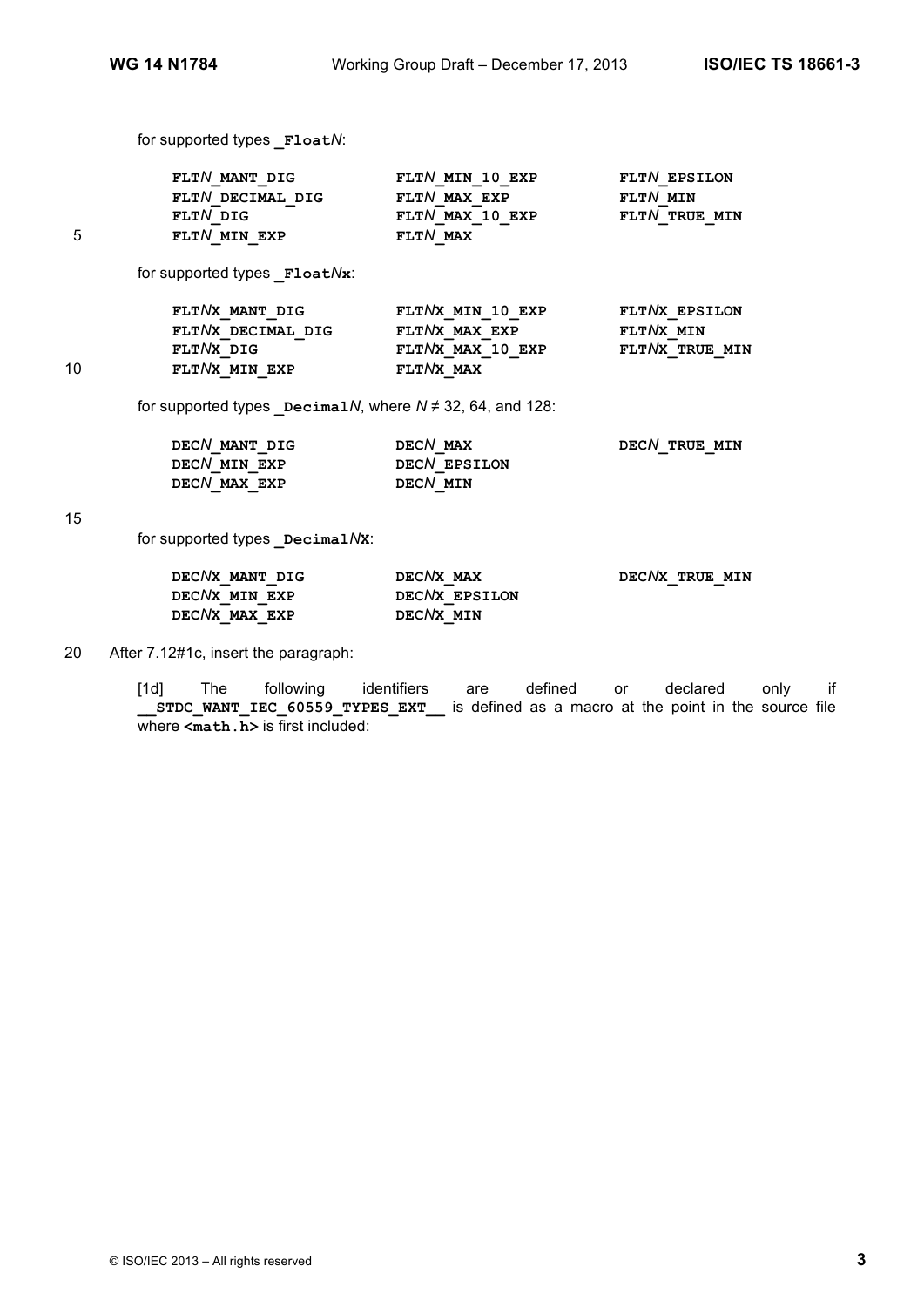for supported types **\_Float***N*:

|    | HUGE VAL FN                  | modffN                    | fromfpxfN                   |
|----|------------------------------|---------------------------|-----------------------------|
|    | <b>SNANFN</b>                | scalbnfN                  | $u$ fromfpxf $N$            |
| 5  | FP FAST FMAFN                | scalblnfN                 | fmodfN                      |
|    | acosfN                       | chrtfN                    | remainderfN                 |
|    | asinf $N$                    | fabsfN                    | remquot N                   |
|    | atanfN                       | hypotfN                   | copysignfN                  |
|    | atan2fN                      | powfN                     | nanfN                       |
| 10 | cosfN                        | sqrtfN                    | nextafterfN                 |
|    | sinfN                        | erffN                     | nextupfN                    |
|    | tan fN                       | erfcfN                    | nextdownfN                  |
|    | acosh fN                     | lgamma fN                 | $canonicalize$ f $N$        |
|    | asinhf $N$                   | $t$ gammaf $N$            | encodefN                    |
| 15 | atanhfN                      | ceilfN                    | decodefN                    |
|    | expfN                        | floorfN                   | fdimfN                      |
|    | exp2fN                       | nearbyintfN               | $f$ max $f$ N               |
|    | expm1fN                      | rintN                     | fminfN                      |
|    | $f$ rexp $fN$                | lrintfN                   | $f$ maxmagf $N$             |
| 20 | ilogbfN                      | <b>llrintfN</b>           | fminmapfN                   |
|    | $11$ ogbf $N$                | roundfN                   | $f$ maf $N$                 |
|    | $1$ dexpf $N$                | $1$ roundf $N$            | totalorderfN                |
|    | logfN                        | 11roundfN                 | totalordermagfN             |
|    | log10fN                      | truncfN                   | getpayloadfN                |
| 25 | log1pfN                      | roundeventN               | setpayloadfN                |
|    | log2fN                       | $from f$                  | setpayloadsigfN             |
|    | logbfN                       | ufromfpfN                 |                             |
|    | for supported types FloatNx: |                           |                             |
|    | HUGE VAL FNX                 | logbf Nx                  | $from f Nx$                 |
| 30 | SNANF NX                     | $\text{modffNx}$          | ufromfpfNx                  |
|    | FP FAST FMAFNX               | $\verb scalbnf  \verb % $ | fromfpxfNx                  |
|    | $\frac{1}{2}$                | scalblnfNx                | ufromfpxfNx                 |
|    | asinf Nx                     | ${\tt chrtf}$ //x         | $fmodf$ / $\mathbf{x}$      |
|    | atanfNx                      | fabsfNx                   | $remainederf$ $Nx$          |
| 35 | atan2fNx                     | hypotfNx                  | remquof Nx                  |
|    | cos f Nx                     | powfNx                    | copysignfNx                 |
|    | sinf Nx                      | sqrtfNx                   | nanfNx                      |
|    | $tan f$ $Nx$                 | erffNx                    | nextafterfNx                |
|    | $acoshf$ <sub>X</sub>        | $erfcf$ $Nx$              | nextupfNx                   |
| 40 | $asinhf$ / $Nx$              | $lgammaf$ / $x$           | $nextdownf$ / $\mathcal{N}$ |
|    | $atanhf$ $Nx$                | $t$ gammaf $N$ x          | $canonicalize f$ /x         |
|    | expf Nx                      | ceilfNx                   | $fdimf$ / $\mathbf{x}$      |
|    | exp2f Nx                     | floorfNx                  | fmaxf/Nx                    |
|    | expm1fNx                     | nearbyintfNx              | fminf/Nx                    |
| 45 | frexpfNx                     | rintfNx                   | $f$ maxmag $f$ Nx           |
|    | ilogbfNx                     | <b>lrintfNx</b>           | fminmagf/Nx                 |
|    | $11$ ogbf $Nx$               | $11$ rintf $N$ x          | $f$ maf $N$ x               |
|    | $1$ dexp $f$ $Nx$            | $roundf$ <i>N</i> x       | totalorderfNx               |
|    | $logf$ $Nx$                  | $1$ roundf $N$ x          | totalordermagfNx            |
| 50 | $log10f$ / $x$               | 11roundfNx                | getpayloadfNx               |
|    | log1pfNx                     | truncfNx                  | setpayloadfNx               |
|    | $log2f$ <i>N</i> x           | roundeventNx              | setpayloadsigfNx            |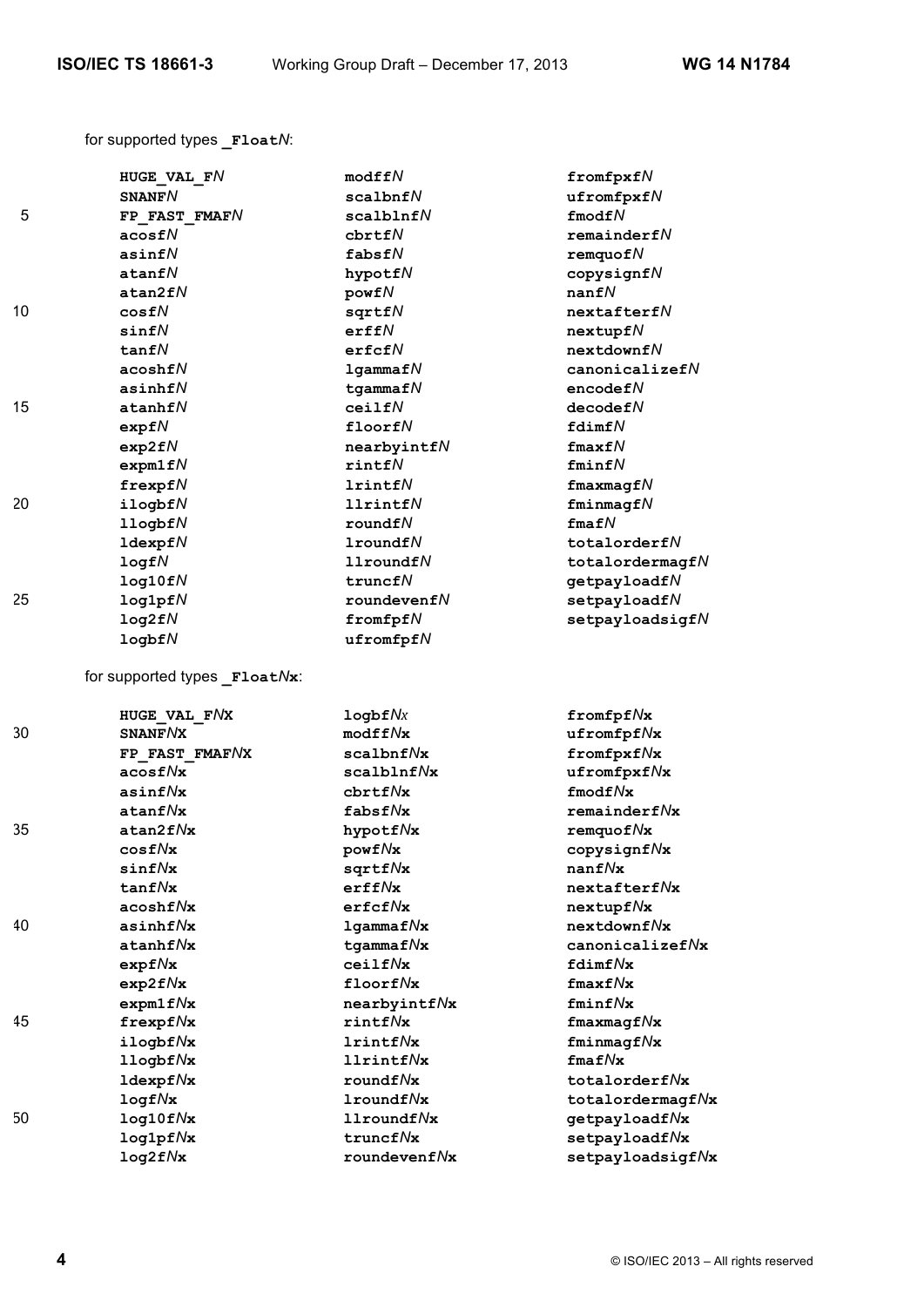|    |           | for supported types $F$ loat $M$ and $F$ loat $N$ where $M < N$ :                        |           |
|----|-----------|------------------------------------------------------------------------------------------|-----------|
|    | fMaddfN   | fMmu1fN                                                                                  | fMsqrt    |
|    | fMsubfN   | fMdivfN                                                                                  | fMfmafN   |
|    |           | for supported types $\mathbf{F1oat}M$ and $\mathbf{F1oat}N\mathbf{x}$ where $M \leq N$ : |           |
| 5  | fMaddfNx  | fMmu1fNx                                                                                 | fMsqrt    |
|    | fMsubfNx  | fMdivfNx                                                                                 | fMfmafNx  |
|    |           | for supported types $F$ loat $Mx$ and $F$ loat $N$ where $M < N$ :                       |           |
|    | fMxaddfN  | $fM$ xmulf $N$                                                                           | fMxsqrtfN |
|    | fMxsubfN  | fMxdivfN                                                                                 | fMxfmafN  |
| 10 |           | for supported types $F$ loat $Mx$ and $F$ loat $Nx$ where $M < N$ :                      |           |
|    | fMxaddfNx | fMxmu1fNx                                                                                | fMxsqrt   |
|    | fMxsubfNx | fMxdivfNx                                                                                | fMxfmafNx |

for supported IEC 60559 arithmetic or non-arithmetic binary interchange formats of widths M and N:

**f***M***encf***N*

# 15 for supported types **\_Decimal***N*, where *N* ≠ 32, 64, and 128:

|    |                               | $scal$ blnd $N$  | remquodN            |
|----|-------------------------------|------------------|---------------------|
|    | HUGE VAL DN<br><b>SNAND</b> N | cbrtdN           |                     |
|    |                               |                  | $copy$ signd $N$    |
|    | FP FAST FMADN                 | fabsdN           | $n$ and $N$         |
|    | acosdN                        | hypotdN          | nextafterdN         |
| 20 | asindN                        | powdN            | nextupdN            |
|    | atandN                        | sqrtdN           | nextdowndN          |
|    | atan2dN                       | erfdN            | canonicalizedN      |
|    | cosdN                         | erfcdN           | quantizedN          |
|    | sindN                         | $1$ qammad $N$   | $s$ amequantumd $N$ |
| 25 | tan dN                        | $t$ qammad $N$   | $quant$ umd $N$     |
|    | acoshdN                       | ceildN           | $11$ quantexpd $N$  |
|    | asinhdN                       | floordN          | encodedecdN         |
|    | atanhdN                       | nearbyintdN      | decodedecdN         |
|    | expdN                         | rintdN           | encodebindN         |
| 30 | exp2dN                        | <b>1rintdN</b>   | decodebindN         |
|    | expm1dN                       | <b>llrintdN</b>  | fdimdN              |
|    | frexpdN                       | rounddN          | $f$ maxd $N$        |
|    | ilogbdN                       | <b>1roundd</b> N | fmindN              |
|    | 11ogbdN                       | $11$ roundd $N$  | $f$ maxmagd $N$     |
| 35 | 1dexpdN                       | truncdN          | fminmagdN           |
|    | log dN                        | roundevendN      | $f$ mad $N$         |
|    | log10dN                       | fromfpdN         | totalorderdN        |
|    | log1 <sub>pd</sub> N          | ufromfpdN        | totalordermagdN     |
|    | log2dN                        | fromfpxdN        | getpayloaddN        |
| 40 | logbdN                        | ufromfpxdN       | setpayloaddN        |
|    | modfdN                        | $f$ modd $N$     | setpayloadsigdN     |
|    | scalbndN                      | remainederdN     |                     |
|    |                               |                  |                     |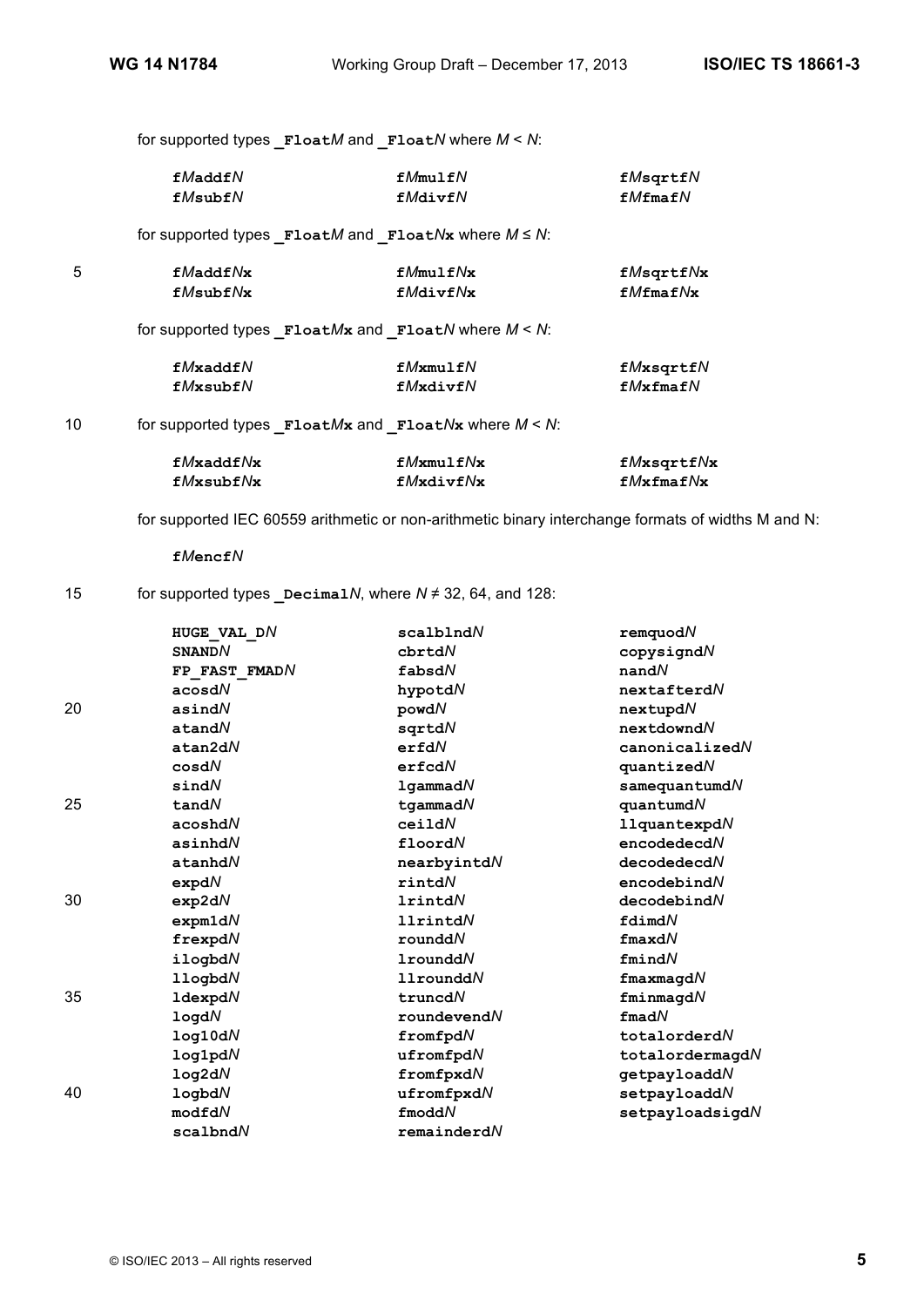for supported types **\_Decimal***N***X**:

|    | HUGE VAL DNX     | scalbndNx        | $f$ modd $N$ x        |
|----|------------------|------------------|-----------------------|
|    | <b>SNAND</b> NX  | scalblndNx       | remained              |
|    | FP FAST FMADNX   | chrtdNx          | remquodNx             |
| 5  | acosdNx          | fabsdNx          | copysigndNx           |
|    | asindNx          | hypotdNx         | $n$ and $N$ x         |
|    | atandNx          | powdNx           | nextafterdNx          |
|    | atan2dNx         | sartdNx          | nextupdNx             |
|    | cos dNx          | erfdNx           | nextdowndNx           |
| 10 | sindNx           | erfcdNx          | canonicalizedNx       |
|    | tandNx           | $1$ gammad $N$ x | quantizedNx           |
|    | acosh dNx        | $t$ qammad $N$ x | $s$ amequantumd $N$ x |
|    | asinh dNx        | ceildNx          | quantumdNx            |
|    | atanhdNx         | floordNx         | $11$ quantexpd $N$ x  |
| 15 | expdNx           | nearbyintdNx     | fdimdNx               |
|    | exp2dNx          | rintdNx          | $\texttt{fmaxd}N$ x   |
|    | expm1dNx         | lrintdNx         | fmindNx               |
|    | frexpdNx         | 11rintdNx        | $f$ maxmagd $N$ x     |
|    | ilogbdNx         | rounddNx         | fminmagdNx            |
| 20 | 11ogbdNx         | $1$ roundd $Nx$  | $f$ mad $N$ x         |
|    | 1dexpd//x        | 11rounddNx       | totalorderdNx         |
|    | log dNx          | truncdNx         | totalordermagdNx      |
|    | $log10d\sqrt{x}$ | roundevendNx     | getpayloaddNx         |
|    | log1pdNx         | fromfpdNx        | setpayloaddNx         |
| 25 | log2dNx          | ufromfpdNx       | setpayloadsigdNx      |
|    | logbdNx          | fromfpxdNx       |                       |
|    | modfdNx          | ufromfpxdNx      |                       |
|    |                  |                  |                       |

for supported types **\_Decimal***M* and **\_Decimal***N* where *M* < *N* and *M* and *N* are not both one of 32, 64, and 128:

| 30 | FP FAST DMADDDN | FP FAST DMSQRTDN | dMmuldN  |
|----|-----------------|------------------|----------|
|    | FP FAST DMSUBDN | FP FAST DMFMADN  | dMdivdN  |
|    | FP FAST DMMULDN | dMadddN          | dMsgrtdN |
|    | FP FAST DMDIVDN | dMsubdN          | dMfmadN  |

for supported types  $DecimalM$  and  $DecimalNx$  where  $M \le N$ :

| 35 | FP FAST DMADDDNX | FP FAST DMSORTDNX | dMmuldNx        |
|----|------------------|-------------------|-----------------|
|    | FP FAST DMSUBDNX | FP FAST DMFMADNX  | dMdivdNx        |
|    | FP FAST DMMULDNX | $dM$ add $dN$ x   | dMsgrtdNx       |
|    | FP FAST DMDIVDNX | dMsubdNx          | $dM$ fmad $N$ x |

for supported types **\_Decimal***M***x** and **\_Decimal***N* where *M* < *N*:

| FP FAST DMXADDDN | FP FAST DMXSORTDN | dMxmuldN       |
|------------------|-------------------|----------------|
| FP FAST DMXSUBDN | FP FAST DMXFMADN  | dMxdivdN       |
| FP FAST DMXMULDN | $dM$ xaddd $N$    | dMxsqrtdN      |
| FP FAST DMXDIVDN | dMxsubdN          | $dMx$ fmad $N$ |
|                  |                   |                |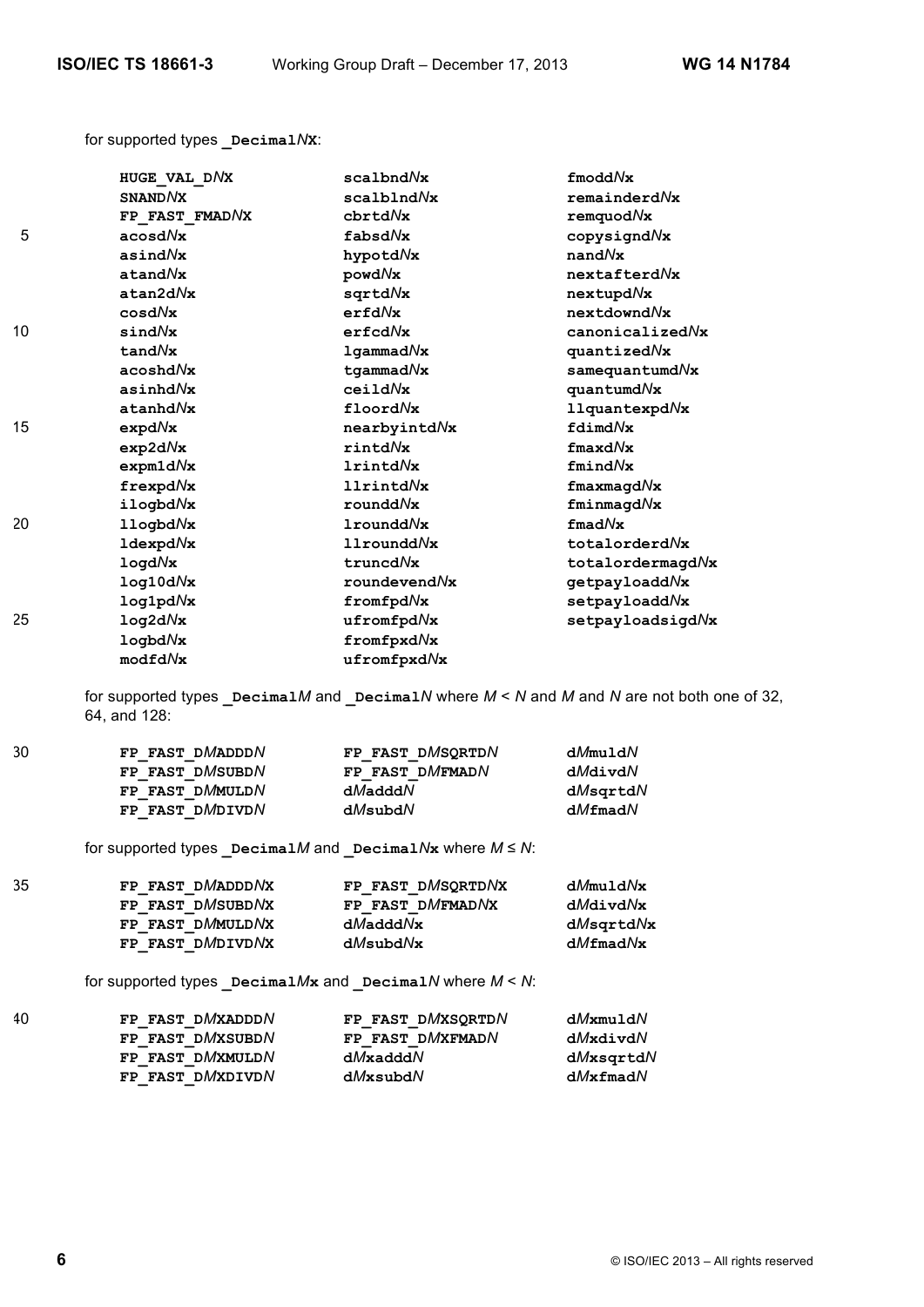for supported types  $DecimalMx$  and  $DecimalNx$  where  $M < N$ :

|    | FP FAST DMXADDDNX | FP FAST DMXSORTDNX | dMxmuldNx       |
|----|-------------------|--------------------|-----------------|
|    | FP FAST DMXSUBDNX | FP FAST DMXFMADNX  | dMxdivdNx       |
|    | FP FAST DMXMULDNX | $dM$ xaddd $N$ x   | dMxsqrtdNx      |
| г. | FP FAST DMXDIVDNX | dMxsubdNx          | $dMx$ fmad $Nx$ |

for supported IEC 60559 arithmetic and non-arithmetic decimal interchange formats of widths *M* and *N*:

| dMencdecdN | dMencbindN |
|------------|------------|
|------------|------------|

After 7.22#1b, insert the paragraph:

10 [1c] The following identifiers are declared only if **STDC WANT IEC 60559 TYPES EXT** is defined as a macro at the point in the source file where **<stdlib.h>** is first included:

for supported types **\_Float***N*:

**strfromf***N* **strtof***N*

for supported types **\_Float***N***x**:

15 **strfromf***N***x strtof***N***x**

for supported types  $\Delta P$  **Decimal***N*, where  $N \neq 32$ , 64, and 128:

**strfromd***N* **strtod***N*

for supported types **Decimal** $N$ **x**:

**strfromd***N***x strtod***N***x**

20 for supported IEC 60559 arithmetic and non-arithmetic binary interchange formats of width *N*:

**strfromencf***N* **strtoencf***N*

for supported IEC 60559 arithmetic and non-arithmetic decimal interchange formats of width *N*:

| strfromencdecdN | strtoencdecdN    |
|-----------------|------------------|
| strfromencbindN | strtoencbind $N$ |

## 25 **6 Types**

This clause specifies changes to C11 + TS18661-1 + TS18661-2 to include types that support the arithmetic interchange formats and extended formats specified in IEC 60559. The encoding conversion functions (11.3) and numeric conversion functions for encodings (12) support the non-arithmetic interchange formats specified in IEC 60559.

## 30 **Changes to C11 + TS18661-1 + TS18661-2:**

Replace 6.2.5#10a-10b:

[10a] There are three *decimal floating types*, designated as **Decimal32**, **Decimal64**, and **\_Decimal128**. Respectively, they have the IEC 60559 formats: decimal32, decimal64, and decimal128. Decimal floating types are real floating types.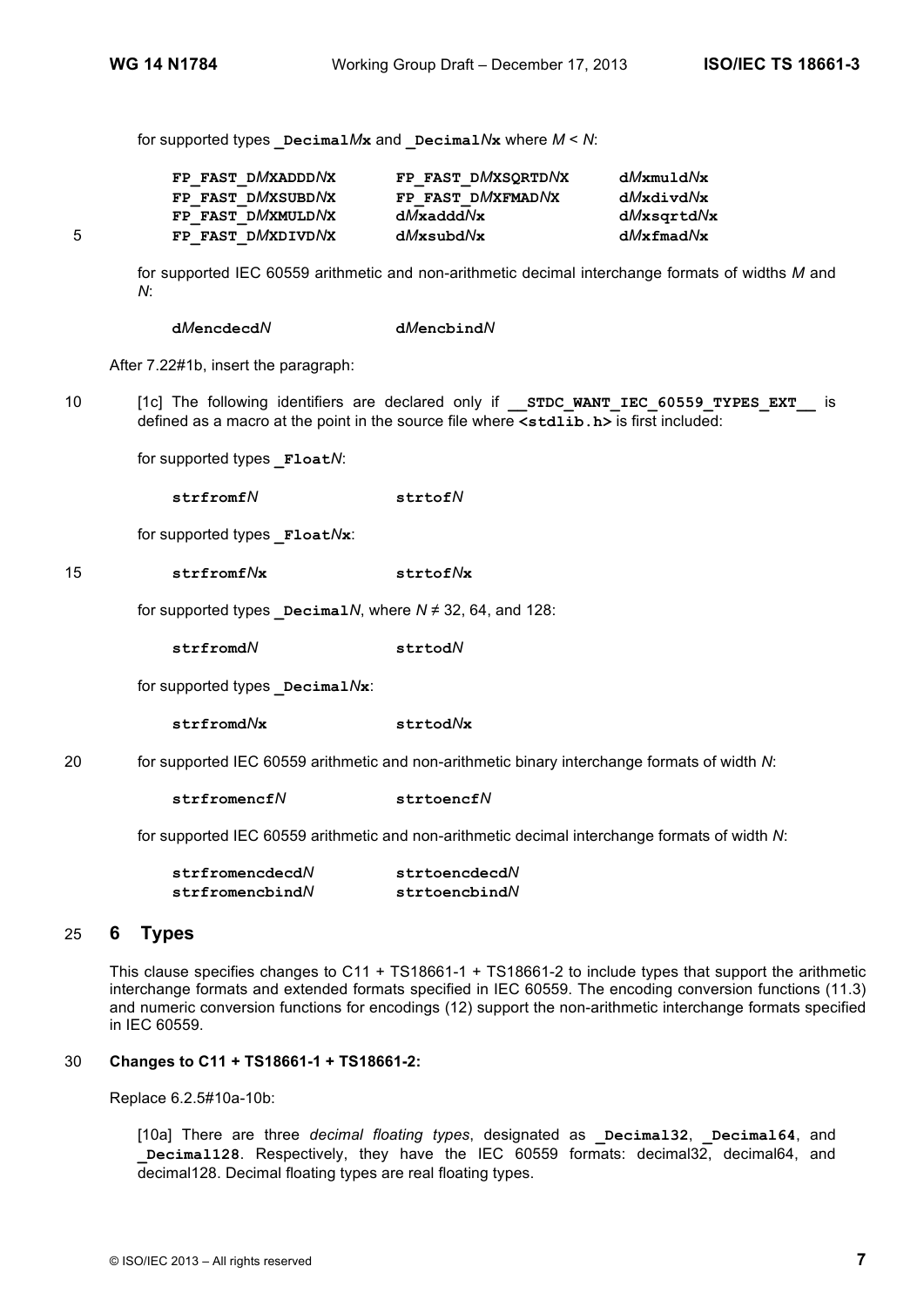[10b] Together, the standard floating types and the decimal floating types comprise the *real floating types*.

with:

[10a] IEC 60559 specifies interchange formats, identified by their width, which can be used for the 5 exchange of floating−point data between implementations. The two tables below give parameters for the IEC 60559 interchange formats.

| Parameter                                            | binary16 | binary32 | binary64                   | binary128 | binary $N (N \ge 128)$                   |
|------------------------------------------------------|----------|----------|----------------------------|-----------|------------------------------------------|
| N,<br>storage<br>width in bits                       | 16       | 32       | 64                         | 128       | multiple of 32                           |
| $p$ , precision in<br>bits                           | 11       | 24       | 53                         | 113       | $N$ – round(4×log <sub>2</sub> (N)) + 13 |
| emax,<br>maximum<br>exponent e                       | 15       | 127      | 1023                       | 16383     | $2^{(N-p-1)}-1$                          |
|                                                      |          |          | <b>Encoding parameters</b> |           |                                          |
| $bias, E-e$                                          | 15       | 127      | 1023                       | 16383     | emax                                     |
| sign bit                                             |          | 1        |                            |           | 1                                        |
| exponent<br>w,<br>width<br>field<br>in<br>bits       | 5        | 8        | 11                         | 15        | round( $4 \times \log_2(N)$ ) – 13       |
| t,<br>trailing<br>significand field<br>width in bits | 10       | 23       | 52                         | 112       | $N - w - 1$                              |
| N.<br>storage<br>width in bits                       | 16       | 32       | 64                         | 128       | $1 + w + t$                              |

**Table 1 – Binary interchange format parameters**

The function round() in the table above rounds to the nearest integer. For example, binary256 would 10 have *p* = 237 and *emax* = 262143.

**Table 2 – Decimal interchange format parameters**

| Parameter                                         | decimal32                  | decimal64 | decimal128 | decimalN<br>$(N \ge 32)$ |  |
|---------------------------------------------------|----------------------------|-----------|------------|--------------------------|--|
| N, storage width in bits                          | 32                         | 64        | 128        | multiple of 32           |  |
| $p$ , precision in digits                         | 7                          | 16        | 34         | $9 \times N/32 - 2$      |  |
| emax, maximum exponent<br>е                       | 96                         | 384       | 6144       | $3 \times 2^{(N/16+3)}$  |  |
|                                                   | <b>Encoding parameters</b> |           |            |                          |  |
| bias, $E-e$                                       | 101                        | 398       | 6176       | $emax + p - 2$           |  |
| sign bit                                          |                            |           |            |                          |  |
| w, exponent field width in<br>bits                | 11                         | 13        | 17         | $N/16 + 9$               |  |
| $t$ , trailing significand field<br>width in bits | 20                         | 50        | 110        | $15 \times N/16 - 10$    |  |
| N, storage width in bits                          | 32                         | 64        | 128        | $1 + 5 + w + t$          |  |

For example, decimal256 would have *p* = 70 and *emax* = 1572864.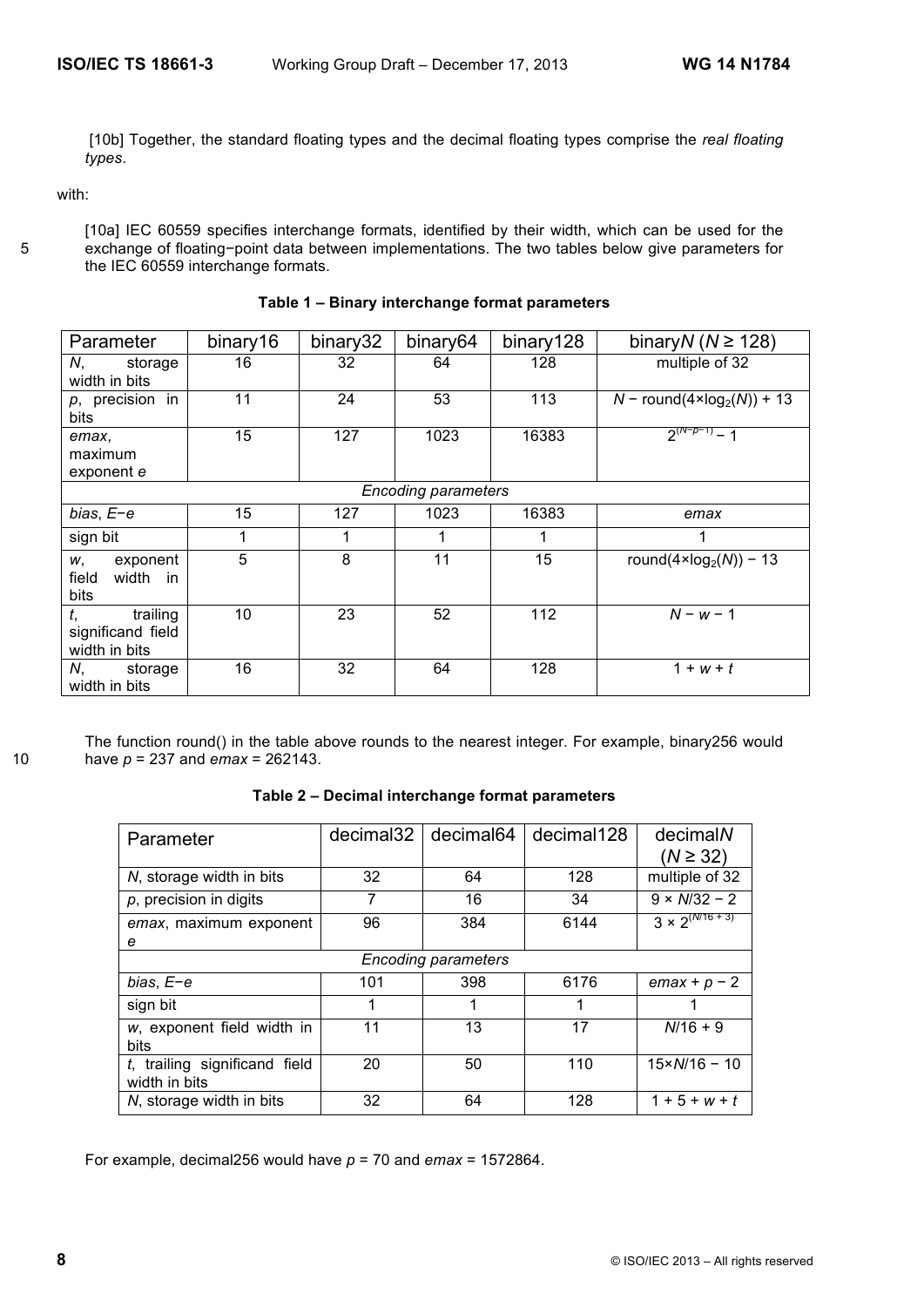[10b] Types designated

**\_Decimal***N*, where *N* ≥ 32 and a multiple of 32

are collectively called the *decimal floating types*. The decimal floating types together with types designated

5 **\_Float***N*, where *N* is 16, 32, 64, or ≥ 128 and a multiple of 32

are collectively called the *interchange floating types*. Each interchange floating type has the IEC 60559 interchange format corresponding to its width (*N*) and radix (2 for **\_Float***N*, 10 for **\_Decimal***N*). Interchange floating types are not compatible with any other types.

[10c] An implementation that defines **\_\_STDC\_IEC\_60559\_BFP\_\_** and 10 **STDC IEC 60559 TYPES** shall provide **Float32** and **Float64** as interchange floating types with the same representation and alignment requirements as **float** and **double**, respectively. If the implementation's **long double** type supports an IEC 60559 interchange format of width *N* > 64, then the implementation shall also provide the type **Float***N* as an interchange floating type with the same representation and alignment requirements as **long double**. The implementation 15 may provide other binary interchange floating types.

[10d] An implementation that defines **\_\_STDC\_IEC\_60559\_DFP\_\_** shall provide the decimal floating types **Decimal32, Decimal64, and Decimal128**. If the implementation also defines **STDC\_IEC\_60559\_TYPES** it may provide other decimal floating types.

[10e] Note that providing an interchange floating type entails supporting it as an IEC 60559 arithmetic 20 format. An implementation supports IEC 60559 non-arithmetic interchange formats by providing the associated encoding-to-encoding conversion functions (7.12.11.7c), string-to-encoding functions (7.22.1.3c), and string-from-encoding functions (7.22.1.3d). An implementation that defines **\_\_STDC\_IEC\_60559\_TYPES\_\_** shall support the IEC 60559 binary16 format, at least as a nonarithmetic interchange format.

25 [10f] For each of its basic formats, IEC 60559 specifies an extended format whose maximum exponent and precision exceed those of the basic format it is associated with. The table below gives the minimum values of these parameters:

|                  | Extended formats associated with: |                      |           |           |            |
|------------------|-----------------------------------|----------------------|-----------|-----------|------------|
| Parameter        | binary32                          | binary <sub>64</sub> | binary128 | decimal64 | decimal128 |
| $p$ digits $\ge$ | 32                                | 64                   | 128       | 22        | 40         |
| $emax \geq$      | 1023                              | 16383                | 65535     | 6144      | 24576      |

| Table 3 - Extended format parameters for floating-point numbers |  |  |
|-----------------------------------------------------------------|--|--|
|                                                                 |  |  |

30 [10g] Types designated **\_Float32x**, **\_Float64x**, **\_Float128x**, **\_Decimal64x**, and **\_Decimal128x** support the corresponding IEC 60559 extended formats and are collectively called the *extended floating types*. Extended floating types are not compatible with any other types. An implementation that defines **STDC\_IEC\_60559\_BFP** and **STDC\_IEC\_60559\_TYPES** shall provide **\_Float32x**, which may have the same set of values as **double**, and may provide any of the 35 other two binary extended floating types**.** An implementation that defines **\_\_STDC\_IEC\_60559\_DFP\_\_** and **\_\_STDC\_IEC\_60559\_TYPES\_\_** shall provide: **\_Decimal64x**, which may have the same set of values as **Decimal128**, and may provide **Decimal128x**.

[10h] The standard floating types, interchange floating types, and extended floating types are collectively called the *real floating types*.

40 Replace 6.2.5#11: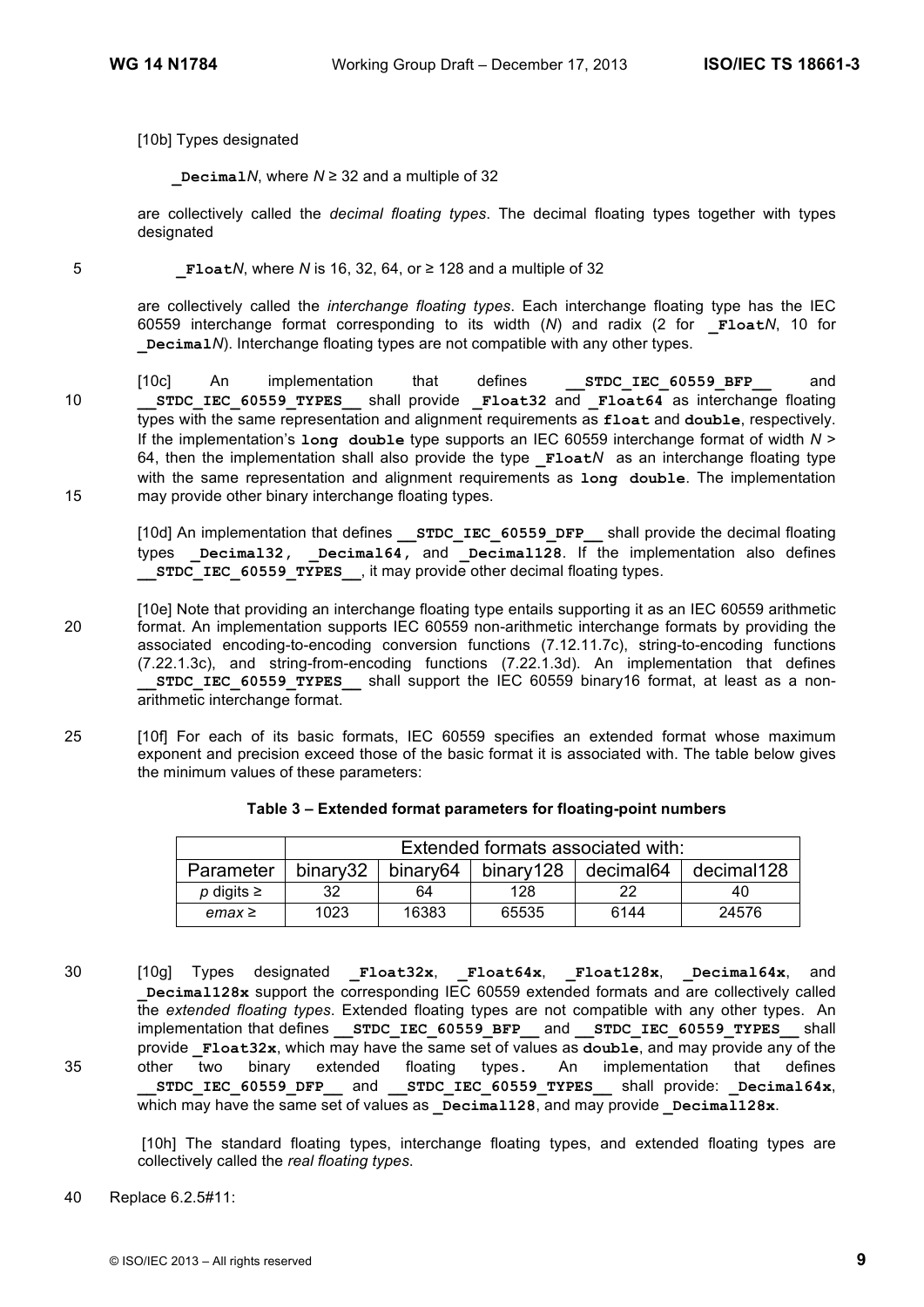[11] There are three *complex types*, designated as **float \_Complex**, **double \_Complex**, and **long double \_Complex**.43) (Complex types are a conditional feature that implementations need not support; see 6.10.8.3.) The real floating and complex types are collectively called the *floating types*.

#### 5 with:

[11] For the standard real types **float**, **double**, and **long double**, the interchange floating types **\_Float***N*, and the extended floating types **\_Float***N***x**, there are *complex types* designated respectively as **float \_Complex**, **double \_Complex**, **long double \_Complex**, **\_Float***N* **\_Complex**, and **\_Float***N***x \_Complex**. 43) (Complex types are a conditional feature that 10 implementations need not support; see 6.10.8.3.) The real floating and complex types are collectively called the *floating types*.

In the list of keywords in 6.4.1, replace:

**\_Decimal32 \_Decimal64** 15 **\_Decimal128**

with:

|    | <b>FloatN, where N is 16, 32, 64, or <math>\geq</math> 128 and a multiple of 32</b> |
|----|-------------------------------------------------------------------------------------|
|    | Float32x                                                                            |
|    | Float64x                                                                            |
| 20 | Float128x                                                                           |
|    | Decimal N, where $N \ge 32$ and a multiple of 32                                    |
|    | Decimal64x                                                                          |
|    | Decimal128x                                                                         |
|    |                                                                                     |

25 In the list of type specifiers in 6.7.2, replace:

**\_Decimal32 \_Decimal64 \_Decimal128**

with:

| 30 | FloatN, where N is 16, 32, 64, or $\ge$ 128 and a multiple of 32 |
|----|------------------------------------------------------------------|
|    | Float32x                                                         |
|    | Float64x                                                         |
|    | Float128x                                                        |
|    | Decimal N, where $N \ge 32$ and a multiple of 32                 |
| 35 | Decimal64x                                                       |
|    | Decimal128x                                                      |

In the list of constraints in 6.7.2#2, replace:

— **\_Decimal32**

40 — **\_Decimal64**

— **\_Decimal128**

with:

— **\_Float***N*, where *N* is 16, 32, 64, or ≥ 128 and a multiple of 32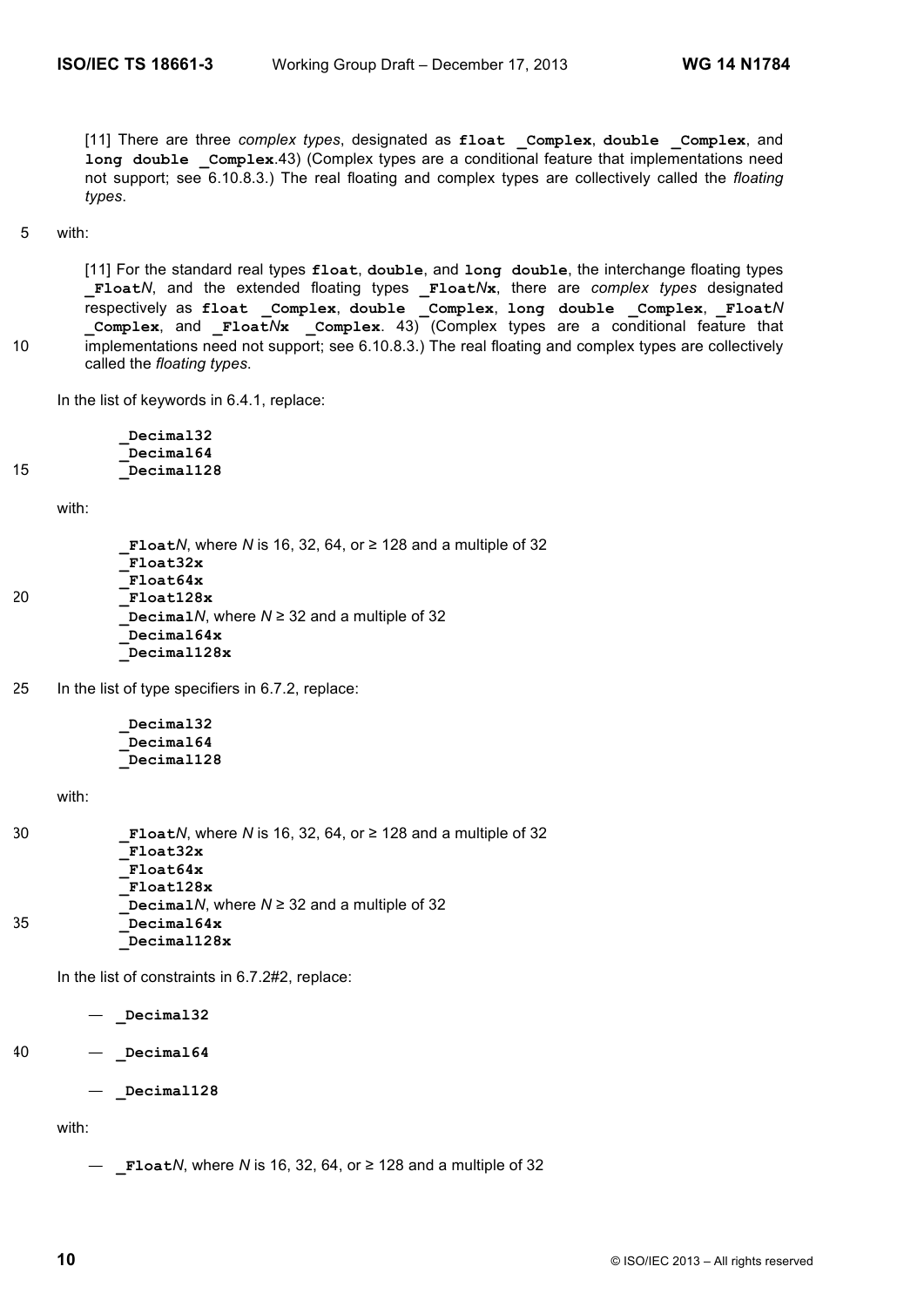- **\_Float32x**
- **\_Float64x**
- **\_Float128x**
- **\_Decimal***N*, where *N* ≥ 32 and a multiple of 32
- 5 **\_Decimal64x**
	- **\_Decimal128x**
	- **\_Float***N* **\_Complex**, where *N* is 16, 32, 64, or ≥ 128 and a multiple of 32
	- **\_Float32x \_Complex**
	- **\_Float64x \_Complex**
- 10  $-$  **Float128x Complex**

Replace 6.7.2#3a:

[3a] The type specifiers **\_Decimal32**, **\_Decimal64**, and **\_Decimal128** shall not be used if the implementation does not support decimal floating types (see  $\overline{6}$ , 10.8.3).

with:

15 [3a] The type specifiers **\_Float***N* (where *N* is 16, 32, 64, or ≥ 128 and a multiple of 32), **\_Float32x**, **Float64x, Float128x, Decimal/** (where  $N \ge 32$  and a multiple of 32), Decimal64x, and **Decimal128x** shall not be used if the implementation does not support the corresponding types (see 6.10.8.3).

Replace 6.5#8a:

20 [8a] Operators involving decimal floating types are evaluated according to the semantics of IEC 60559, including production of results with the preferred quantum exponent as specified in IEC 60559.

with:

[8a] Operators involving operands of interchange or extended floating type are evaluated according to 25 the semantics of IEC 60559, including production of decimal floating-point results with the preferred quantum exponent as specified in IEC 60559 (see 5.2.4.2.2b).

Replace G.2#2:

[2] There are three *imaginary types*, designated as **float \_Imaginary**, **double \_Imaginary**, and long double Imaginary. The imaginary types (along with the real floating and complex 30 types) are floating types.

with:

[2] For the standard floating types **float**, **double**, and **long double**, the interchange floating types **\_Float***N*, and the extended floating types **\_Float***N***x**, there are *imaginary types* designated respectively as **float \_Imaginary**, **double \_Imaginary**, **long double \_Imaginary**, 35 **\_Float***N* **\_Imaginary**, and **\_Float***N***x \_Imaginary**. The imaginary types (along with the real floating and complex types) are floating types.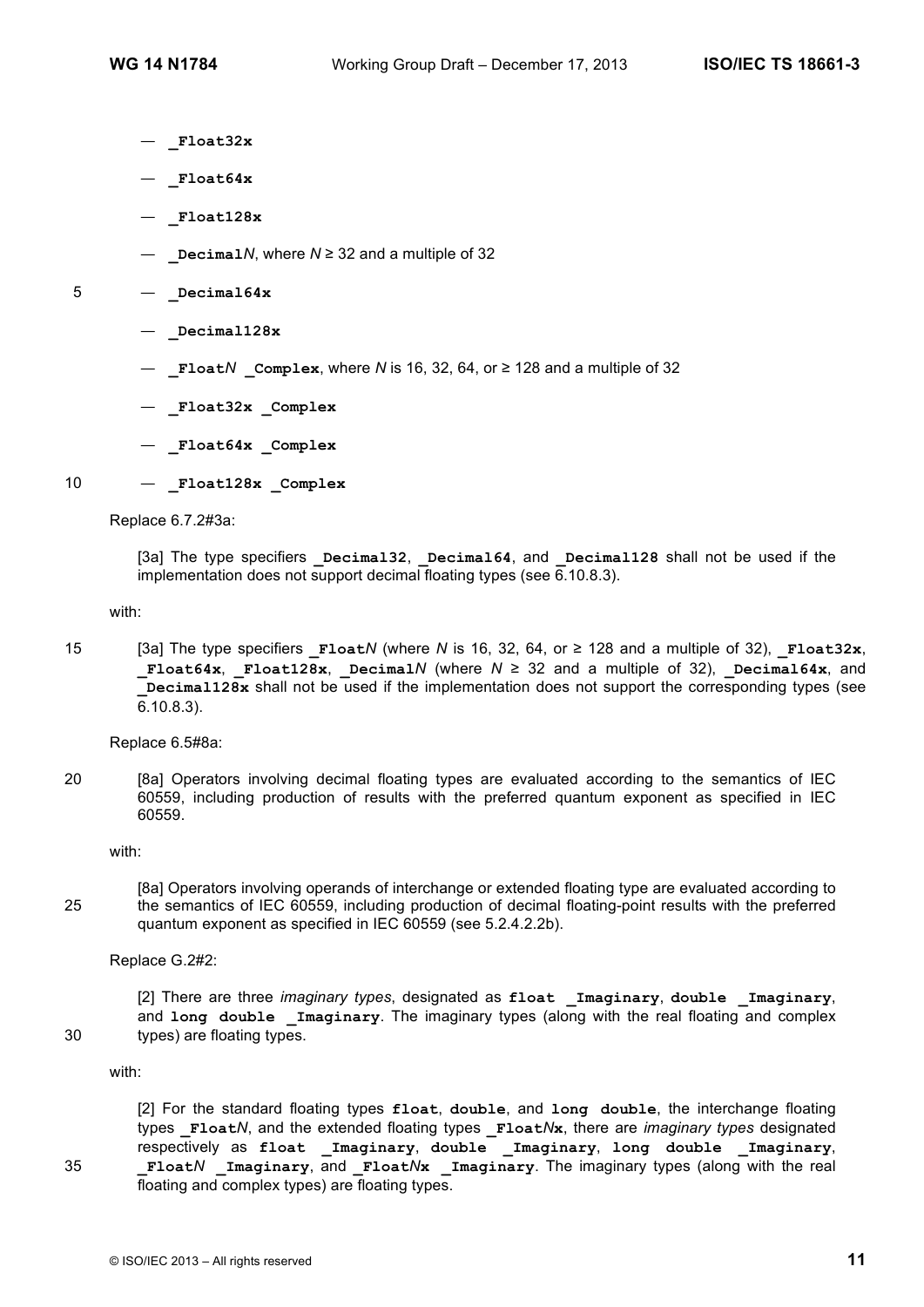# **7 Characteristics**

This clause specifies new **<float.h>** macros, analogous to the macros for standard floating types, that characterize the interchange and extended floating types. Some specification for decimal floating types introduced in Part 2 of Technical Specification 18661 is subsumed under the general specification for 5 interchange floating types.

**Changes to C11 + TS18661-1 + TS18661-2:**

Renumber and rename 5.2.4.2.2a:

#### **5.2.4.2.2a Characteristics of decimal floating types in <float.h>**

to:

## 10 **5.2.4.2.2b Alternate model for decimal floating-point numbers**

and remove paragraphs 1-3:

[1] This subclause specifies macros in <float.h> that provide characteristics of decimal floating types in terms of the model presented in 5.2.4.2.2. The prefixes **DEC32\_**, **DEC64\_**, and **DEC128\_** denote the types **Decimal32**, **Decimal64**, and **Decimal128** respectively.

- 15 [2] **DEC\_EVAL\_METHOD** is the decimal floating-point analogue of **FLT\_EVAL\_METHOD** (5.2.4.2.2). Its implementation-defined value characterizes the use of evaluation formats for decimal floating types:
	- **−1** indeterminable;
	- **0** evaluate all operations and constants just to the range and precision of the type;
- **1** evaluate operations and constants of type **Decimal32** and **Decimal64** to the range 20 and precision of the **Decimal64** type, evaluate **Decimal128** operations and constants to the range and precision of the **Decimal128** type;
	- **2** evaluate all operations and constants to the range and precision of the **Decimal128** type.

[3] The integer values given in the following lists shall be replaced by constant expressions suitable for use in **#if** preprocessing directives:

25 ⎯ radix of exponent representation, *b(=10)*

For the standard floating types, this value is implementation-defined and is specified by the macro **FLT\_RADIX.** For the decimal floating types there is no corresponding macro, since the value 10 is an inherent property of the types. Wherever **FLT** RADIX appears in a description of a function 30 that has versions that operate on decimal floating types, it is noted that for the decimal floatingpoint versions the value used is implicitly 10, rather than **FLT** RADIX.

⎯ number of digits in the coefficient

|    | DEC32 MANT DIG     |         |
|----|--------------------|---------|
| 35 | DEC64 MANT DIG     | 16      |
|    | DEC128 MANT DIG    | 34      |
|    | — minimum exponent |         |
| 40 | DEC32 MIN EXP      | -94     |
|    | DEC64 MIN EXP      | $-382$  |
|    | DEC128 MIN EXP     | $-6142$ |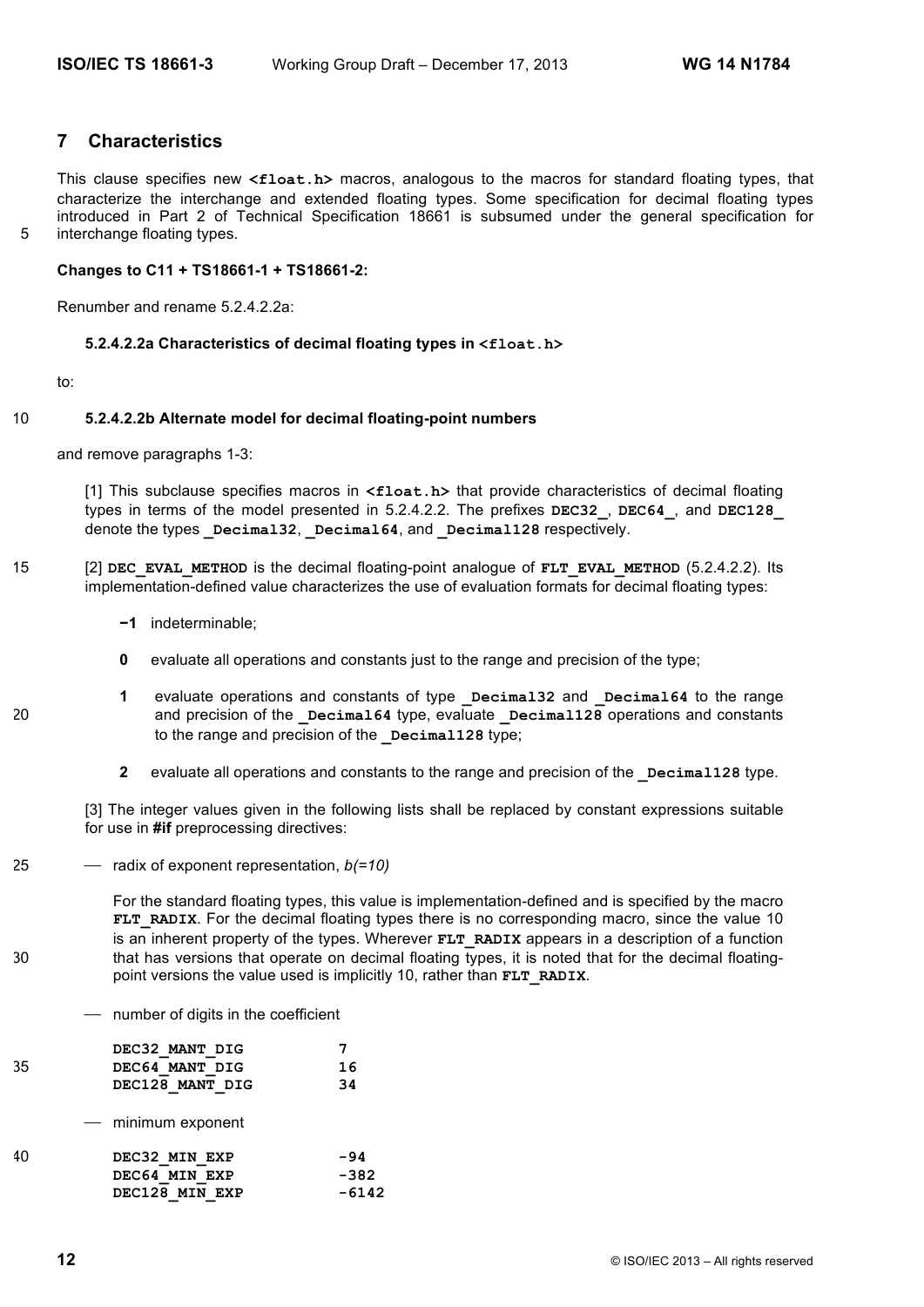- maximum exponent

|    | DEC32 MAX EXP                | 97                                                                                                 |
|----|------------------------------|----------------------------------------------------------------------------------------------------|
|    | DEC64 MAX EXP                | 385                                                                                                |
| 5  | DEC128 MAX EXP               | 6145                                                                                               |
|    | decimal points respectively) | - maximum representable finite decimal floating-point number (there are 6, 15 and 33 9's after the |
| 10 | DEC32 MAX                    | 9.999999E96DF                                                                                      |
|    | DEC64 MAX                    | 9.999999999999999E384DD                                                                            |
|    | DEC128 MAX                   | 9.99999999999999999999999999999999999E6144DL                                                       |
| 15 | floating type                | - the difference between 1 and the least value greater than 1 that is representable in the given   |
|    | DEC32 EPSILON                | $1E-6DF$                                                                                           |
|    | DEC64 EPSILON                | $1E-15DD$                                                                                          |
|    | DEC128 EPSILON               | $1E-33DL$                                                                                          |
| 20 |                              | - minimum normalized positive decimal floating-point number                                        |
|    | DEC32 MIN                    | $1E-95DF$                                                                                          |
|    | DEC64 MIN                    | 1E-383DD                                                                                           |
| 25 | DEC128 MIN                   | 1E-6143DL                                                                                          |
|    |                              | - minimum positive subnormal decimal floating-point number                                         |
|    | DEC32 TRUE MIN               | $0.000001E-95DF$                                                                                   |
| 30 | DEC64 TRUE MIN               | 0.000000000000001E-383DD                                                                           |
|    | DEC128 TRUE MIN              | $0.000000000000000000000000000000001E-6143DL$                                                      |
|    |                              |                                                                                                    |

After 5.2.4.2.2, insert:

## **5.2.4.2.2a Characteristics of interchange and extended floating types in <float.h>**

[1] This subclause specifies macros in **<float.h>** that provide characteristics of interchange floating 35 types (including decimal floating types) and extended floating types in terms of the model presented in 5.2.4.2.2. The prefix **FLT***N***\_** indicates a binary interchange floating type of width *N*. The prefix **FLT***N***X\_** indicates a binary extended floating type that extends a basic format of width *N*. The prefix **DEC***N***\_** indicates a decimal floating type of width *N*. The prefix **DEC***N***X\_** indicates a decimal extended floating type that extends a basic format of width *N*. The type parameters *p*, *emax*, and *emin* for 40 extended floating types are for the extended floating type itself, not for the basic format that it extends. For each interchange or extended floating type that the implementation provides, **<float.h>** shall define the associated macros in the following lists. Conversely, for each such type that the implementation does not provide, **<float.h>** shall not define the associated macros in the following lists.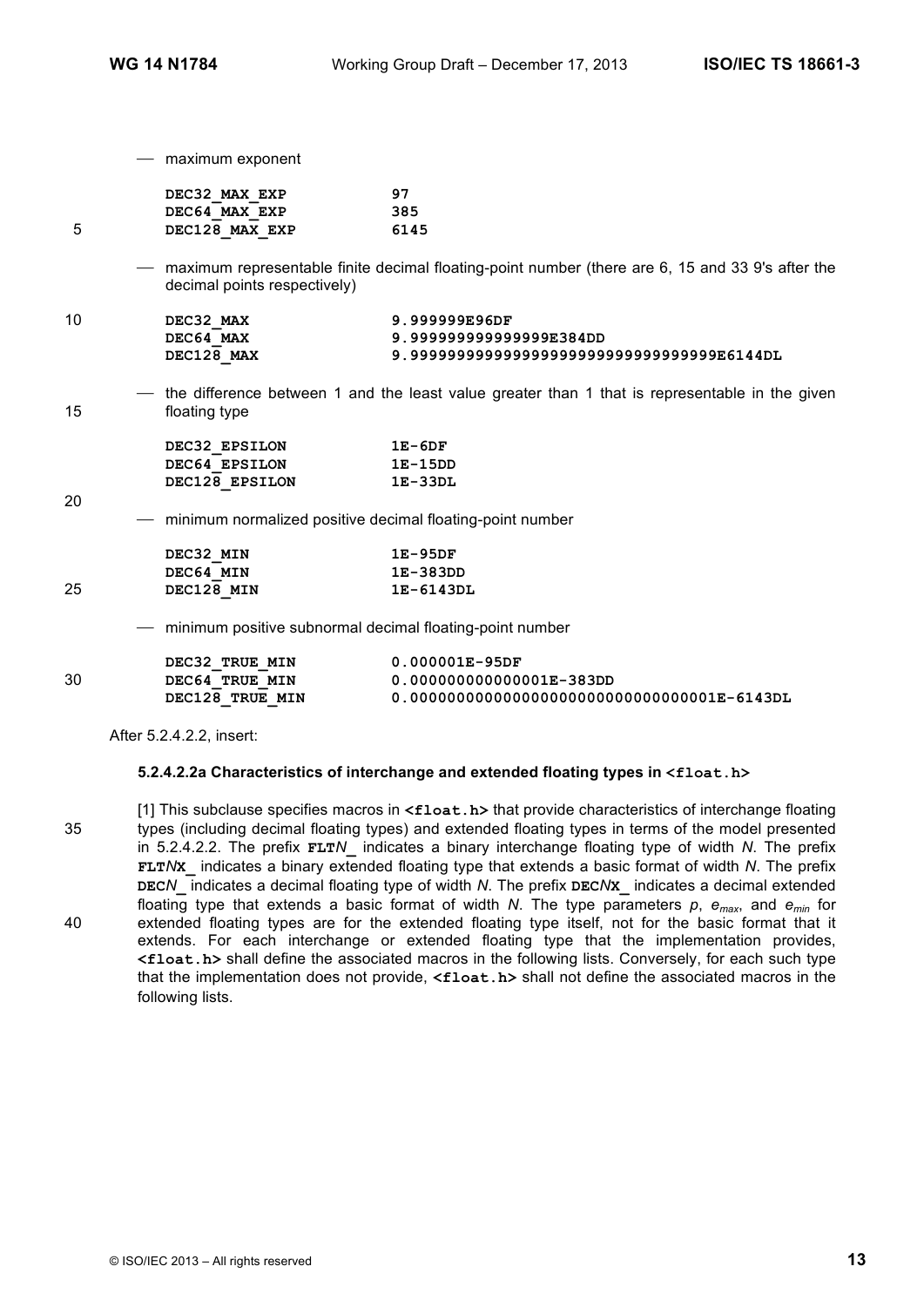[2] If **FLT\_RADIX** is 2, the value of the macro **FLT\_EVAL\_METHOD** (5.2.4.2.2) characterizes the use of evaluation formats for standard floating types and for binary interchange and extended floating types:

- **−1** indeterminable;
- **0** evaluate all operations and constants, whose semantic type has at most the range and 5 precision of **float**, to the range and precision of **float**; evaluate all other operations and constants to the range and precision of the semantic type;
	- **1** evaluate operations and constants, whose semantic type has at most the range and precision of **double**, to the range and precision of **double**; evaluate all other operations and constants to the range and precision of the semantic type;
- 10 **2** evaluate operations and constants, whose semantic type has at most the range and precision of **long double**, to the range and precision of **long double**; evaluate all other operations and constants to the range and precision of the semantic type;
- *N*, where **Float***N* is a supported interchange floating type evaluate operations and constants, whose semantic type has at most the range and 15 **precision of the Float***N* type, to the range and precision of the Float<sub>*N*</sub> type; evaluate all other operations and constants to the range and precision of the semantic type;
- $N + 1$ , where **Float** $N$ **x** is a supported extended floating type evaluate operations and constants, whose semantic type has at most the range and precision of the  $_{F1oat}N_x$  type, to the range and precision of the  $_{F1oat}N_x$  type; 20 evaluate all other operations and constants to the range and precision of the semantic type.

If **FLT RADIX** is not 2, the use of evaluation formats for operations and constants of binary interchange and extended floating types is implementation defined.

[3] The implementation-defined value of the macro **DEC\_EVAL\_METHOD** characterizes the use of evaluation formats (see analogous **FLT EVAL METHOD** in 5.2.4.2.2) for decimal interchange and 25 extended floating types:

- **−1** indeterminable;
- **0** evaluate all operations and constants just to the range and precision of the type;
- **1** evaluate operations and constants, whose semantic type has at most the range and precision of the **Decimal64** type, to the range and precision of the **Decimal64** type; 30 evaluate all other operations and constants to the range and precision of the semantic type;
	- **2** evaluate operations and constants, whose semantic type has at most the range and precision of the **Decimal128** type, to the range and precision of the **Decimal128** type; evaluate all other operations and constants to the range and precision of the semantic type;
- *N*, where **Decimal***N* is a supported interchange floating type 35 evaluate operations and constants, whose semantic type has at most the range and precision of the **\_Decimal***N* type, to the range and precision of the **\_Decimal***N* type; evaluate all other operations and constants to the range and precision of the semantic type;
- $N + 1$ , where **Decimal** $N$ **x** is a supported extended floating type evaluate operations and constants, whose semantic type has at most the range and 40 precision of the **Decimal** $N$ **x** type, to the range and precision of the **Decimal** $N$ **x** type; evaluate all other operations and constants to the range and precision of the semantic type;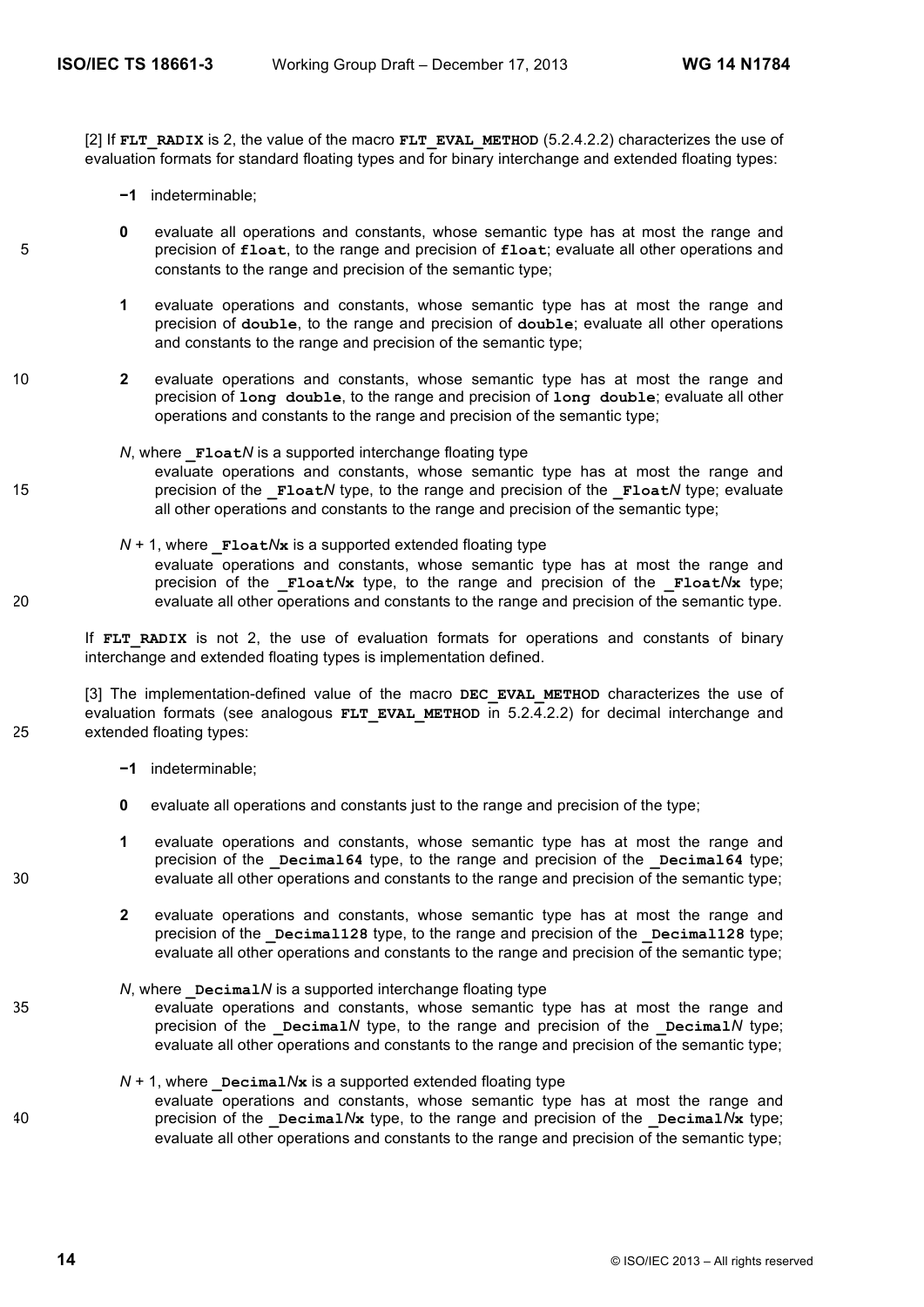[4] The integer values given in the following lists shall be replaced by constant expressions suitable for use in **#if** preprocessing directives:

- radix of exponent representation, *b* (= 2 for binary, 10 for decimal)
- 5 For the standard floating types, this value is implementation-defined and is specified by the macro **FLT\_RADIX.** For the interchange and extended floating types there is no corresponding macro, since the radix is an inherent property of the types.
	- number of decimal digits, *n*, such that any floating-point number with *p* bits can be rounded to a floating-point number with *n* decimal digits and back again without change to the value,
- 10 **FLT***N***\_DECIMAL\_DIG FLT***N***x\_DECIMAL\_DIG**
	- number of bits in the floating-point significand, *p*

**FLT***N***\_MANT\_DIG**  15 **FLT***N***X\_MANT\_DIG** 

— number of digits in the coefficient, *p*

**DEC***N***\_MANT\_DIG DEC***N***X\_MANT\_DIG** 

— number of decimal digits, *n*, such that any floating-point number with *p* bits can be rounded to a floating-point number with *n* decimal digits and back again without change to the value,  $[1 + p \log_{10} 2]$ 

 **FLT***N***\_DECIMAL\_DIG**  25 **FLT***N***X\_DECIMAL\_DIG** 

> — number of decimal digits, *q*, such that any floating-point number with *q* decimal digits can be rounded into a floating-point number with *p* bits and back again without change to the *q* decimal digits,  $|(p - 1) \log_{10} 2|$

 **FLT***N***\_DIG**  30 **FLT***N***X\_DIG** 

20

— minimum negative integer such that the radix raised to one less than that power is a normalized floating-point number, *emin*

 **FLT***N***\_MIN\_EXP** 35 **FLT***N***X\_MIN\_EXP DEC***N***\_MIN\_EXP DEC***N***X\_MIN\_EXP**

— minimum negative integer such that 10 raised to that power is in the range of normalized floatingpoint numbers, ⎡log10 2*emin*−<sup>1</sup> 40 ⎤

> **FLT***N***\_MIN\_10\_EXP**  FLT*N***X** MIN 10 EXP

— maximum integer such that the radix raised to one less than that power is a representable finite 45 floating-point number, *emax*

> **FLT***N***\_MAX\_EXP FLT***N***X\_MAX\_EXP**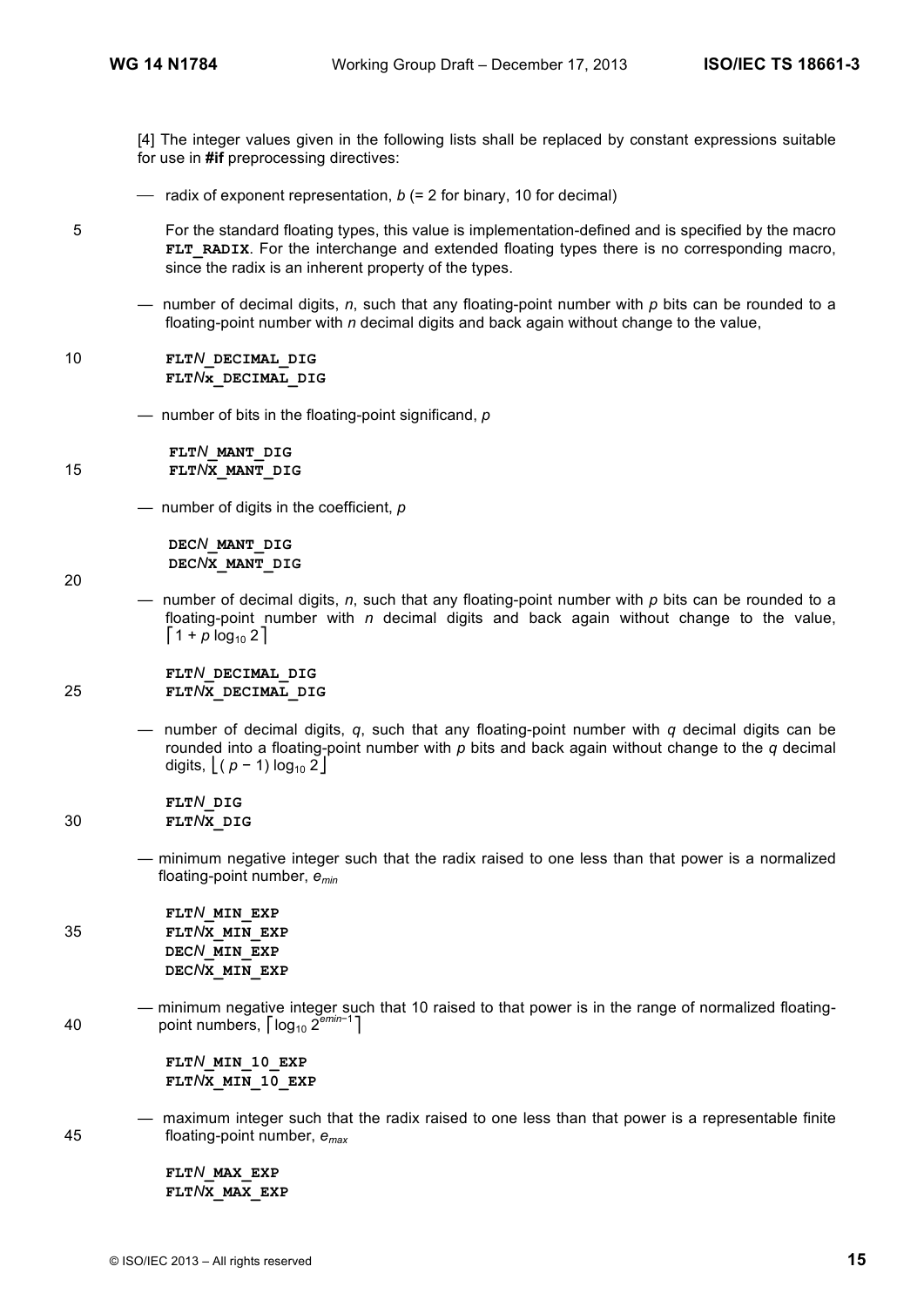**DEC***N***\_MAX\_EXP DEC***N***X\_MAX\_EXP**

— maximum integer such that 10 raised to that power is in the range of representable finite floating-5  $\text{point numbers}, \lfloor \log_{10}((1 - 2^{-p})2^{\text{emax}}) \rfloor$ 

> **FLT***N***\_MAX\_10\_EXP FLT***N***X\_MAX\_10\_EXP**

— maximum representable finite floating-point number, (1 − *b*<sup>−</sup> *<sup>p</sup>* )*b*emax

- 10 **FLT***N***\_MAX FLT***N***X\_MAX DEC***N***\_MAX DEC***N***X\_MAX**
- 15 the difference between 1 and the least value greater than 1 that is representable in the given floating-point type,  $b^{1-p}$

**FLT***N***\_EPSILON FLT***N***X\_EPSILON DEC***N***\_EPSILON** 20 **DEC***N***X\_EPSILON**

— minimum normalized positive floating-point number, *bemin*−<sup>1</sup>

**FLT***N***\_MIN FLT***N***X\_MIN** 25 **DEC***N***\_MIN DEC***N***X\_MIN**

— minimum positive subnormal floating-point number, *bemin*−*<sup>p</sup>*

**FLT***N***\_TRUE\_MIN** 30 **FLT***N***X\_TRUE\_MIN DEC***N***\_TRUE\_MIN DEC***N***X\_TRUE\_MIN**

> With the following change, **DECIMAL DIG** characterizes conversions of supported IEC 60559 encodings, which may be wider than supported floating types.

## 35 **Change to C11 + TS18661-1 + TS18661-2:**

In 5.2.4.2.2#11, change the bullet defining **DECIMAL\_DIG** from:

— number of decimal digits, *n*, such that any floating-point number in the widest supported floating type with …

to:

40 — number of decimal digits, *n*, such that any floating-point number in the widest of the supported floating types and the supported IEC 60559 encodings with …

# **8 Conversions**

The following change to C11 + TS18661-1 + TS18661-2 enhances the usual arithmetic conversions to handle interchange and extended floating types. IEC 60559 recommends against allowing implicit conversions of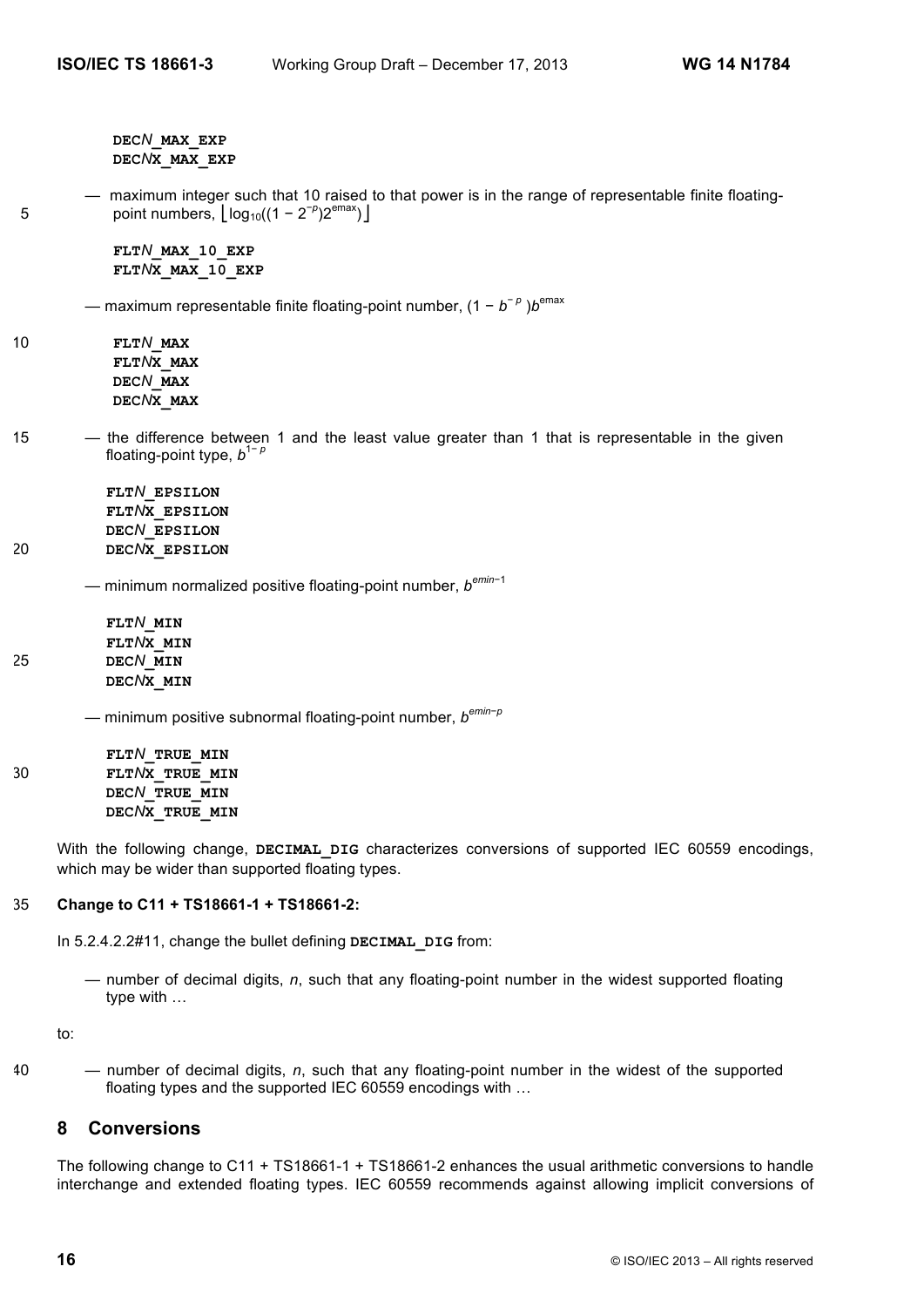operands to obtain a common type where the conversion is between types where neither is a subset of (or equivalent to) the other. The following change supports this restriction.

#### **Change to C11 + TS18661-1 + TS18661-2:**

In 6.3.1.8#1, replace the following items after "This pattern is called the *usual arithmetic conversions*:":

5 If one operand has decimal floating type, the other operand shall not have standard floating, complex, or imaginary type.

First, if the type of either operand is **Decimal128**, the other operand is converted to **Decimal128**.

Otherwise, if the type of either operand is **\_Decimal64**, the other operand is converted to **\_Decimal64**.

10 Otherwise, if the type of either operand is **\_Decimal32**, the other operand is converted to **\_Decimal32**.

If there are no decimal floating types in the operands:

First, if the corresponding real type of either operand is **long double**, the other operand is converted, without change of type domain, to a type whose corresponding real type is **long**  15 **double**.

> Otherwise, if the corresponding real type of either operand is **double**, the other operand is converted, without change of type domain, to a type whose corresponding real type is **double**.

Otherwise, if the corresponding real type of either operand is **float**, the other operand is converted, without change of type domain, to a type whose corresponding real type is 20 **float**.62)

with:

If one operand has decimal floating type, the other operand shall not have standard floating, complex, or imaginary type, nor shall it have a floating type of radix 2.

If both operands have floating types and neither of the sets of values of their corresponding real 25 types is a subset of (or equivalent to) the other, the behavior is undefined.

> Otherwise, if both operands are floating types and the sets of values of their corresponding real types are equivalent, then the following rules are applied:

If both operands have the same corresponding real type, no further conversion is needed.

Otherwise, if the corresponding real type of either operand is an interchange floating type, 30 the other operand is converted, without change of type domain, to a type whose corresponding real type is that same interchange floating type.

> Otherwise, if the corresponding real type of either operand is a standard floating type, the other operand is converted, without change of type domain, to a type whose corresponding real type is that same standard floating type.

35 Otherwise, if both operands have floating types, the operand, whose set of values of its corresponding real type is a (proper) subset of the set of values of the corresponding real type of the other operand, is converted, without change of type domain, to a type with the corresponding real type of that other operand.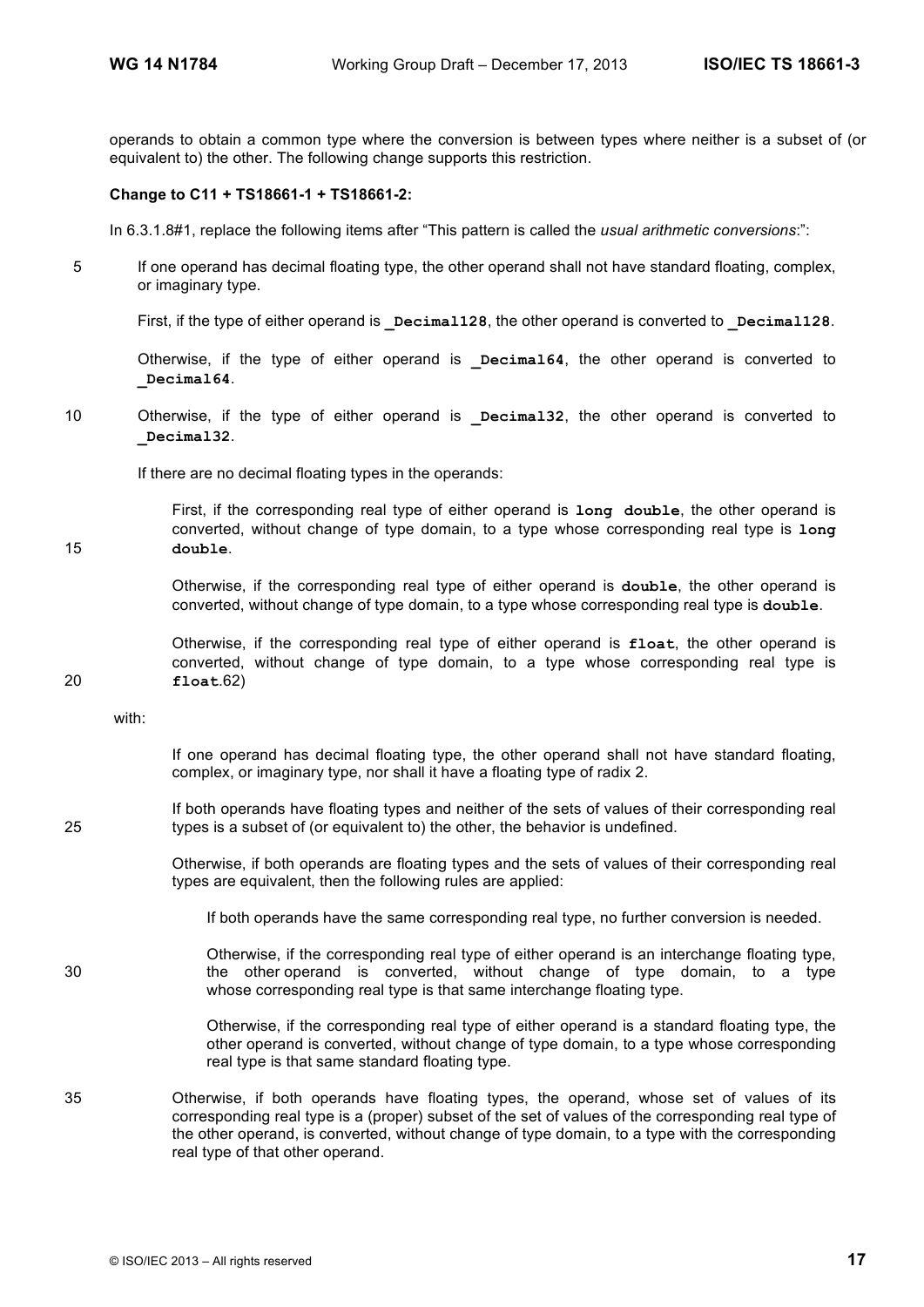Otherwise, if one operand has a floating type, the other operand is converted to the corresponding real type of the operand of floating type.

## **9 Constants**

The following changes to C11 + TS18661-1 + TS18661-2 provide suffixes that designate constants of 5 interchange and extended floating types.

#### **Changes to C11 + TS18661-1 + TS18661-2:**

Change *floating-suffix* in 6.4.4.2 from:

*floating-suffix*: one of **f l F L df dd dl DF DD DL**

10 to:

*floating-suffix*: one of

**f l F L df dd dl DF DD DL f***N* **F***N* **f***N***x F***N***x d***N* **D***N* **d***N***x D***N***x**

Replace 6.4.4.2#2a:

[2a] A *floating-suffix* **df**, **dd**, **dl**, **DF**, **DD**, or **DL** shall not be used in a *hexadecimal-floating-constant*.

#### 15 with:

[2a] A floating-suffix df, dd, d1, DF, DD, DL, dN, DN, dNx, or DNx shall not be used in a hexadecimal*floating-constant*.

[2b] A *floating-suffix* shall not designate a type that the implementation does not provide.

Replace 6.4.4.2#4a:

20 [4a] If a floating constant is suffixed by **df** or **DF**, it has type **\_Decimal32**. If suffixed by **dd** or **DD**, it has type **Decimal64**. If suffixed by **dl** or **DL**, it has type **Decimal128**.

with:

[4a] If a floating constant is suffixed by **f***N* or **F***N*, it has type **\_Float***N*. If suffixed by **f***N***x** or **F***N***x**, it has type **Float/** $N$ **x**. If suffixed by df or DF, it has type **Decimal32**. If suffixed by dd or DD, it has 25 type **\_Decimal64**. If suffixed by **dl** or **DL**, it has type **\_Decimal128**.If suffixed by **d***N* or **D***N*, it has  $t$ ype **Decimal***N*. If suffixed by  $dN$ **x** or  $DN$ **x**, it has type **Decimal** $N$ **x**.

Replace the second sentence of 6.4.4.2#5a:

The quantum exponent is specified to be the same as for the corresponding **strtod32**, **strtod64**, or **strtod128** function for the same numeric string.

30 with:

The quantum exponent is specified to be the same as for the corresponding **strtod***N* or **strtod***N***x** function for the same numeric string.

## **10 Non-arithmetic interchange formats**

An implementation supports IEC 60559 arithmetic interchange formats by providing the corresponding 35 interchange floating types. An implementation supports IEC 60559 non-arithmetic formats by providing the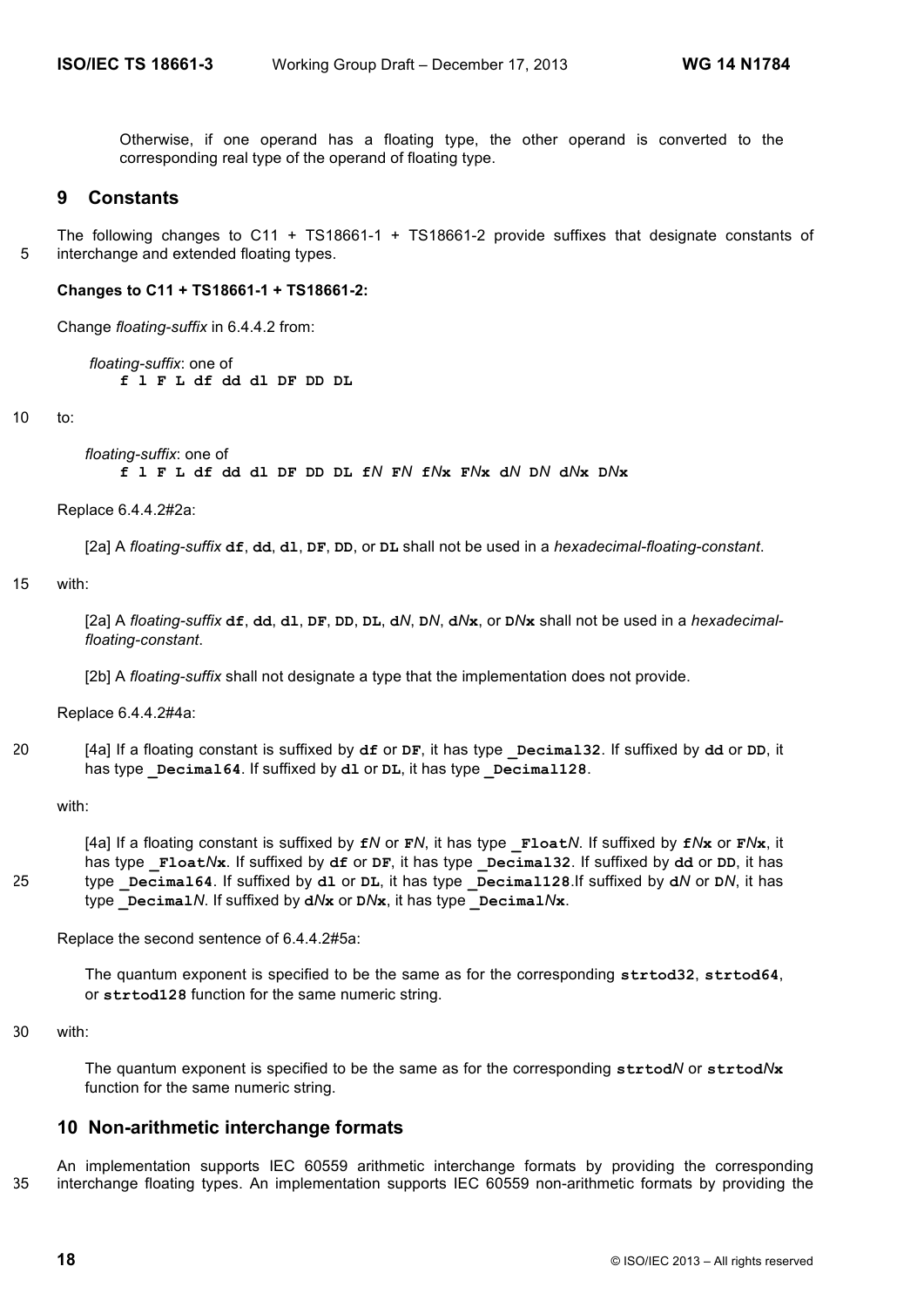encoding-to-encoding conversion functions in  $\leq m$ **ath.h>** and the string-to-encoding and string-from-encoding functions in **<stdlib.h>**. See 6.2.5. These functions, together with functions required for interchange floating types, provide conversions between any two of the supported IEC 60559 arithmetic and non-arithmetic interchange formats and between character sequences and any supported IEC 60559 arithmetic or non-5 arithmetic format.

## **11 Mathematics <math.h>**

This clause specifies changes to C11 + TS18661-1 + TS18661-2 to include functions and macros for interchange and extended floating types. The binary types are supported by functions and macros corresponding to those specified for standard floating types (**float**, **double**, and **long double**) in C11 + 10 TS18661-1, including Annex F. The decimal types are supported by functions and macros corresponding to those specified for decimal floating types in TS18661-2.

All classification (7.12.3) and comparison (7.12.14) macros specified in C11 + TS18661-1 + TS18661-2 naturally extend to handle interchange and extended floating types.

This clause also specifies encoding conversion functions that are part of support for the non-arithmetic 15 interchange formats in IEC 60559 (see 6.2.5).

#### **Changes to C11 + TS18661-1 + TS18661-2:**

In 7.12#1, change the second sentence from:

Most synopses specify a family of functions consisting of a principal function with one or more **double** parameters, a **double** return value, or both; and other functions with the same name but 20 with **f** and **l** suffixes, which are corresponding functions with **float** and **long double** parameters, return values, or both.

to:

Most synopses specify a family of functions consisting of:

a principal function with one or more **double** parameters, a **double** return value, or both; and,

25 other functions with the same name but with **f**, **l, f***N*, **f***N***x**, **d***N*, and **d***N***x** suffixes, which are corresponding functions whose parameters, return values, or both are of types **float, long double**, **Float***N*, **Float***N***x**, **Decimal***N*, and **Decimal***N***x**, respectively.

Add after 7.12#1d:

[1e] For each interchange or extended floating type that the implementation provides, **<math.h>** shall 30 define the associated macros and declare the associated functions. Conversely, for each such type that the implementation does not provide, **<math.h>** shall not define the associated macros or declare the associated functions unless explicitly specified otherwise.

## **11.1 Macros**

**Changes to C11 + TS18661-1 + TS18661-2:**

35 Replace 7.12#3a:

[3a] The macro

**HUGE\_VAL\_D32**

expands to a constant expression of type **Decimal64** representing positive infinity. The macros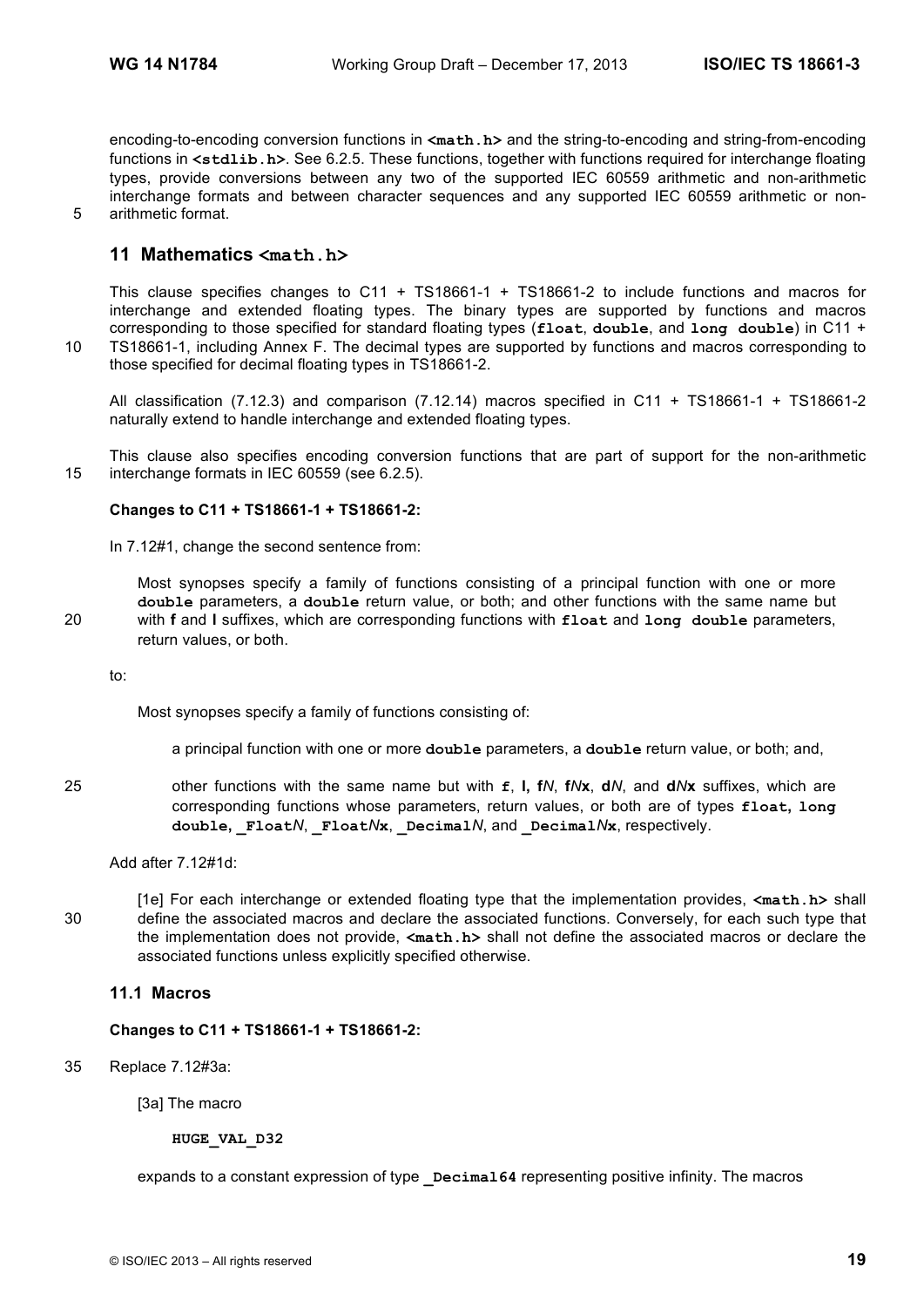**HUGE\_VAL\_D64 HUGE\_VAL\_D128**

are respectively **\_Decimal64** and **\_Decimal128** analogues of **HUGE\_VAL\_D32**.

#### 5 with:

[3a] The macros

**HUGE\_VAL\_F***N* **HUGE\_VAL\_D***N* **HUGE\_VAL\_F***N***X** 10 **HUGE\_VAL\_D***N***X**

> expand to constant expressions of types \_FloatN, \_DecimalN, \_FloatNx, and \_DecimalNx, respectively, representing positive infinity.

Replace 7.12#5b:

[5b] The decimal signaling NaN macros

15 **SNAND32 SNAND64 SNAND128**

each expands to a constant expression of the respective decimal floating type representing a 20 signaling NaN. If a signaling NaN macro is used for initializing an object of the same type that has static or thread-local storage duration, the object is initialized with a signaling NaN value.

with:

[5b] The signaling NaN macros

- **SNANF***N* 25 **SNAND***N* **SNANF***N***X SNAND***N***X**
- expand to constant expressions of types **\_Float***N*, **\_Decimal***N*, **\_Float***N***x**, and **\_Decimal***N***x**, 30 respectively, representing a signaling NaN. If a signaling NaN macro is used for initializing an object of the same type that has static or thread-local storage duration, the object is initialized with a signaling NaN value.

Replace 7.12#7b:

[7b] The macros

```
35 FP_FAST_FMAD32
          FP_FAST_FMAD64
          FP_FAST_FMAD128
```
are, respectively, **\_Decimal32**, **\_Decimal64**, and **\_Decimal128** analogues of **FP\_FAST\_FMA**.

40 with:

[7b] The macros

**FP\_FAST\_FMAF***N*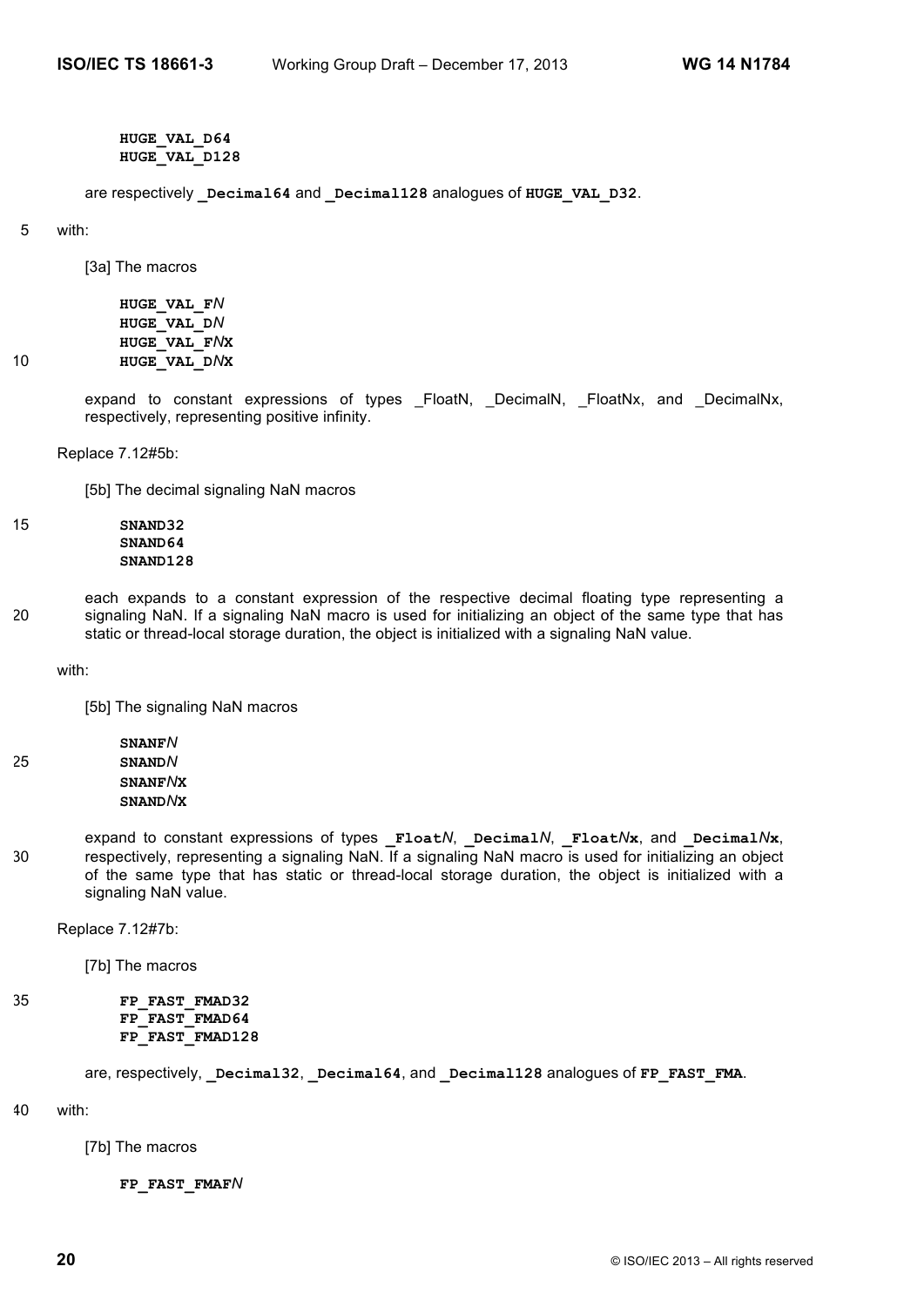- **FP\_FAST\_FMAD***N* **FP\_FAST\_FMAF***N***X FP\_FAST\_FMAD***N***X**
- 5 are, respectively, **Float/**, **Decimal/**, **Float//x**, and **Decimal//x** analogues of **FP\_FAST\_FMA**.

Replace 7.12#7c:

[7c] The macros

|    | FP FAST D32ADDD64   |
|----|---------------------|
| 10 | FP FAST D32ADDD128  |
|    | FP FAST D64ADDD128  |
|    | FP FAST D32SUBD64   |
|    | FP FAST D32SUBD128  |
|    | FP FAST D64SUBD128  |
| 15 | FP FAST D32MULD64   |
|    | FP FAST D32MULD128  |
|    | FP FAST D64MULD128  |
|    | FP FAST D32DIVD64   |
|    | FP FAST D32DIVD128  |
| 20 | FP FAST D64DIVD128  |
|    | FP FAST D32FMAD64   |
|    | FP FAST D32FMAD128  |
|    | FP FAST D64FMAD128  |
|    | FP FAST D32SORTD64  |
| 25 | FP FAST D32SORTD128 |
|    | FP FAST D64SORTD128 |

are decimal analogues of **FP\_FAST\_FADD**, **FP\_FAST\_FADDL**, **FP\_FAST\_DADDL**, etc.

with:

30 [7c] The macros in the following lists are interchange and extended floating type analogues of **FP\_FAST\_FADD**, **FP\_FAST\_FADDL**, **FP\_FAST\_DADDL**, etc.

[7d] For *M* < *N*, the macros

|    | FP FAST FMADDFN  |
|----|------------------|
|    | FP FAST FMSUBFN  |
| 35 | FP FAST FMMULFN  |
|    | FP FAST FMDIVFN  |
|    | FP FAST FMFMAFN  |
|    | FP FAST FMSORTFN |
|    | FP FAST DMADDDN  |
| 40 | FP FAST DMSUBDN  |
|    | FP FAST DMMULDN  |
|    | FP FAST DMDIVDN  |
|    | FP FAST DMFMADN  |
|    | FP FAST DMSQRTDN |

45 characterize the corresponding functions whose arguments are of an interchange floating type of width *N* and whose return type is an interchange floating type of width *M*.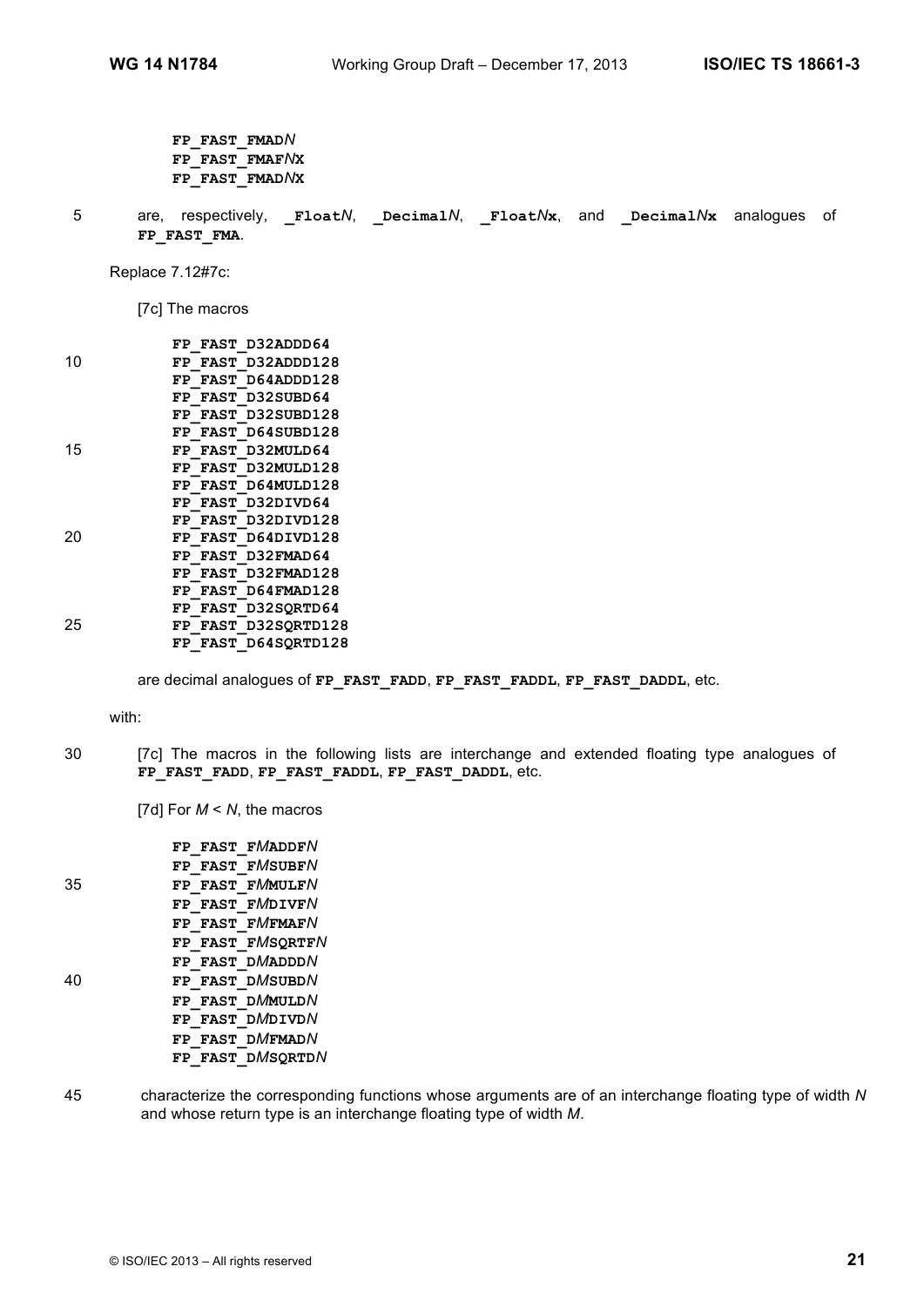[7e] For *M* ≤ *N*, the macros

|    | FP FAST FMADDFNX  |
|----|-------------------|
|    | FP FAST FMSUBFNX  |
|    | FP FAST FMMULFNX  |
| 5  | FP FAST FMDIVFNX  |
|    | FP FAST FMFMAFNX  |
|    | FP FAST FMSORTFNX |
|    | FP FAST DMADDDNX  |
|    | FP FAST DMSUBDNX  |
| 10 | FP FAST DMMULDNX  |
|    | FP FAST DMDIVDNX  |
|    | FP FAST DMFMADNX  |
|    | FP FAST DMSQRTDNX |

characterize the corresponding functions whose arguments are of an extended floating type that extends 15 a format of width *N* and whose return type is an interchange floating type of width *M*.

[7f] For *M* < *N*, the macros

|    | FP FAST FMXADDFN  |
|----|-------------------|
|    | FP FAST FMXSUBFN  |
|    | FP FAST FMXMULFN  |
| 20 | FP FAST FMXDIVFN  |
|    | FP FAST FMXFMAFN  |
|    | FP FAST FMXSQRTFN |
|    | FP FAST DMXADDDN  |
|    | FP FAST DMXSUBDN  |
| 25 | FP FAST DMXMULDN  |
|    | FP FAST DMXDIVDN  |
|    | FP FAST DMXFMADN  |
|    | FP FAST DMXSQRTDN |

characterize the corresponding functions whose arguments are of an interchange floating type of width *N* 30 and whose return type is an extended floating type that extends a format of width *M*.

[7g] For *M* < *N*, the macros

**FP\_FAST\_F***M***XADDF***N***X FP\_FAST\_F***M***XSUBF***N***X FP\_FAST\_F***M***XMULF***N***X** 35 **FP\_FAST\_F***M***XDIVF***N***X FP\_FAST\_F***M***XFMAF***N***X FP\_FAST\_F***M***XSQRTF***N***X FP\_FAST\_D***M***XADDD***N***X FP\_FAST\_D***M***XSUBD***N***X** 40 **FP\_FAST\_D***M***XMULD***N***X FP\_FAST\_D***M***XDIVD***N***X FP\_FAST\_D***M***XFMAD***N***X FP\_FAST\_D***M***XSQRTD***N***X**

characterize the corresponding functions whose arguments are of an extended floating type that extends 45 a format of width *N* and whose return type is an extended floating type that extends a format of width *M*.

## **11.2 Function prototypes**

**Change to C11 + TS18661-1 + TS18661-2:**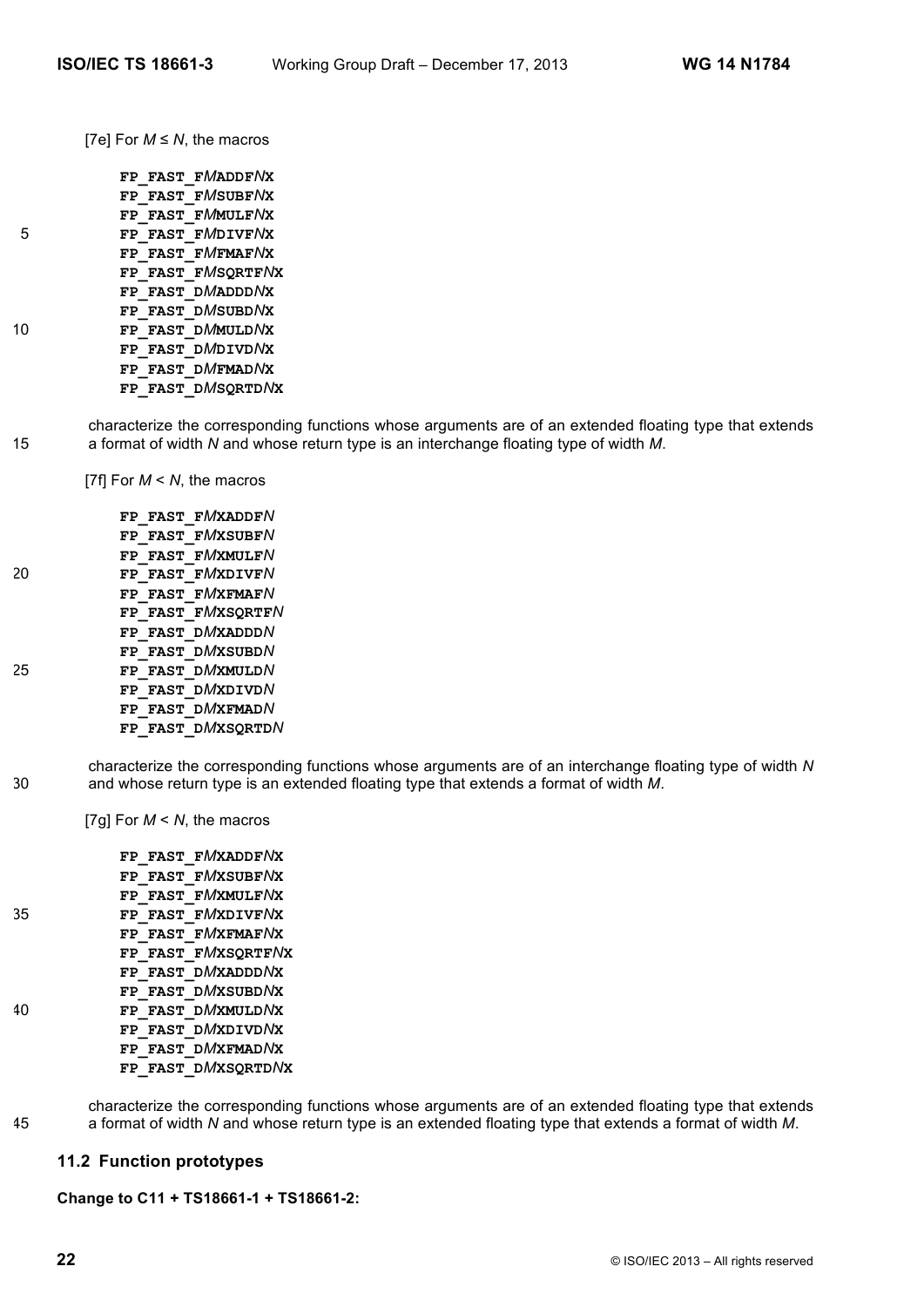Add the following list of function prototypes to the synopsis of the respective subclauses:

7.12.4 Trigonometric functions

| 5  | Float $N$ acosf $N($ Float $N$ x);<br>FloatNx acosfNx(_FloatNx x);<br>Decimal $N$ acosd $N$ ( Decimal $N$ x);<br>Decimal $N$ x acosd $N$ x (Decimal $N$ x x);                                                                       |
|----|-------------------------------------------------------------------------------------------------------------------------------------------------------------------------------------------------------------------------------------|
| 10 | Float $N$ asinf $N($ Float $N$ x);<br>Float $N$ x asinf $N$ x (Float $N$ x x);<br>Decimal $N$ asind $N$ ( Decimal $N$ x);<br>Decimal $N$ x asind $N$ x (Decimal $N$ x x);                                                           |
| 15 | Float $N$ atanf $N($ Float $N$ x);<br>Float $Nx$ atanf $Nx$ (Float $Nx$ x);<br>Decimal $N$ atand $N$ ( Decimal $N$ x);<br>Decimal $N$ x atand $N$ x (Decimal $N$ x x);                                                              |
| 20 | FloatN atan2fN( FloatN $y$ , FloatN $x$ );<br>Float $N$ x atan2f $N$ x (Float $N$ x y, Float $N$ x x);<br>Decimal $N$ atan2d $N$ ( Decimal $N$ y, Decimal $N$ x);<br>Decimal $N$ x atan2d $N$ x (Decimal $N$ x y, Decimal $N$ x x); |
| 25 | Float $N$ cosf $N($ Float $N$ x);<br>FloatNx $cosfNx$ (FloatNx x);<br>Decimal $N$ cosd $N$ ( Decimal $N$ x);<br>Decimal $N$ x cosd $N$ x (Decimal $N$ x x);                                                                         |
| 30 | Float $N$ sinf $N($ Float $N$ x);<br>Float $N$ x sinf $N$ x (Float $N$ x x);<br>Decimal $N$ sind $N$ ( Decimal $N$ x);<br>Decimal $N$ x sind $N$ x (Decimal $N$ x x);                                                               |
| 35 | Float $N$ tanf $N($ Float $N$ x);<br>Float $N$ x tanf $N$ x ([Float $N$ x x);<br>Decimal $N$ tand $N$ ( Decimal $N$ x);<br>Decimal $N$ <b>x</b> tand $N$ <b>x</b> ( Decimal $N$ <b>x x</b> );                                       |
|    | 7.12.5 Hyperbolic functions                                                                                                                                                                                                         |
| 40 | FloatN acoshfN( FloatN $x$ );<br>FloatNx $acoshfNx$ (FloatNx x);<br>Decimal $N$ acoshd $N$ ( Decimal $N$ x);<br>Decimal $N$ x acoshd $N$ x (Decimal $N$ x x);                                                                       |
| 45 | Float $N$ asinhf $N($ Float $N$ x);<br>Float $N$ x asinhf $N$ x (Float $N$ x x);<br>Decimal $N$ asinhd $N$ ( Decimal $N$ x);<br>Decimal $N$ x asinhd $N$ x (Decimal $N$ x x);                                                       |
| 50 | Float $N$ atanhf $N($ Float $N$ x);<br>FloatNx atanhfNx (FloatNx x) ;<br>Decimal $N$ atanhd $N$ ( Decimal $N$ x);<br>Decimal $N$ x atanhd $N$ x (Decimal $N$ x x);                                                                  |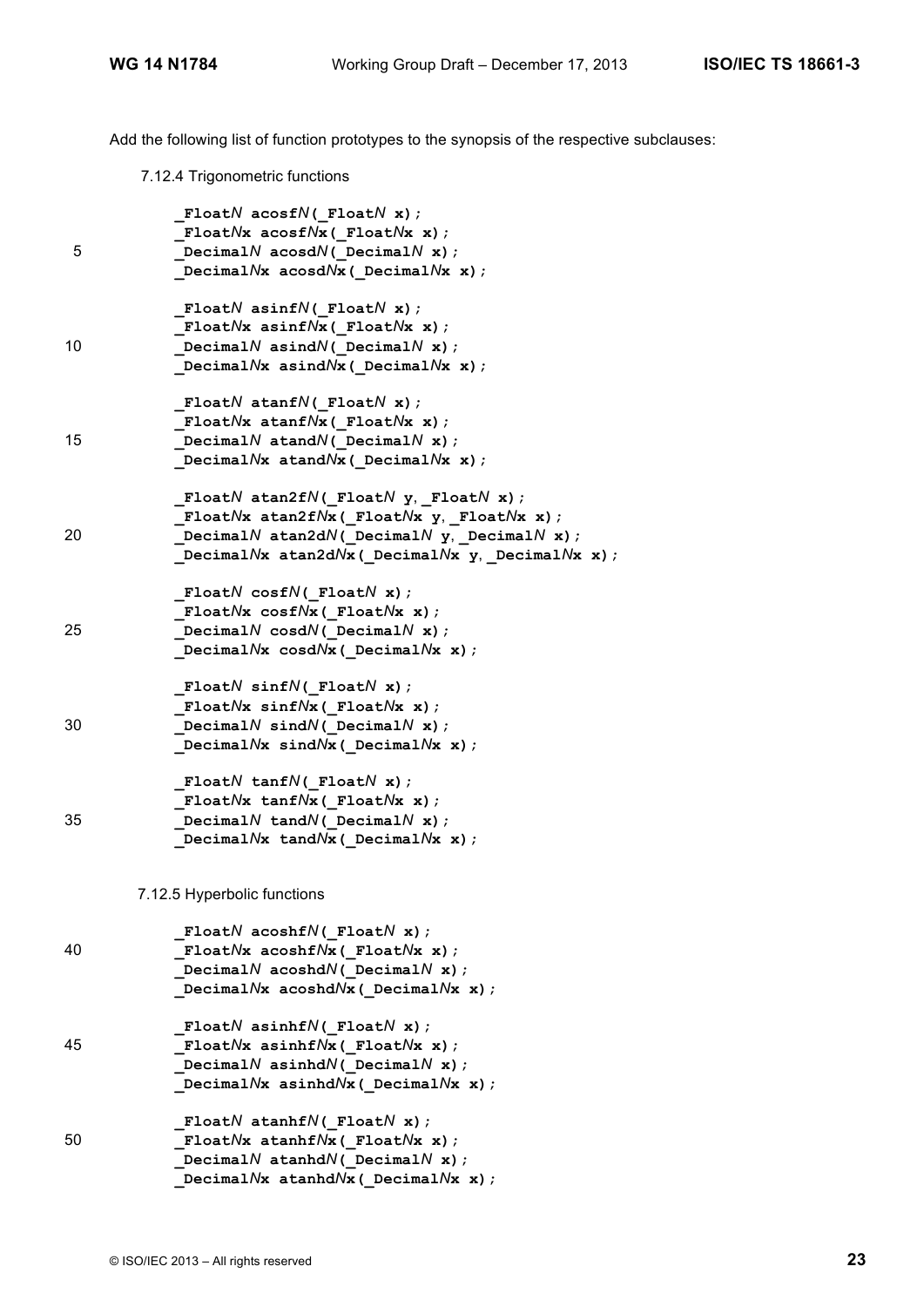**\_Float***N* **coshf***N***(\_Float***N* **x); \_Float***N***x coshf***N***x(\_Float***N***x x); \_Decimal***N* **coshd***N***(\_Decimal***N* **x); \_Decimal***N***x scoshd***N***x(\_Decimal***N***x x);** 5  **\_Float***N* **sinhf***N***(\_Float***N* **x); \_Float***N***x sinhf***N***x(\_Float***N***x x);**  $DecimalN sinh dN($   $DecimalN x)$ ;  **\_Decimal***NN***x sinhd***N***x(\_Decimal***N***x x);** 10  **\_Float***N* **tanhf***N***(\_Float***N* **x); \_Float***N***x tanhf***N***x(\_Float***N***x x); \_Decimal***N* **tanhd***N***(\_Decimal***N* **x); \_Decimal***N***x tanhd***N***x(\_Decimal***N***x x);** 15 7.12.6 Exponential and logarithmic functions  **\_Float***N* **expf***N***(\_Float***N* **x); \_Float***N***x expf***N***x(\_Float***N***x x);**  $DecimalN$   $expdN($   $DecimalN x)$ ; 20 **\_Decimal***N***x expd***N***x(\_Decimal***N***x x); \_Float***N* **exp2f***N***(\_Float***N* **x); \_Float***N***x exp2f***N***x(\_Float***N***x x); \_Decimal***N* **exp2d***N***(\_Decimal***N* **x);** 25 **\_Decimal***N***x exp2d***N***x(\_Decimal***N***x x);**  $F$ loat $N$  **expm1f** $N$ ( $F$ loat $N$  **x**);  **\_Float***N***x expm1f***N***x(\_Float***N***x x);**  $DecimalN$   $expm1dN$   $($   $DecimalN$   $x)$ ; 30 **\_Decimal***N***x expm1d***N***x(\_Decimal***N***x x); \_Float***N* **frexpf***N***(\_Float***N* **value, int \*exp); \_Float***N***x frexpf***N***(\_Float***N***x value, int \*exp); \_Decimal***N* **frexpd***N***(\_Decimal***N* **value, int \*exp);** 35 **\_Decimal***N***x frexpd***N***x(\_Decimal***N***x value, int \*exp); int ilogbf***N***(\_Float***N* **x); int ilogbf***N***x(\_Float***N***x x); int ilogbd***N***(\_Decimal***N* **x);** 40 **int ilogbd***N***x(\_Decimal***N***x x); \_Float***N* **ldexpf***N***(\_Float***N* **value, int exp); \_Float***N***x ldexpf***N***(\_Float***N***x value, int exp); \_Decimal***N* **ldexpd***N***(\_Decimal***N* **value, int exp);** 45 **\_Decimal***N***x ldexpd***N***x(\_Decimal***N***x value, int exp); long int llogbf***N***(\_Float***N* **x); long int llogbf***N***x(\_Float***N***x x); long int llogbd***N***(\_Decimal***N* **x);** 50 long int llogbd $N$ **x** ( Decimal $N$ **x x**); **\_Float***N* **logf***N***(\_Float***N* **x); \_Float***N***x logf***N***x(\_Float***N***x x); \_Decimal***N* **logd***N***(\_Decimal***N* **x);**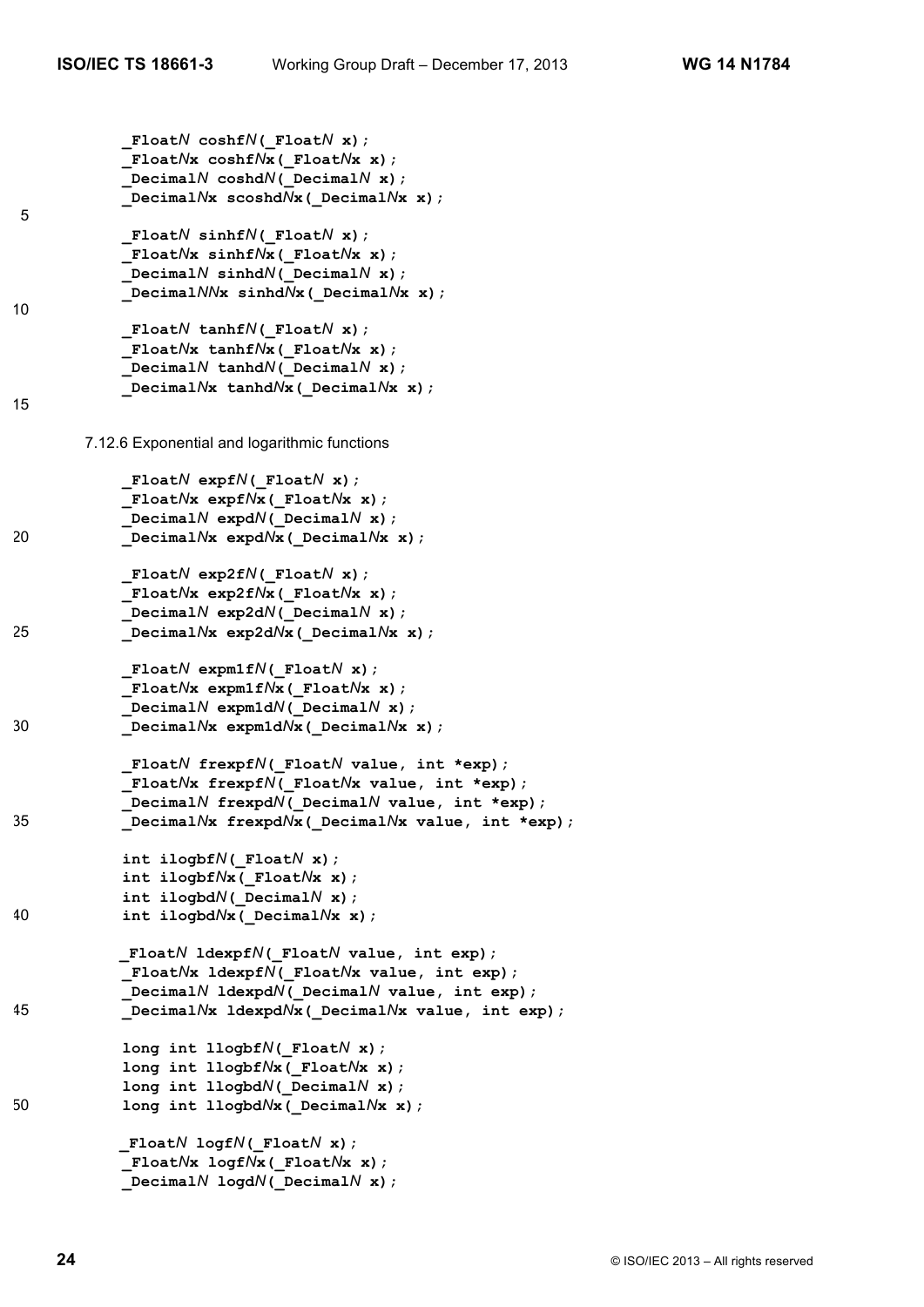|    | Decimal $N$ x logd $N$ x (Decimal $N$ x x);                       |
|----|-------------------------------------------------------------------|
|    | Float $N$ log10f $N$ ( Float $N$ x);                              |
|    | Float $Nx$ log10f $Nx$ (Float $Nx$ x);                            |
| 5  | Decimal $N$ log10d $N$ ( Decimal $N$ x);                          |
|    | Decimal $N$ x log10d $N$ x (Decimal $N$ x x);                     |
|    | Float $N$ log1pf $N($ Float $N$ x);                               |
|    | FloatNx $log1pfNx$ ( FloatNx x);                                  |
| 10 |                                                                   |
|    | Decimal $N$ log1pd $N$ ( Decimal $N$ x);                          |
|    | Decimal $N$ x log1pd $N$ x (Decimal $N$ x x);                     |
|    | Float $N$ log2f $N($ Float $N$ x);                                |
|    | Float $Nx$ log2f $Nx$ (Float $Nx$ x);                             |
| 15 | Decimal $N$ log2d $N$ ( Decimal $N$ x);                           |
|    | Decimal $N$ x log2d $N$ x (Decimal $N$ x x);                      |
|    | $F$ loat $N$ logbf $N($ Float $N$ x);                             |
|    | FloatNx logbfNx (FloatNx x) ;                                     |
| 20 | Decimal $N$ logbd $N$ ( Decimal $N$ x);                           |
|    | Decimal $N$ x logbd $N$ x (Decimal $N$ x x);                      |
|    | FloatN modffN( FloatN x, FloatN *iptr);                           |
|    | FloatNx modffNx (FloatNx x, FloatNx *iptr);                       |
| 25 | Decimal $N$ modfd $N$ ( Decimal $N$ x, Decimal $N$ *iptr);        |
|    | Decimal $N$ x modfd $N$ x (Decimal $N$ x x, Decimal $N$ x *iptr); |
|    | Float $N$ scalbnf $N($ Float $N$ value, int exp);                 |
|    | Float $N$ x scalbnf $N($ Float $N$ x value, int exp);             |
| 30 | Decimal $N$ scalbnd $N($ Decimal $N$ value, int exp);             |
|    | Decimal $N$ x scalbnd $N$ x (Decimal $N$ x value, int exp);       |
|    | Float $N$ scalblnf $N($ Float $N$ value, long int exp);           |
|    | Float $N$ x scalblnf $N($ Float $N$ x value, long int exp);       |
| 35 | Decimal $N$ scalblnd $N$ ( Decimal $N$ value, long int exp);      |
|    | Decimal $N$ x scalblnd $N$ x (Decimal $N$ x value, long int exp); |
|    | 7.12.7 Power and absolute-value functions                         |
|    | Float $N$ cbrtf $N($ Float $N$ x);                                |
|    | Float $N$ x cbrtf $N$ x (Float $N$ x x);                          |
| 40 | Decimal $N$ cbrtd $N$ ( Decimal $N$ x);                           |
|    | Decimal $N$ x cbrtd $N$ x (Decimal $N$ x x);                      |
|    | Float $N$ fabsf $N($ Float $N$ x);                                |
|    | Float $Nx$ fabsf $Nx$ (Float $Nx$ x);                             |
| 45 | Decimal $N$ fabsd $N$ ( Decimal $N$ x);                           |
|    | Decimal $N$ x fabsd $N$ x (Decimal $N$ x x);                      |
|    | FloatN hypotfN( FloatN x, FloatN $y$ );                           |
|    | FloatNx hypotfNx ( FloatNx x, FloatNx y) ;                        |
| 50 | Decimal $N$ hypotd $N$ ( Decimal $N$ x, Decimal $N$ y);           |
|    | Decimal $N$ x hypotd $N$ x (Decimal $N$ x x, Decimal $N$ x y);    |
|    | FloatN powfN( FloatN x, FloatN $y$ );                             |
|    | FloatNx powfNx( FloatNx x, FloatNx $y$ );                         |
|    |                                                                   |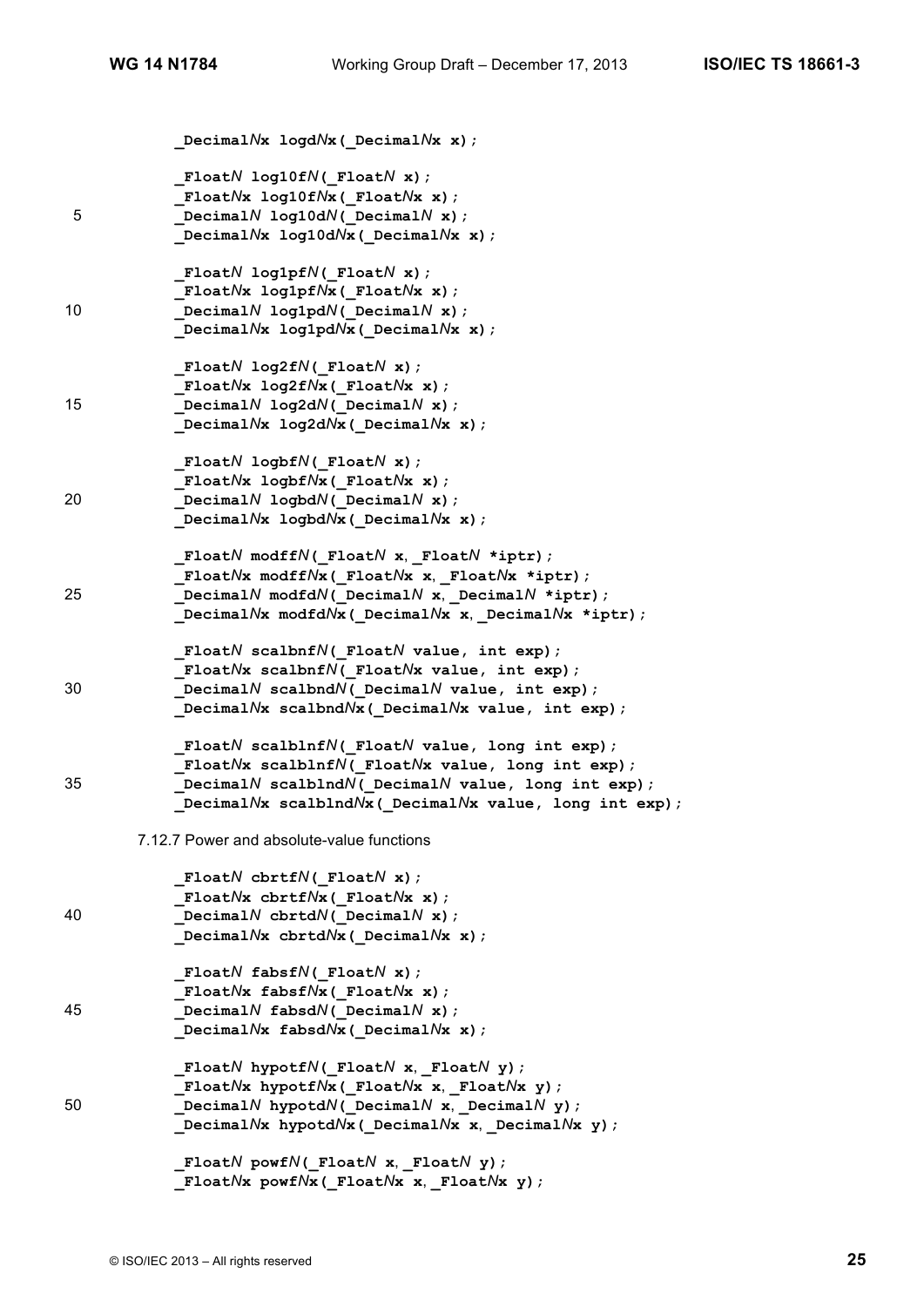|    | Decimal $N$ powd $N$ ( Decimal $N$ x, Decimal $N$ y);<br>Decimal $N$ x powd $N$ x (Decimal $N$ x x, Decimal $N$ x y);                                                             |
|----|-----------------------------------------------------------------------------------------------------------------------------------------------------------------------------------|
| 5  | Float $N$ sqrtf $N($ Float $N$ x);<br>Float $N$ x sqrtf $N$ x (Float $N$ x x);<br>Decimal $N$ sqrtd $N$ ( Decimal $N$ x);<br>Decimal $N$ x sqrtd $N$ x (Decimal $N$ x x);         |
|    | 7.12.8 Error and gamma functions                                                                                                                                                  |
| 10 | Float $N$ erff $N($ Float $N$ x);<br>Float $N$ x erff $N$ x (Float $N$ x x);<br>Decimal $N$ erfd $N($ Decimal $N(x)$ ;<br>Decimal $N$ x erfd $N$ x (Decimal $N$ x x);             |
| 15 | Float $N$ erfcf $N($ Float $N(x)$ ;<br>Float $N$ x erfcf $N$ x (Float $N$ x x);<br>Decimal $N$ erfcd $N$ ( Decimal $N$ x);<br>Decimal $N$ x erfcd $N$ x (Decimal $N$ x x);        |
| 20 | Float $N$ lgammaf $N($ Float $N$ x);<br>Float $N$ x lgammaf $N$ x (Float $N$ x x);<br>Decimal $N$ lgammad $N$ ( Decimal $N$ x);<br>Decimal $N$ x lgammad $N$ x (Decimal $N$ x x); |
| 25 | Float $N$ tgammaf $N($ Float $N$ x);<br>FloatNx tgammafNx(FloatNx x);<br>Decimal $N$ tgammad $N$ ( Decimal $N$ x);<br>Decimal $N$ x tgammad $N$ x (Decimal $N$ x x);              |
|    | 7.12.9 Nearest integer functions                                                                                                                                                  |
| 30 | Float $N$ ceilf $N($ Float $N$ x);<br>FloatNx ceilfNx(_FloatNx x);<br>Decimal $N$ ceild $N$ ( Decimal $N$ x);<br>Decimal $N$ x ceild $N$ x (Decimal $N$ x x);                     |
| 35 | Float $N$ floorf $N($ Float $N$ x);<br>Float $N$ x floorf $N$ x (Float $N$ x x);<br>Decimal $N$ floord $N$ ( Decimal $N$ x);<br>Decimal $N$ x floord $N$ x (Decimal $N$ x x);     |
| 40 | Float $N$ nearbyintf $N($ Float $N(x)$ ;<br>FloatNx nearbyintfNx(FloatNx x);<br>Decimal $N$ nearbyintd $N$ ( Decimal $N$ x);<br>Decimal $N$ x nearbyintd $N$ x (Decimal $N$ x x); |
| 45 | Float $N$ rintf $N($ Float $N$ x);<br>Float $N$ x rintf $N$ x (Float $N$ x x);<br>Decimal $N$ rintd $N$ ( Decimal $N$ x);<br>Decimal $N$ x rintd $N$ x (Decimal $N$ x x);         |
| 50 | long int lrintf $N($ Float $N(x)$ ;<br>long int lrintf $Nx$ (Float $N$ x);<br>long int lrintd $N($ Decimal $N(x)$ ;<br>long int $lrintdNx$ ( Decimal $Nx$ ) ;                     |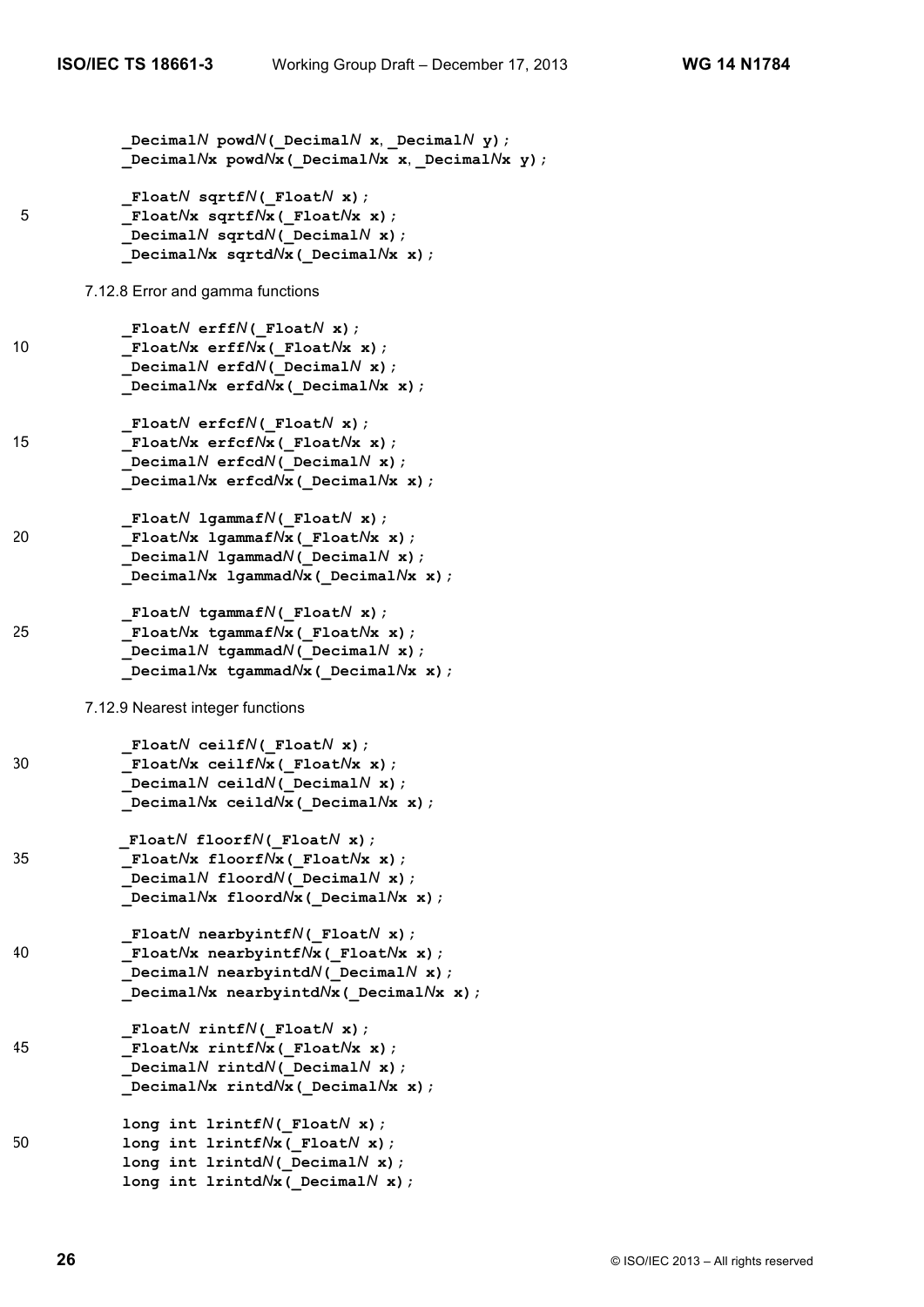```
 long long int llrintfN(_FloatN x);
             long long int llrintfNx(_FloatN x);
             long long int llrintdN(_DecimalN x);
             long long int llrintdNx(_DecimalN x);
5
             _FloatN roundfN(_FloatN x);
             _FloatNx roundfNx(_FloatNx x);
             _DecimalN rounddN(_DecimalN x);
             _DecimalNx rounddNx(_DecimalNx x);
10
             long int lroundfN(_FloatN x);
             long int lroundfNx(_FloatN x);
             long int lrounddN(_DecimalN x);
             long int lrounddNx(_DecimalN x);
15
             long long int llroundfN(_FloatN x);
             long long int llroundfNx(_FloatN x);
             long long int llrounddN(_DecimalN x);
             long long int llrounddNx(_DecimalN x);
20
            _FloatN roundevenfN(_FloatN x);
             _FloatNx roundevenfNx(_FloatNx x);
             _DecimalN roundevendN(_DecimalN x);
             _DecimalNx roundevendNx(_DecimalNx x);
25
           _FloatN truncfN(_FloatN x);
             _FloatNx truncfNx(_FloatNx x);
             _DecimalN truncdN(_DecimalN x);
             _DecimalNx truncdNx(_DecimalNx x);
30
           intmax_t fromfpfN(_FloatN x, int round, unsigned int width);
             intmax_t fromfpfNx(_FloatNx x, int round, unsigned int width);
             intmax_t fromfpdN(_DecimalN x, int round, unsigned int width);
             intmax_t fromfpdNx(_DecimalNx x, int round, unsigned int width);
35 uintmax_t ufromfpfN(_FloatN x, int round, unsigned int width);
             uintmax_t ufromfpfNx(_FloatNx x, int round, unsigned int width);
            \overline{\text{unitmax}} t ufromfpdN( DecimalN x, int round, unsigned int width);
             uintmax_t ufromfpdNx(_DecimalNx x, int round, unsigned int width);
40 intmax_t fromfpxfN(_FloatN x, int round, unsigned int width);
             intmax_t fromfpxfNx(_FloatNx x, int round, unsigned int width);
             intmax_t fromfpxdN(_DecimalN x, int round, unsigned int width);
             intmax_t fromfpxdNx(_DecimalNx x, int round, unsigned int width);
             uintmax_t ufromfpxfN(_FloatN x, int round, unsigned int width);
45 uintmax_t ufromfpxfNx(_FloatNx x, int round, unsigned int width);
             uintmax_t ufromfpxdN(_DecimalN x, int round, unsigned int width);
             uintmax_t ufromfpxdNx(_DecimalNx x, int round, unsigned int width);
       7.12.10 Remainder functions
            _FloatN fmodfN(_FloatN x, _FloatN y);
50 _FloatNx fmodfNx(_FloatNx x, _FloatNx y);
            DecimalN fmoddN( DecimalN x, DecimalN y);
             _DecimalNx fmoddNx(_DecimalNx x, _DecimalNx y);
            FloatN remainderfN(FloatN x, FloatN y);
```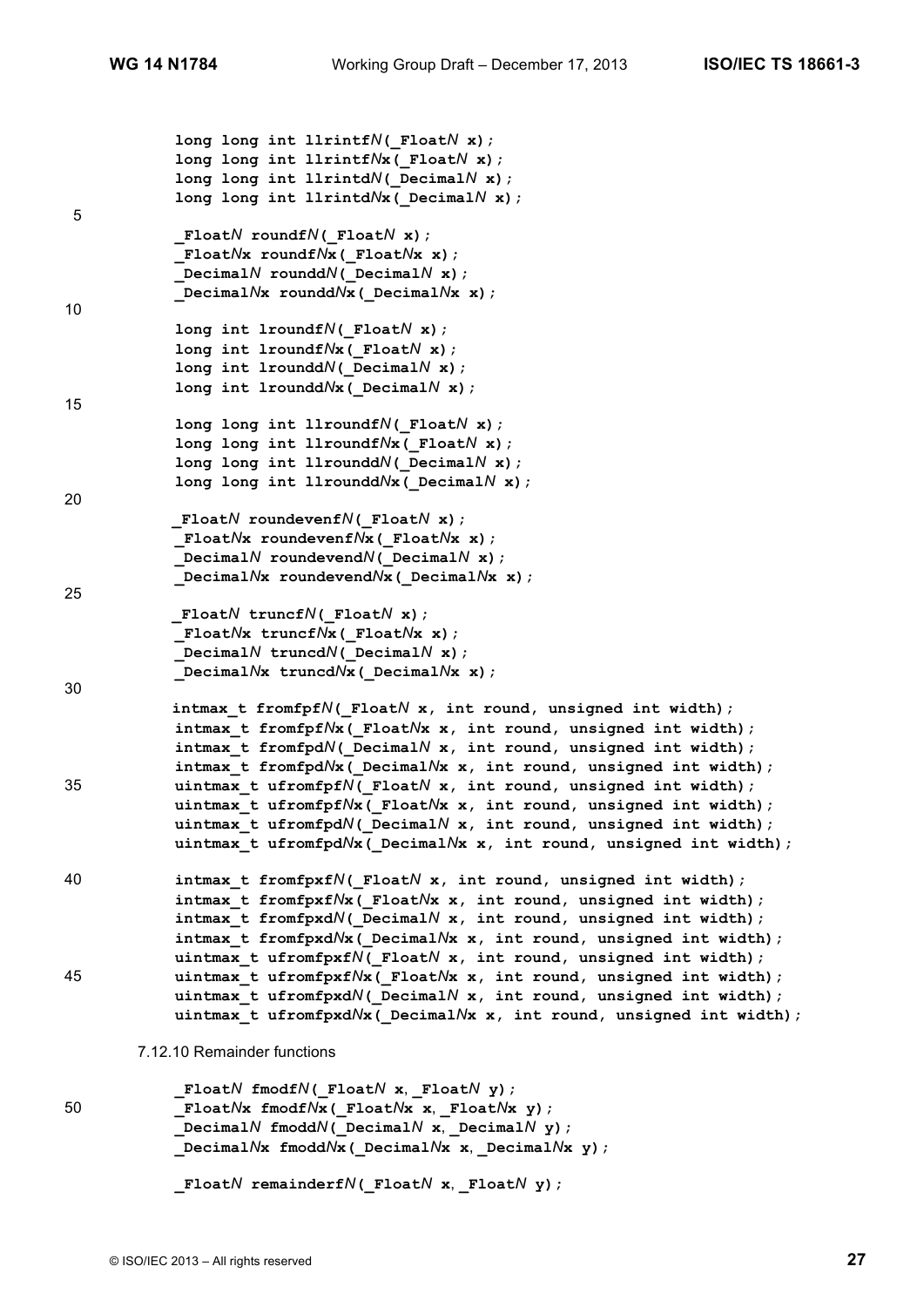```
 _FloatNx remainderfNx(_FloatNx x, _FloatNx y);
            _DecimalN remainderdN(_DecimalN x, _DecimalN y);
            _DecimalNx remainderdNx(_DecimalNx x, _DecimalNx y);
5 _FloatN remquofN(_FloatN x, _FloatN y, int *quo);
             _FloatNx remquofNx(_FloatNx x, _FloatNx y, int *quo);
       7.12.11 Manipulation functions
           _FloatN copysignfN(_FloatN x, _FloatN y);
             _FloatNx copysignfNx(_FloatNx x, _FloatNx y);
10 Decimal<sup>N</sup> copysignd<sup>N</sup> ( Decimal<sup>N</sup> x, Decimal<sup>N</sup> y);
             _DecimalNx copysigndNx(_DecimalNx x, _DecimalNx y);
             _FloatN nanfN(const char *tagp);
             _FloatNx nanfNx(const char *tagp);
15 _DecimalN nandN(const char *tagp);
             _DecimalNx nandNx(const char *tagp);
           _FloatN nextafterfN(_FloatN x, _FloatN y);
             _FloatNx nextafterfNx(_FloatNx x, _FloatNx y);
20 Decimal<sup>N</sup> nextafterd<sup>N</sup> ( DecimalN x, DecimalN y);
             _DecimalNx nextafterdNx(_DecimalNx x, _DecimalNx y);
           _FloatN nextupfN(_FloatN x);
            _FloatNx nextupfNx(_FloatNx x);
25 _DecimalN nextupdN(_DecimalN x);
             _DecimalNx nextupdNx(_DecimalNx x);
           _FloatN nextdownfN(_FloatN x);
             _FloatNx nextdownfNx(_FloatNx x);
30 _DecimalN nextdowndN(_DecimalN x);
             _DecimalNx nextdowndNx(_DecimalNx x);
           int canonicalizefN(_FloatN * cx, const _FloatN * x);
           int canonicalizefNx(_FloatNx * cx, const _FloatNx * x);
35 int canonicalizedN(_DecimalN * cx, const _DecimalN * x);
           int canonicalizedNx(_DecimalNx * cx, const _DecimalNx * x);
            DecimalN quantizedN( DecimalNx, DecimalN y);
             _DecimalNx quantizedNx(_DecimalNx x, _DecimalNx y);
40
            Bool samequantumdN( DecimalN x, DecimalN y);
            _Bool samequantumdNx(_DecimalNx x, _DecimalNx y);
             _DecimalN quantumdN(_DecimalN x);
45 _DecimalNx quantumdNx(_DecimalNx x);
             long long int llquantexpdN(_DecimalN x);
             long long int llquantexpdNx(_DecimalNx x);
```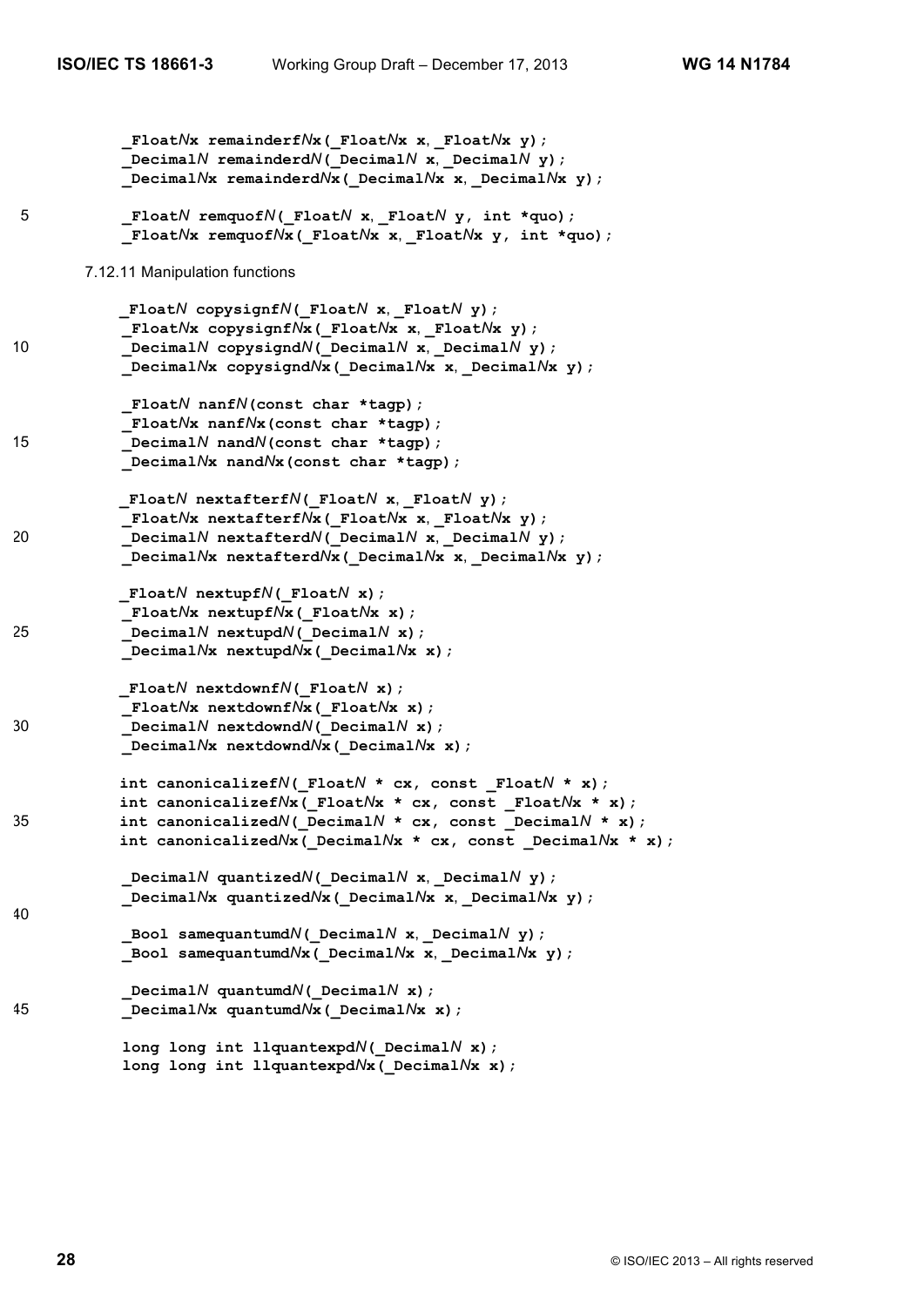|    | void encodedecdN(unsigned char * restrict encptr, const DecimalN *<br>restrict xptr);<br>void decodedecdN( DecimalN * restrict xptr, const unsigned char *                                                                                                        |
|----|-------------------------------------------------------------------------------------------------------------------------------------------------------------------------------------------------------------------------------------------------------------------|
| 5  | restrict encptr);<br>void encodebindN(unsigned char * restrict encptr, const DecimalN *<br>restrict xptr);                                                                                                                                                        |
|    | void decodebindN( DecimalN * restrict xptr, const unsigned char *<br>restrict encptr);                                                                                                                                                                            |
|    | 7.12.12 Maximum, minimum, and positive difference functions                                                                                                                                                                                                       |
| 10 | Float $N$ fdimf $N$ ( Float $N$ x, Float $N$ y);<br>FloatNx fdimfNx( FloatNx x, FloatNx y);<br>Decimal $N$ fdimd $N$ ( Decimal $N$ x, Decimal $N$ y);<br>Decimal $N$ x fdimd $N$ x (Decimal $N$ x x, Decimal $N$ x y);                                            |
| 15 | FloatN fmaxfN( FloatN x, FloatN $y$ );<br>FloatNx fmaxfNx( FloatNx x, FloatNx $y$ );<br>Decimal $N$ fmaxd $N$ ( Decimal $N$ x, Decimal $N$ y);<br>Decimal $N$ x fmaxd $N$ x (Decimal $N$ x x, Decimal $N$ x y);                                                   |
| 20 | Float $N$ fminf $N$ ( Float $N$ x, Float $N$ y);<br>FloatNx fminfNx( FloatNx x, FloatNx y) ;<br>Decimal $N$ fmind $N$ ( Decimal $N$ x, Decimal $N$ y);<br>Decimal $N$ x fmind $N$ x (Decimal $N$ x x, Decimal $N$ x y);                                           |
| 25 | Float $N$ fmaxmagf $N$ ( Float $N$ x, Float $N$ y);<br>FloatNx fmaxmagfNx(_FloatNx x, _FloatNx y);<br>Decimal $N$ fmaxmagd $N$ ( Decimal $N$ x, Decimal $N$ y);<br>Decimal $N$ x fmaxmagd $N$ x (Decimal $N$ x x, Decimal $N$ x y);                               |
| 30 | Float $N$ fminmagf $N$ ( Float $N$ x, Float $N$ y);<br>Float $N$ x fminmagf $N$ x (Float $N$ x x, Float $N$ x y);<br>Decimal $N$ fminmagd $N$ ( Decimal $N$ x, Decimal $N$ y);<br>Decimal $N$ x fminmagd $N$ x (Decimal $N$ x x, Decimal $N$ x y);                |
|    | 7.12.13 Floating multiply-add                                                                                                                                                                                                                                     |
| 35 | FloatN fmafN( FloatN x, FloatN y, FloatN z);<br>FloatN fmafNx (FloatNx x, FloatNx y, FloatNx z);<br>Decimal $N$ fmad $N$ ( Decimal $N$ x, Decimal $N$ y, Decimal $N$ z);<br>Decimal $N$ x fmad $N$ x (Decimal $N$ x x, Decimal $N$ x y, Decimal $N$ x z);         |
|    | 7.12.14 Functions that round result to narrower format                                                                                                                                                                                                            |
| 40 | FloatM fMaddfN(FloatN x, FloatN y); // M < N<br>FloatM fMaddfNx(FloatNx x, FloatNx y); // M <= N<br>FloatMx fMxaddfN(FloatN x, FloatN y); // M < N<br>FloatMx fMxaddfNx(FloatNx x, FloatNx y); // $M < N$                                                         |
| 45 | DecimalM dMadddN( DecimalN x, DecimalN y); // $M < N$<br>DecimalM dMadddNx (DecimalNx x, DecimalNx y) ; // $M \le N$<br>Decimal $M$ x d $M$ xaddd $N$ ( Decimal $N$ x, Decimal $N$ y); // M < N<br>DecimalMx $dMx$ add $dNx$ (DecimalNx x, DecimalNx y); // M < N |
| 50 | FloatM fMsubfN( FloatN x, _FloatN y); // M < N<br>FloatM fMsubfNx(_FloatNx x, _FloatNx y); // M <= N<br>FloatMx $fMxsubfN($ FloatN x, FloatN y); // M < N                                                                                                         |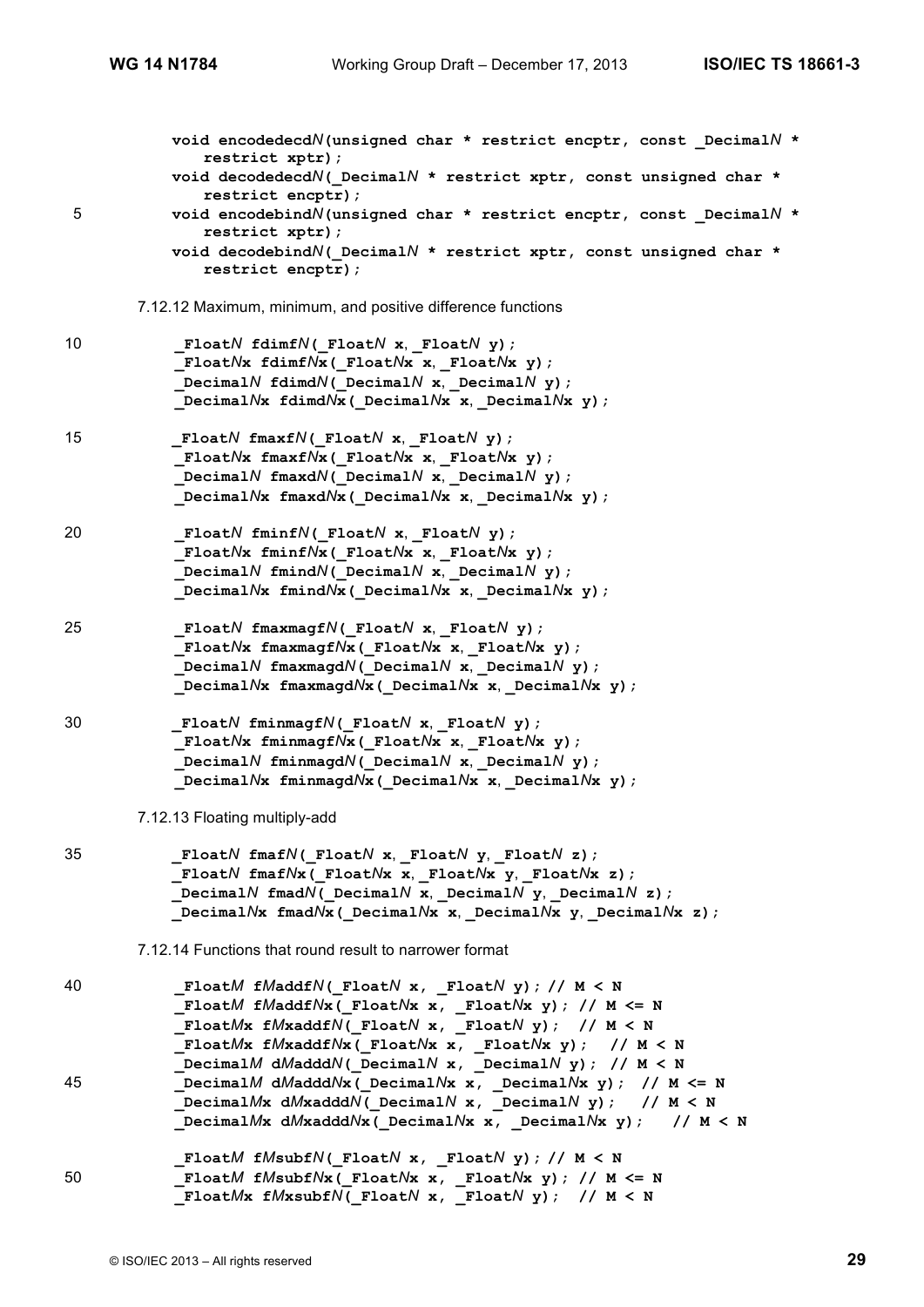```
 _FloatMx fMxsubfNx(_FloatNx x, _FloatNx y); // M < N
            _DecimalM dMsubdN(_DecimalN x, _DecimalN y); // M < N
            _DecimalM dMsubdNx(_DecimalNx x, _DecimalNx y); // M <= N
             _DecimalMx dMxsubdN(_DecimalN x, _DecimalN y); // M < N
5 _DecimalMx dMxsubdNx(_DecimalNx x, _DecimalNx y); // M < N
            _FloatM fMmulfN(_FloatN x, _FloatN y); // M < N
            _FloatM fMmulfNx(_FloatNx x, _FloatNx y); // M <= N
            _FloatMx fMxmulfN(_FloatN x, _FloatN y); // M < N
10 _FloatMx fMxmulfNx(_FloatNx x, _FloatNx y); // M < N
            _DecimalM dMmuldN(_DecimalN x, _DecimalN y); // M < N
           DecimalM dMmu1dNx (DecimalNx x, DecimalNx y); // M <= N
            _DecimalMx dMxmuldN(_DecimalN x, _DecimalN y); // M < N
            _DecimalMx dMxmuldNx(_DecimalNx x, _DecimalNx y); // M < N
15
            _FloatM fMdivfN(_FloatN x, _FloatN y); // M < N
            _FloatM fMdivfNx(_FloatNx x, _FloatNx y); // M <= N
            _FloatMx fMxdivfN(_FloatN x, _FloatN y); // M < N
            _FloatMx fMxdivfNx(_FloatNx x, _FloatNx y); // M < N
20 _DecimalM dMdivdN(_DecimalN x, _DecimalN y); // M < N
            _DecimalM dMdivdNx(_DecimalNx x, _DecimalNx y); // M <= N
            _DecimalMx dMxdivdN(_DecimalN x, _DecimalN y); // M < N
            _DecimalMx dMxdivdNx(_DecimalNx x, _DecimalNx y); // M < N
25 _FloatM fMsqrtfN(_FloatN x); // M < N
            _FloatM fMsqrtfNx(_FloatNx x); // M <= N
            _FloatMx fMxsqrtfN(_FloatN x); // M < N
           FloatMx fMxsqrtfNx(FloatNx x);// M < N
           DecimalM dMsqrtdM( DecimalN x);// M < N
30 _DecimalM dMsqrtdNx(_DecimalNx x); // M <= N
            _DecimalMx dMxdivdN(_DecimalN x); // M < N
            _DecimalMx dMxdivdNx(_DecimalNx x); // M < N
            _FloatM fMfmafN(_FloatN x, _FloatN y, _FloatN z); // M < N
35 _FloatM fMfmafNx(_FloatNx x, _FloatNx y, _FloatNx z); // M <= N
            _FloatMx fMxfmafN(_FloatN x, _FloatN y, _FloatN z); // M < N
             _FloatMx fMxdivfNx(_FloatNx x, _FloatNx y, _FloatNx z);// M < N
            _DecimalM dMfmadN(_DecimalN x, _DecimalN y, _DecimalN z); // M < N
            _DecimalM dMdfmadNx(_DecimalNx x, _DecimalNx y, _DecimalNx z);
40 // M <= N
            _DecimalMx dMxfmadN(_DecimalN x, _DecimalN y, _DecimalN z);
              // M < N
            _DecimalMx dMxfmadNx(_DecimalNx x, _DecimalNx y, _DecimalNx z);
              // M < N
45 F.10.12 Total order functions
           int totalorderfN(FloatN x, FloatN y);
            int totalorderfNx(_FloatNx x, _FloatNx y);
            int totalorderdN(_DecimalN x, _DecimalN y);
            int totalorderdNx(_DecimalNx x, _DecimalNx y);
50
            int totalordermagfN(_FloatN x, _FloatN y);
            int totalordermagfNx(_FloatNx x, _FloatNx y);
           int totalordermagdN( DecimalN x, DecimalN y);
           int totalordermagdNx \overline{C} DecimalNx \overline{x}, DecimalNx \overline{y});
```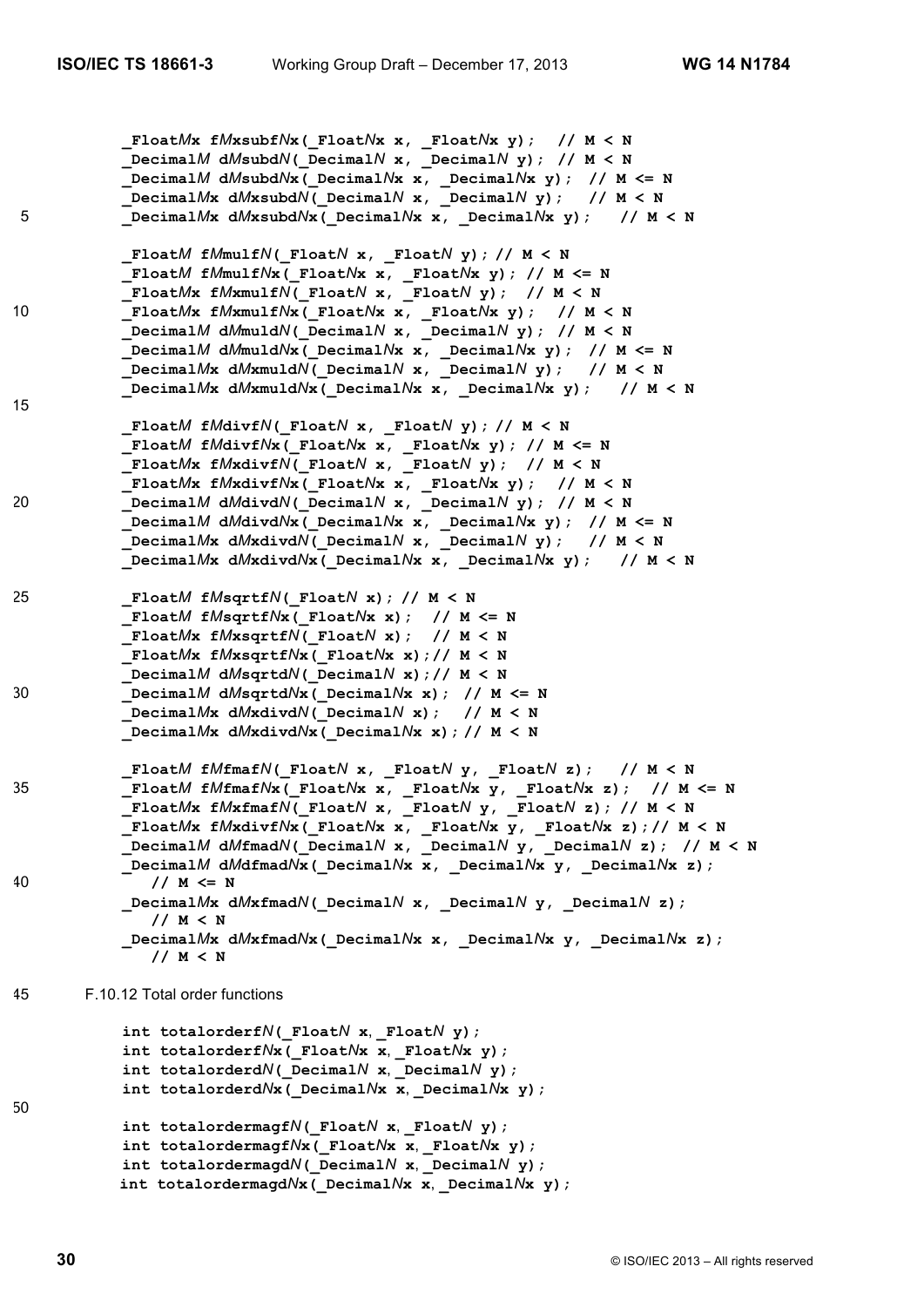### F.10.13 Payload functions

```
_FloatN getpayloadfN(const _FloatN *x);
           _FloatNx getpayloadfNx(const _FloatNx *x);
           _DecimalN getpayloaddN(const _DecimalN *x);
5 Decimal/x getpayloadd/x(const Decimal/x *x);
           int setpayloadfN(_FloatN *res, _FloatN pl);
           int setpayloadfNx(_FloatNx *res, _FloatNx pl);
           int setpayloaddN(_DecimalN *res, _DecimalN pl);
10 int setpayloaddNx ( DecimalNx *res, DecimalNx pl);
           int setpayloadsigfN(_FloatN *res, _FloatN pl);
           int setpayloadsigfNx(_FloatNx *res, _FloatNx pl);
           int setpayloadsigdN(_DecimalN *res, _DecimalN pl);
15 int setpayloadsigdNx(_DecimalNx *res, _DecimalNx pl);
```
## **11.3 Encoding conversion functions**

The functions in this subclause, together with the numerical conversion functions for encodings in clause 12, support the non-arithmetic interchange formats specified by IEC 60559.

#### 20 **Change to C11 + TS18661-1 + TS18661-2:**

After 7.12.11.7, add:

**7.12.11.7a The encodef***N* **functions**

#### **Synopsis**

```
[1] #define __STDC_WANT_IEC_60559_TYPES_EXT__
25 #include <math.h>
           void encodefN(unsigned char * restrict encptr, const _FloatN *
              restrict xptr);
```
## **Description**

30 [2] The **encodef***N* functions convert **\*xptr** into an IEC 60559 binary*N* encoding and store the resulting encoding as an *N*/8 element array, with 8 bits per array element, in the object pointed to by **encptr**. The order of bytes in the array is implementation defined. These functions preserve the value of **\*xptr** and raise no floating-point exceptions. If **\*xptr** is non-canonical, these functions may or may not produce a canonical encoding.

## 35 **Returns**

[3] The **encodef***N* functions return no value.

# **7.12.11.7b The decodef***N* **functions**

## **Synopsis**

```
[1] #define STDC WANT IEC 60559 TYPES EXT
40 #include <math.h>
          void decodefN (_FloatN * restrict xptr, const unsigned char *
             restrict encptr);
```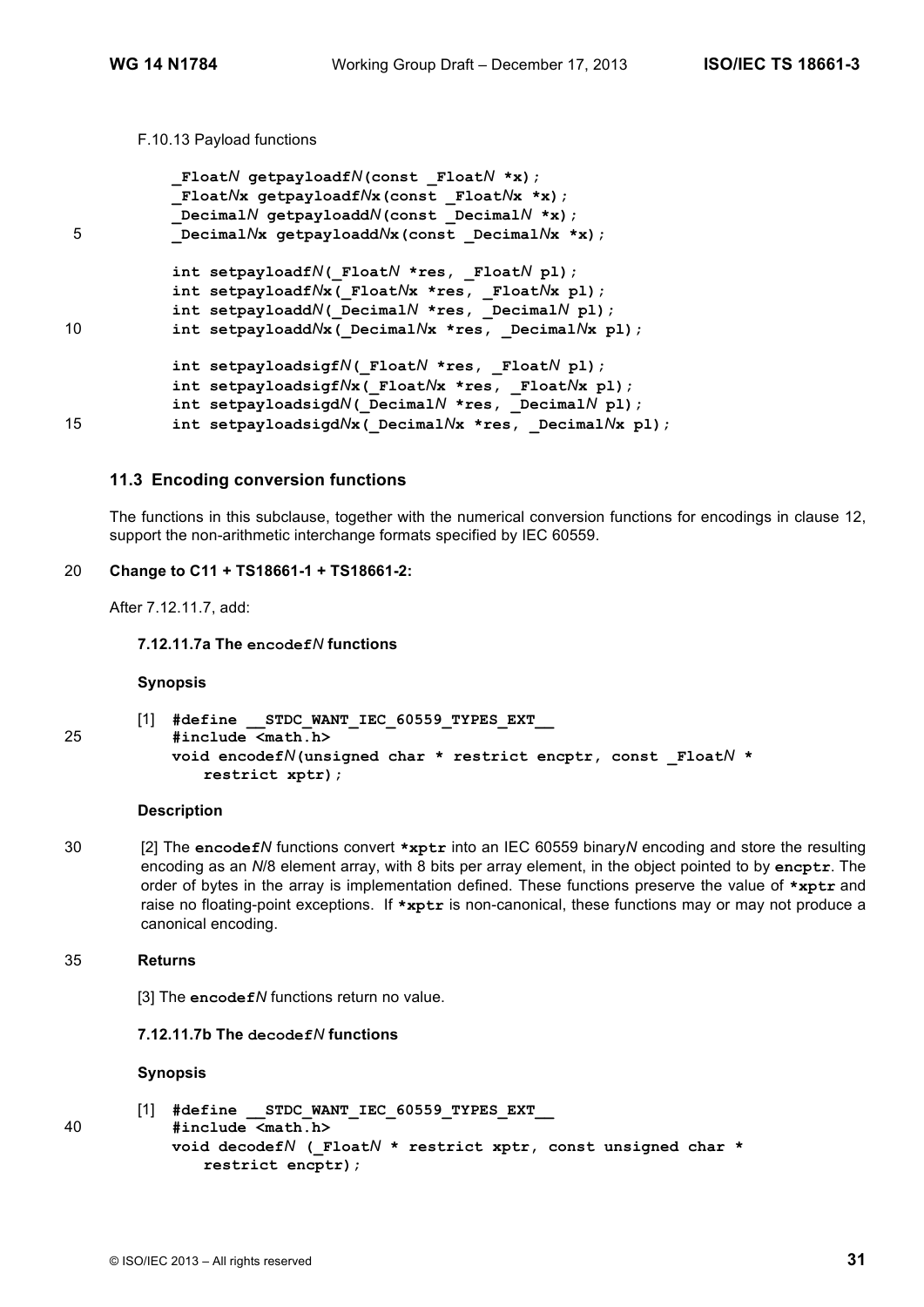## **Description**

[2] The **decodef***N* functions interpret the *N*/8 element array pointed to by **encptr** as an IEC 60559 binary*N* encoding, with 8 bits per array element. The order of bytes in the array is implementation defined. These functions convert the given encoding into a representation in the type **Float***N*, and 5 store the result in the object pointed to by **xptr**. These functions preserve the encoded value and raise no floating-point exceptions. If the encoding is non-canonical, these functions may or may not produce a canonical representation.

## **Returns**

[3] The **decodef***N* functions return no value.

## 10 **7.12.11.7c Encoding-to-encoding conversion functions**

[1] An implementation shall declare a **f***M***encf***N* function for each M and N equal the width of a supported IEC 60559 arithmetic or non-arithmetic binary interchange format. An implementation shall provide both **d***M***encdecd***N* and **d***M***encbind***N* functions for each M and N equal the width of a supported IEC 60559 arithmetic or non-arithmetic decimal interchange format.

## 15 **7.12.11.7c.1 The f***M***encf***N* **functions**

## **Synopsis**

```
[1] #define __STDC_WANT_IEC_60559_TYPES_EXT__
          #include <math.h>
          void fMencfN(unsigned char * restrict encMptr, const unsigned char *
20 restrict encNptr);
```
## **Description**

[2] These functions convert between IEC 60559 binary interchange formats. These functions interpret the *N*/8 element array pointed to by **enc***N***ptr** as an encoding of width *N* bits. They convert the 25 encoding to an encoding of width M bits and store the resulting encoding as an *M*/8 element array in the object pointed to by **enc***M***ptr**. The conversion rounds and raises floating-point exceptions as specified in IEC 60559. The order of bytes in the arrays is implementation defined.

## **Returns**

[3] These functions return no value.

## 30 **7.12.11.7c.2 The d***M***encdecd***N* **and d***M***encbind***N* **functions**

## **Synopsis**

[1] #define STDC WANT IEC 60559 TYPES EXT **#include <math.h>**

- **void d***M***encdecd***N***(unsigned char \* restrict enc***M***ptr, const unsigned char** 35 **\* restrict enc***N***ptr);**
	- **void d***M***encbind***N***(unsigned char \* restrict enc***M***ptr, const unsigned char \* restrict enc***N***ptr);**

## **Description**

40 [2] These functions convert between IEC 60559 decimal interchange formats that use the same encoding scheme. The **d***M***encdecd***N* functions convert between formats using the encoding scheme based on decimal encoding of the significand. The **d***M***encbind***N* functions convert between formats using the encoding scheme based on binary encoding of the significand. These functions interpret the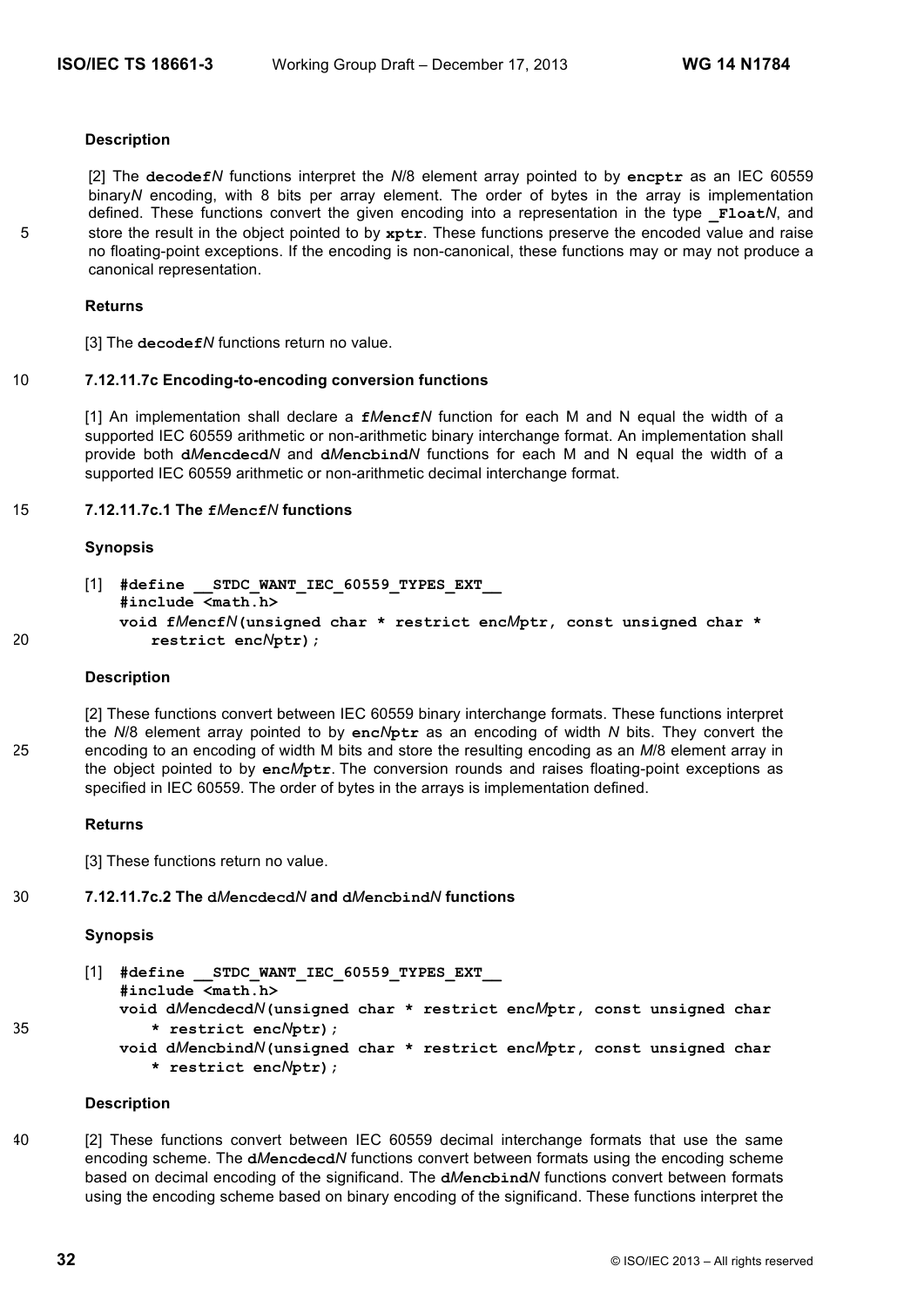*N*/8 element array pointed to by **enc***N***ptr** as an encoding of width *N* bits. They convert the encoding to an encoding of width M bits and store the resulting encoding as an *M*/8 element array in the object pointed to by **enc***M***ptr**. The conversion rounds and raises floating-point exceptions as specified in IEC 60559. The order of bytes in the arrays is implementation defined.

### 5 **Returns**

[3] These functions return no value.

## **12 Numeric conversion functions in <stdlib.h>**

This clause specifies functions to convert between character sequences and the interchange and extended floating types. Conversions from character sequences are provided by functions analogous to the **strtod** 10 function in **<stdlib.h>**. Conversions to character sequences are provided by functions analogous to the

**strfromd** function in **<stdlib.h>**.

This clause also specifies functions to convert between character sequences and IEC 60559 interchange format encodings.

#### **Changes to C11 + TS18661-1 + TS18661-2:**

15 After 7.22.1#1, insert

[3a] For each interchange or extended floating type that the implementation provides, **<stdlib.h>** shall declare the associated functions. Conversely, for each such type that the implementation does not provide, **<stdlib.h>** shall not declare the associated functions unless specified otherwise.

After 7.22.1.2b, insert:

## 20 **7.22.1.2c The strfromf***N***, strfromf***N***x, strfromd***N***, and strfromd***N***x functions**

#### **Synopsis**

|    | $\lceil 1 \rceil$ | #define STDC WANT IEC 60559 TYPES EXT<br>#include <stdlib.h></stdlib.h> |
|----|-------------------|-------------------------------------------------------------------------|
|    |                   | int strfromfN(char * restrict s, size t n, const char * restrict        |
| 25 |                   | format, $F$ loat $N$ fp);                                               |
|    |                   | int strfromfNx(char * restrict s, size t n, const char * restrict       |
|    |                   | format, $F$ loat $N$ x fp $)$ ;                                         |
|    |                   | int strfromdN(char * restrict s, size t n, const char * restrict        |
|    |                   | format, Decimal $N$ fp);                                                |
| 30 |                   | int strfromd/vx (char * restrict s, size_t n, const char * restrict     |
|    |                   | format, Decimal $Nx$ fp);                                               |
|    |                   |                                                                         |

## **Description**

[2] The **strfromf***N* and **strfromf***N***x** functions are similar to the **strfromd** function, except they 35 convert to the types **\_Float***N* and **\_Float***N***x**, respectively. The **strfromd***N* and **strfromd***N***x** functions are similar to the strfromd64 function, except they convert from the types **Decimal**N and **Decimal**/ $N$ **x**, respectively.

#### **Returns**

[3] The **strfromf***N* and **strfromf***N***x** functions return values similar to the **strfromd** function. The 40 **strfromd***N* and **strfromd***N***x** functions return values similar to the **strfromd64** function.

After 7.22.1.3a, insert: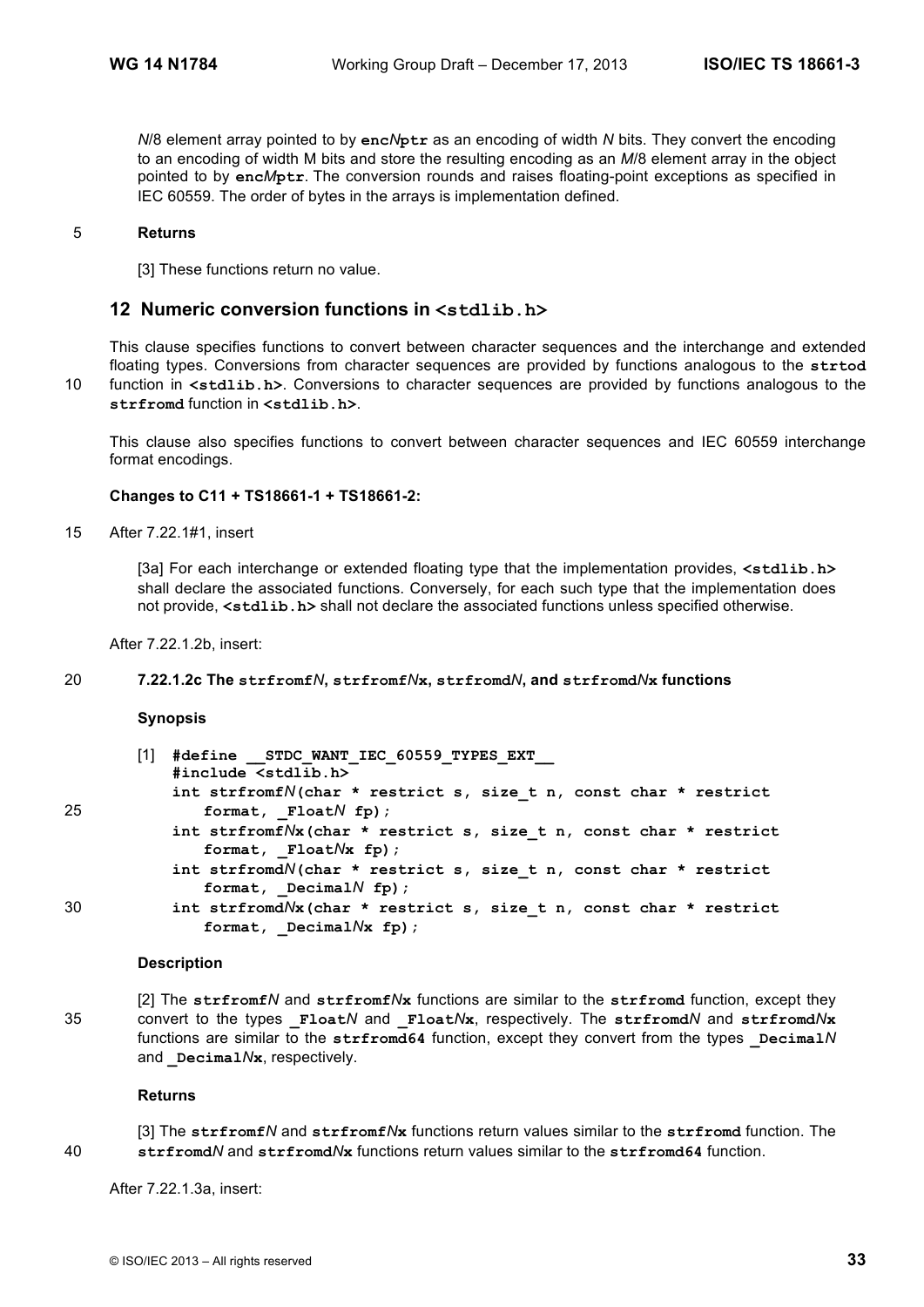**7.22.1.3b The strtof***N***, strtof***N***x, strtod***N***, and strtod***N***x functions**

#### **Synopsis**

[1] **#define \_\_STDC\_WANT\_IEC\_60559\_TYPES\_EXT\_\_ #include <stdlib.h>** 5 **\_Float***N* **strtof***N***(const char \* restrict nptr, char \*\* restrict endptr); \_Float***N***x strtof***N***x(const char \* restrict nptr, char \*\* restrict endptr); \_Decimal***N* **strtod***N***(const char \* restrict nptr, char \*\* restrict** 10 **endptr); \_Decimal***N***x strtod***N***x(const char \* restrict nptr, char \*\* restrict endptr);**

#### **Description**

15 [2] The **strtof***N* and **strtof***N***x** functions are similar to the **strtod** function, except they convert to the types **\_Float***N* and **\_Float***N***x**, respectively. The **strtod***N* and **strtod***N***x** functions are similar to the strtod64 function, except they convert to the types  $DecimalN$  and  $DecimalNx$ , respectively.

#### **Returns**

20 [3] The **strtof***N* and **strtof***N***x** functions return values similar to the **strtod** function, except in the types **\_Float***N* and **\_Float***N***x**, respectively. The **strtod***N* and **strtod***N***x** functions return values similar to the  $str\text{-}tot64$  function, except in the types  $\text{Decimal}N$  and  $\text{Decimal}N$ **x**, respectively.

#### **7.22.1.3c String-to-encoding functions**

25 [1] An implementation shall declare the **strtoencf***N* function for each *N* equal the width of a supported IEC 60559 arithmetic or non-arithmetic binary interchange format. An implementation shall declare both the **strtoencdecd***N* and **strtoencbind***N* functions for each N equal the width of a supported IEC 60559 arithmetic or non-arithmetic decimal interchange format.

## **7.22.1.3c.1 The strtoencf***N* **functions**

#### 30 **Synopsis**

[1] **#define \_\_STDC\_WANT\_IEC\_60559\_TYPES\_EXT\_\_ #include <stdlib.h> void strtoencf***N***(unsigned char \* restrict encptr, const char \* restrict nptr, char \*\* restrict endptr);**

```
35
```
#### **Description**

[2] The **strtoencf***N* functions are similar to the **strtof***N* functions, except they store an IEC 60559 encoding of the result as an *N*/8 element array in the object pointed to by **encptr**. The order of bytes in the arrays is implementation defined.

#### 40 **Returns**

[3] These functions return no value.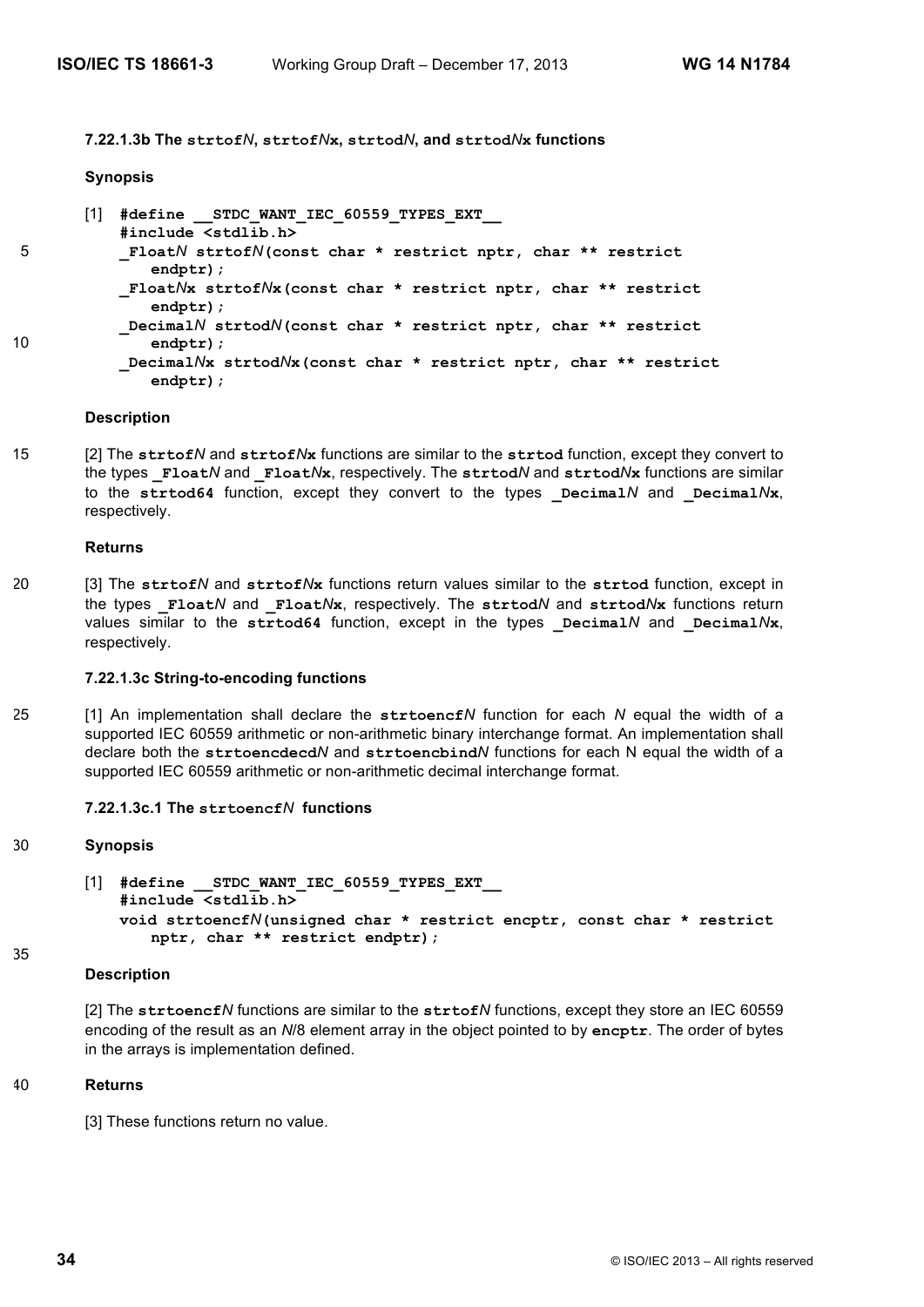#### **7.22.1.3c.2 The strtoencdecd***N* **and strtoencbind***N* **functions**

#### **Synopsis**

```
[1] #define __STDC_WANT_IEC_60559_TYPES_EXT__
          #include <stdlib.h>
5 void strtoencdecdN(unsigned char * restrict encptr, const char *
              restrict nptr, char ** restrict endptr);
          void strtoencbindN(unsigned char * restrict encptr, const char *
             restrict nptr, char ** restrict endptr);
```
#### 10 **Description**

[2] The **strtoencdecd***N* and **strtoencbind***N* functions are similar to the **strtod***N* functions, except they store an IEC 60559 encoding of the result as an *N*/8 element array in the object pointed to by **encptr**. The **strtoencdecd***N* functions produce an encoding in the encoding scheme based on decimal encoding of the significand. The **strtoencbind***N* functions produce an encoding in the 15 encoding scheme based on binary encoding of the significand. The order of bytes in the arrays is implementation defined.

#### **Returns**

[3] These functions return no value.

#### **7.22.1.3d String-from-encoding functions**

20 [1] An implementation shall declare the **strfromencf***N* function for each *N* equal the width of a supported IEC 60559 arithmetic or non-arithmetic binary interchange format. An implementation shall declare both the **strfromencdecd***N* and **strfromencbind***N* functions for each N equal the width of a supported IEC 60559 arithmetic or non-arithmetic decimal interchange format.

#### **7.22.1.3d.1 The strfromencf***N* **functions**

#### 25 **Synopsis**

```
[1] #define __STDC_WANT_IEC_60559_TYPES_EXT__
   #include <stdlib.h>
    int strfromencfN(char * restrict s, size_t n, const char * restrict
       format, const unsigned char * restrict encptr);
```
#### 30 **Description**

[2] The **strfromencf***N* functions are similar to the **strfromf***N* functions, except the input is the value of the *N*/8 element array pointed to by **encptr**, interpreted as an IEC 60559 binary*N* encoding. The order of bytes in the arrays is implementation defined.

#### **Returns**

35 [3] The **strfromencf***N* functions return the same values as corresponding **strfromf***N* functions.

#### **7.22.1.3d.2 The strfromencdecd***N* **and strfromencbind***N* **functions**

#### **Synopsis**

| [1] #define STDC WANT IEC 60559 TYPES EXT |  |  |  |  |
|-------------------------------------------|--|--|--|--|
| #include <stdlib.h></stdlib.h>            |  |  |  |  |

40 **int strfromencdecd***N***(char \* restrict s, size\_t n, const char \* restrict format, const unsigned char \* restrict encptr);** 

**int strfromencbind***N***x(char \* restrict s, size\_t n, const char \* restrict**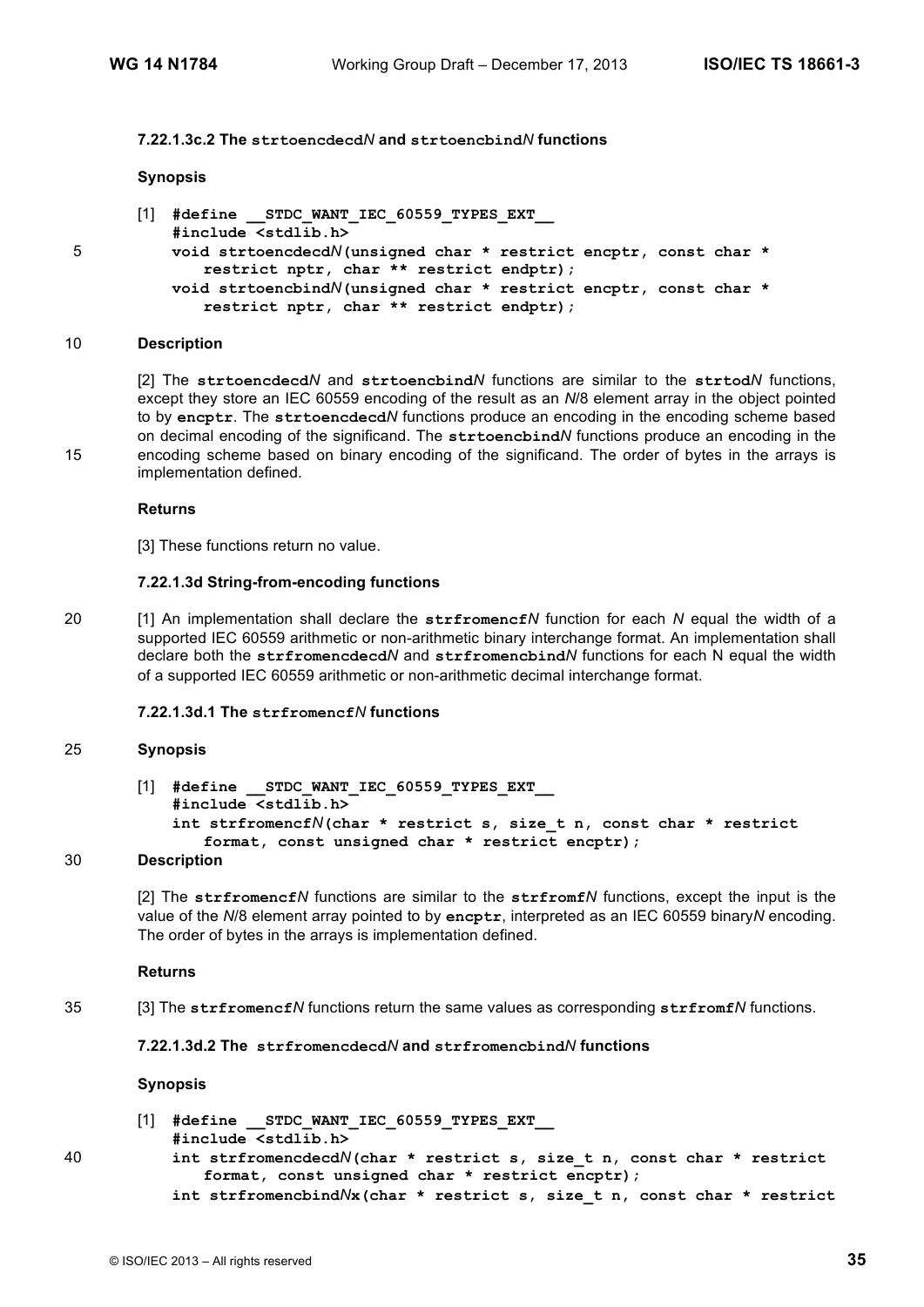**format, const unsigned char \* restrict encptr);**

#### **Description**

[2] The **strfromencdecd***N* functions are similar to the **strfromd***N* functions except the input is the 5 value of the *N*/8 element array pointed to by **encptr**, interpreted as an IEC 60559 decimal*N* encoding in the coding scheme based on decimal encoding of the significand. The **strfromencbind***N* functions are similar to the **strfromd***N* functions except the input is the value of the *N*/8 element array pointed to by **encptr**, interpreted as an IEC 60559 decimal*N* encoding in the coding scheme based on binary encoding of the significand. The order of bytes in the arrays is 10 implementation defined.

#### **Returns**

[3] The **strfromencdecd***N* and **strfromencbind***N* functions return the same values as corresponding **strfromd***N* functions.

## **13 Complex arithmetic <complex.h>**

15 This clause specifies complex functions for corresponding real types that are interchange and extended floating types.

#### **Changes to C11 + TS18661-1 + TS18661-2:**

Change 7.3.1#3 from:

[3] Each synopsis specifies a family of functions consisting of a principal function with one or more 20 **double complex** parameters and a **double complex** or **double** return value; and other functions with the same name but with **f** and **l** suffixes which are corresponding functions with **float** and **long double** parameters and return values.

to:

- [3] Each synopsis specifies a family of functions consisting of:
- 25 a principal function with one or more **double complex** parameters and a **double complex** or **double** return value; and,

other functions with the same name but with **f**, **l**, **f***N*, and **f***N***x** suffixes which are corresponding functions whose parameters and return values have corresponding real types **float**, **long double**, **\_Float***N*, and **\_Float***N***x**.

30 Add after 7.3.1#3:

[3a] For each interchange or extended floating type that the implementation provides, **<complex.h>** shall declare the associated functions. Conversely, for each such type that the implementation does not provide, **<complex.h>** shall not declare the associated functions.

Add the following list of function prototypes to the synopsis of the respective subclauses:

35 7.3.5 Trigonometric functions

 **\_Float***N* **complex cacosf***N***(\_Float***N* **complex z); \_Float***N***x complex cacosf***N***x(\_Float***N***x complex z);**

 **\_Float***N* **complex casinf***N***(\_Float***N* **complex z);** 40 **\_Float***N***x complex casinf***N***x(\_Float***N***x complex z);**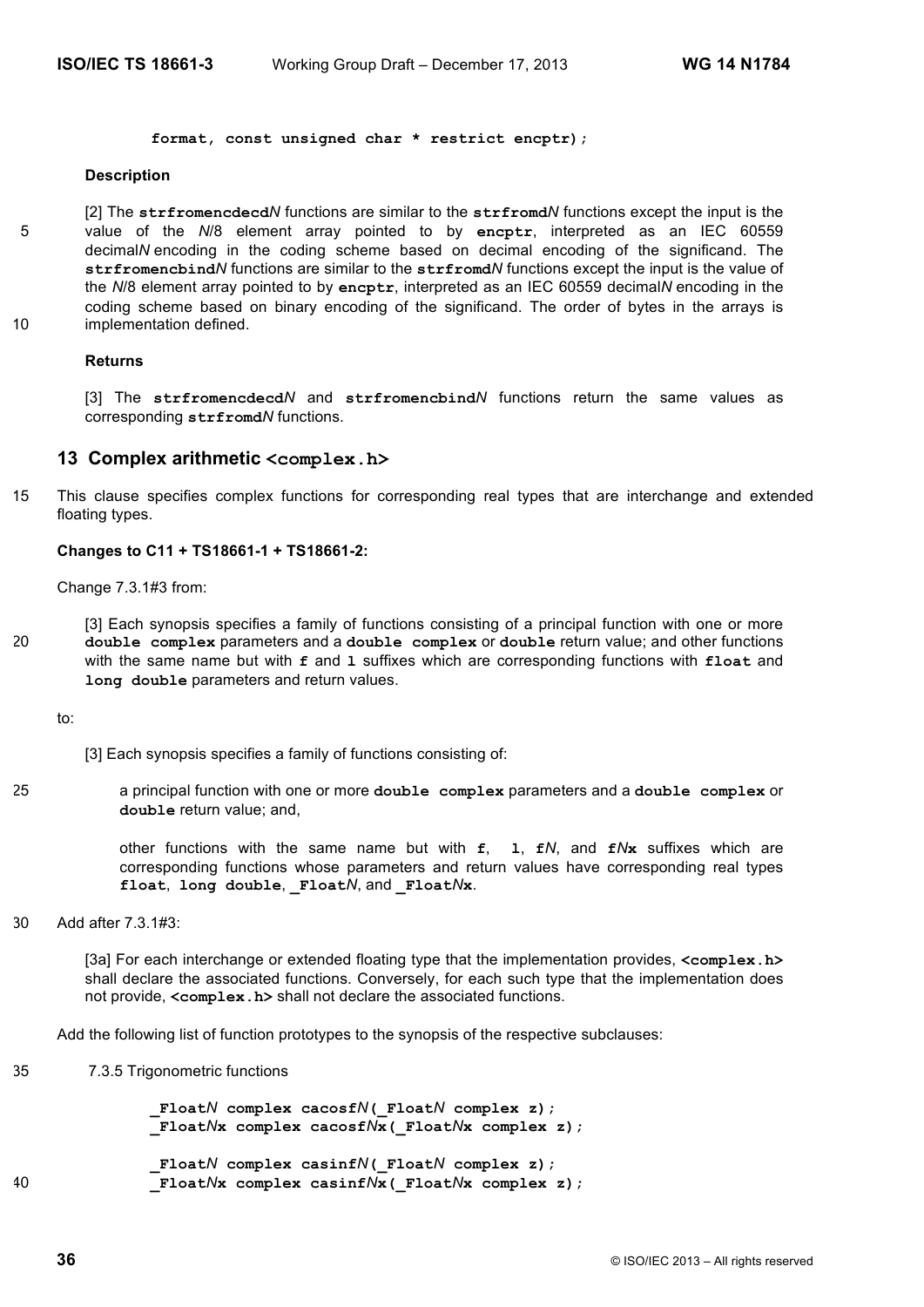|    | FloatN complex catanfN( FloatN complex z);<br>Float $N$ x complex catanf $N$ x (Float $N$ x complex z);                                                                                                       |
|----|---------------------------------------------------------------------------------------------------------------------------------------------------------------------------------------------------------------|
| 5  | Float $N$ complex ccosf $N($ Float $N$ complex z);<br>Float $N$ x complex ccosf $N$ x (Float $N$ x complex z);                                                                                                |
| 10 | Float $N$ complex csinf $N($ Float $N$ complex z);<br>Float $N$ x complex csinf $N$ x (Float $N$ x complex z);<br>_FloatN complex ctanfN(_FloatN complex z);<br>_FloatNx complex ctanfNx(_FloatNx complex z); |
|    | 7.3.6 Hyperbolic functions                                                                                                                                                                                    |
| 15 | Float $N$ complex cacoshf $N($ Float $N$ complex z);<br>Float $N$ x complex cacoshf $N$ x (Float $N$ x complex z);                                                                                            |
| 20 | Float $N$ complex casinhf $N($ Float $N$ complex z);<br>Float $N$ x complex casinhf $N$ x (Float $N$ x complex z);                                                                                            |
|    | Float $N$ complex catanhf $N($ Float $N$ complex z);<br>Float $N$ x complex catanhf $N$ x (Float $N$ x complex z);                                                                                            |
| 25 | Float $N$ complex ccoshf $N($ Float $N$ complex z);<br>$_F$ loat $N$ x complex acoshf $N$ x ( $_F$ loat $N$ x complex z);                                                                                     |
|    | $\_$ Float $N$ complex csinhf $N$ ( $\_$ Float $N$ complex z);<br>_FloatNx complex csinhfNx(_FloatNx complex z) ;                                                                                             |
| 30 | Float $N$ complex ctanhf $N($ Float $N$ complex z);<br>$_F$ loat $N$ x complex ctanhf $N$ x ( $_F$ loat $N$ x complex z);                                                                                     |
|    | 7.3.7 Exponential and logarithmic functions                                                                                                                                                                   |
| 35 | $\_$ Float $N$ complex cexpf $N($ $\_$ Float $N$ complex z);<br>$_F$ loat $N$ x complex cexpf $N$ x ( $_F$ loat $N$ x complex z);                                                                             |
|    | Float $N$ complex clogf $N($ Float $N$ complex z);<br>FloatNx complex clogfNx ( FloatNx complex z) ;                                                                                                          |
|    | 7.3.8 Power and absolute value functions                                                                                                                                                                      |
| 40 | Float $N$ complex cabsf $N($ Float $N$ complex z);<br>FloatNx complex cabsfNx( FloatNx complex z);                                                                                                            |
| 45 | _FloatN complex cpowfN(_FloatN complex z, _FloatN complex y) ;<br>$_F$ loat $N$ x complex cpowf $N$ x ( $_F$ loat $N$ x complex z, $_F$ loat $N$ x complex y);                                                |
|    | Float $N$ complex csqrtf $N($ Float $N$ complex z);<br>FloatNx complex csqrtfNx(_FloatNx complex z);                                                                                                          |
|    | 7.3.9 Manipulation functions                                                                                                                                                                                  |

 **\_Float***N* **complex cargf***N***(\_Float***N* **complex z);**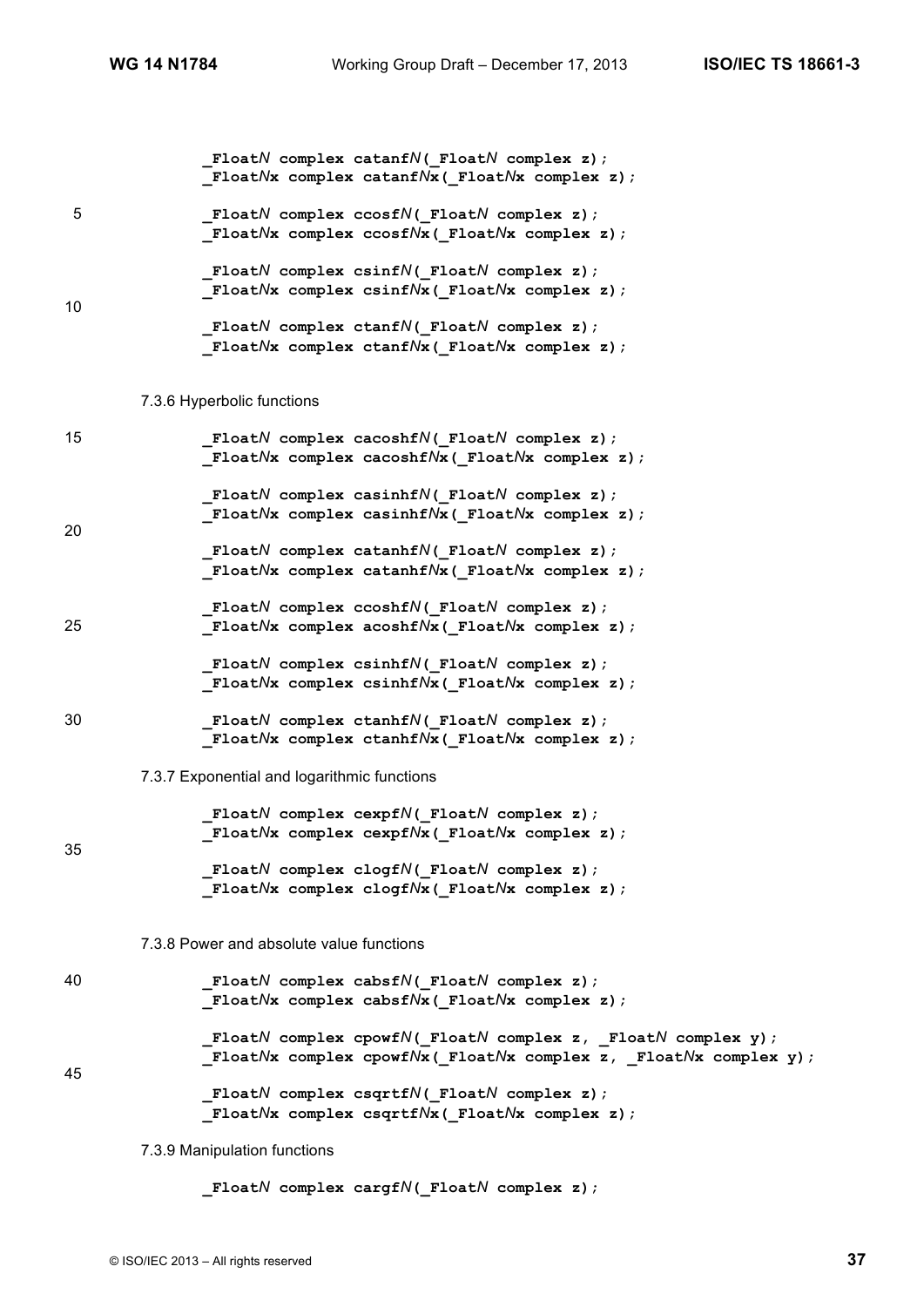**\_Float***N***x complex cargf***N***x(\_Float***N***x complex z);**

```
 _FloatN cimagfN(_FloatN complex z);
 _FloatNx cimagfNx(_FloatNx complex z);
```
 **\_Float***N* **complex CMPLXf***N***(\_Float***N* **x, \_Float***N* **y);**  $\overline{F}$ loat $N$ **x** complex CMPLXf $N$ **x** ( $\overline{F}$ loat $N$ **x**  $\overline{x}$ ,  $\overline{F}$ loat $N$ **x**  $\overline{y}$ );

 **\_Float***N* **complex conjf***N***(\_Float***N* **complex z);** 10 **\_Float***N***x complex conjf***N***x(\_Float***N***x complex z);**

> **\_Float***N* **complex cprojf***N***(\_Float***N* **complex z); \_Float***N***x complex cprojf***N***x(\_Float***N***x complex z);**

15 **\_Float***N* **crealf***N***(\_Float***N* **complex z); \_Float***N***x crealf***N***x(\_Float***N***x complex z);**

## **14 Type-generic macros <tgmath.h>**

The following changes to C11 + TS18661-1 + TS18661-2 enhance the specification of type-generic macros in **<tgmath.h>** to apply to interchange and extended floating types, as well as standard floating types.

#### 20 **Changes to C11 + TS18661-1 + TS18661-2:**

In 7.25, replace paragraphs [3b]:

[3b] If arguments for generic parameters of a type-generic macro are such that some argument has a corresponding real type that is of standard floating type and another argument is of decimal floating type, the behavior is undefined.

#### 25 with:

5

[3b] If arguments for generic parameters of a type-generic macro are such that some argument has a corresponding real type that is a standard floating type or a floating type of radix 2 and another argument is of decimal floating type, the behavior is undefined.

In 7.25#3c, replace the bullets:

- 30 First, if any argument for generic parameters has type **Decimal128**, the type determined is **\_Decimal128**.
	- Otherwise, if any argument for generic parameters has type **\_Decimal64**, or if any argument for generic parameters is of integer type and another argument for generic parameters has type **\_Decimal32**, the type determined is **\_Decimal64**.
- 35 Otherwise, if any argument for generic parameters has type **Decimal32**, the type determined is **\_Decimal32**.
	- Otherwise, if the corresponding real type of any argument for generic parameters is **long double**, the type determined is **long double**.
- Otherwise, if the corresponding real type of any argument for generic parameters is **double** or is 40 of integer type, the type determined is **double**.
	- Otherwise, if any argument for generic parameters is of integer type, the type determined is **double**.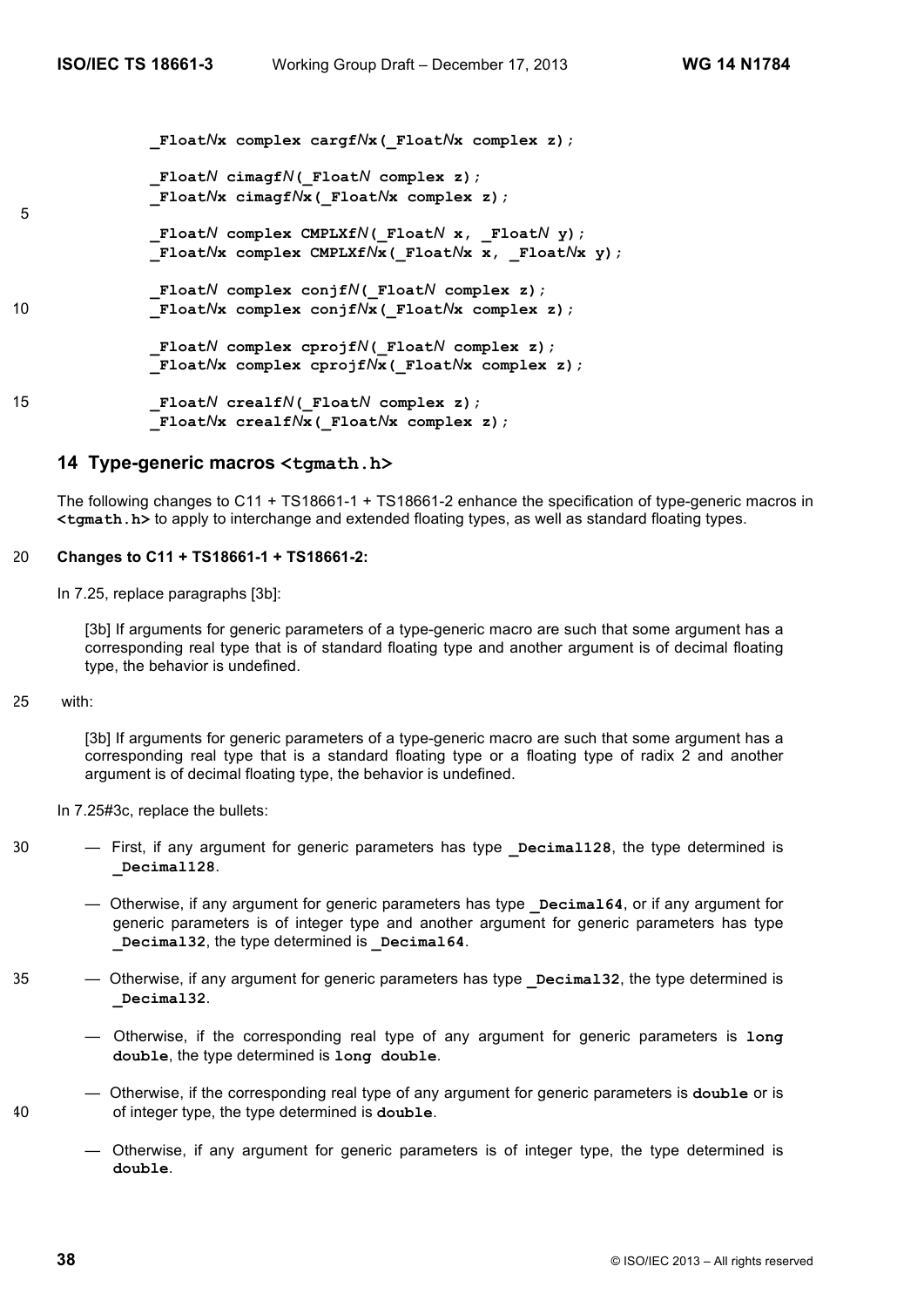— Otherwise, the type determined is **float**.

with:

- If two arguments have floating types and neither of the sets of values of their corresponding real types is a subset of (or equivalent to) the other, the behavior is undefined.
- 5  $-$  If any arguments for generic parameters have type **Decimal***M* where  $M \ge 64$  or **Decimal** $N$ **x** where  $N \geq 32$ , the type determined is the widest of the types of these arguments. If  $\Delta P$  **Decimal** and **Decimal** N<sub>x</sub> are both widest types (with equivalent sets of values) of these arguments, the type determined is **\_Decimal***M*.
- Otherwise, if any argument for generic parameters is of integer type and another argument for 10 generic parameters has type **Decimal32**, the type determined is **Decimal64**.
	- Otherwise, if any argument for generic parameters has type **Decimal32**, the type determined is **\_Decimal32**.
- Otherwise, if the corresponding real type of any argument for generic parameters has type **long double, Float***M* where *M* ≥ 128, or **Float***N***x** where *N* ≥ 64, the type determined is the 15 widest of the corresponding real types of these arguments. If **\_Float***M* and either **long double** or **Float***N***x** are both widest corresponding real types (with equivalent sets of values) of these arguments, the type determined is **\_Float***M*. Otherwise, if **long double** and **\_Float***N***x** are both widest corresponding real types (with equivalent sets of values) of these arguments, the type determined is **long double**.
- 20 Otherwise, if the corresponding real type of any argument for generic parameters has type **double**, **\_Float64**, or **\_Float32x**, the type determined is the widest of the corresponding real types of these arguments. If **\_Float64** and either **double** or **\_Float32x** are both widest corresponding real types (with equivalent sets of values) of these arguments, the type determined is **Float64**. Otherwise, if double and **Float32x** are both widest corresponding real types 25 (with equivalent sets of values) of these arguments, the type determined is **double**.
	- Otherwise, if any argument for generic parameters is of integer type, the type determined is **double**.
	- Otherwise, if the corresponding real type of any argument for generic parameters has type **\_Float32**, the type determined is **\_Float32**.
- 30 Otherwise, the type determined is **float**.

In the second bullet 7.25#3c, attach a footnote to the wording:

the type determined is the widest

where the footnote is:

\*) The term widest here refers to a type whose set of values is a superset of (or equivalent to) the 35 sets of values of the other types.

In 7.25#6, replace:

Use of the macro with any argument of standard floating or complex type invokes a complex function. Use of the macro with an argument of decimal floating type results in undefined behavior.

with: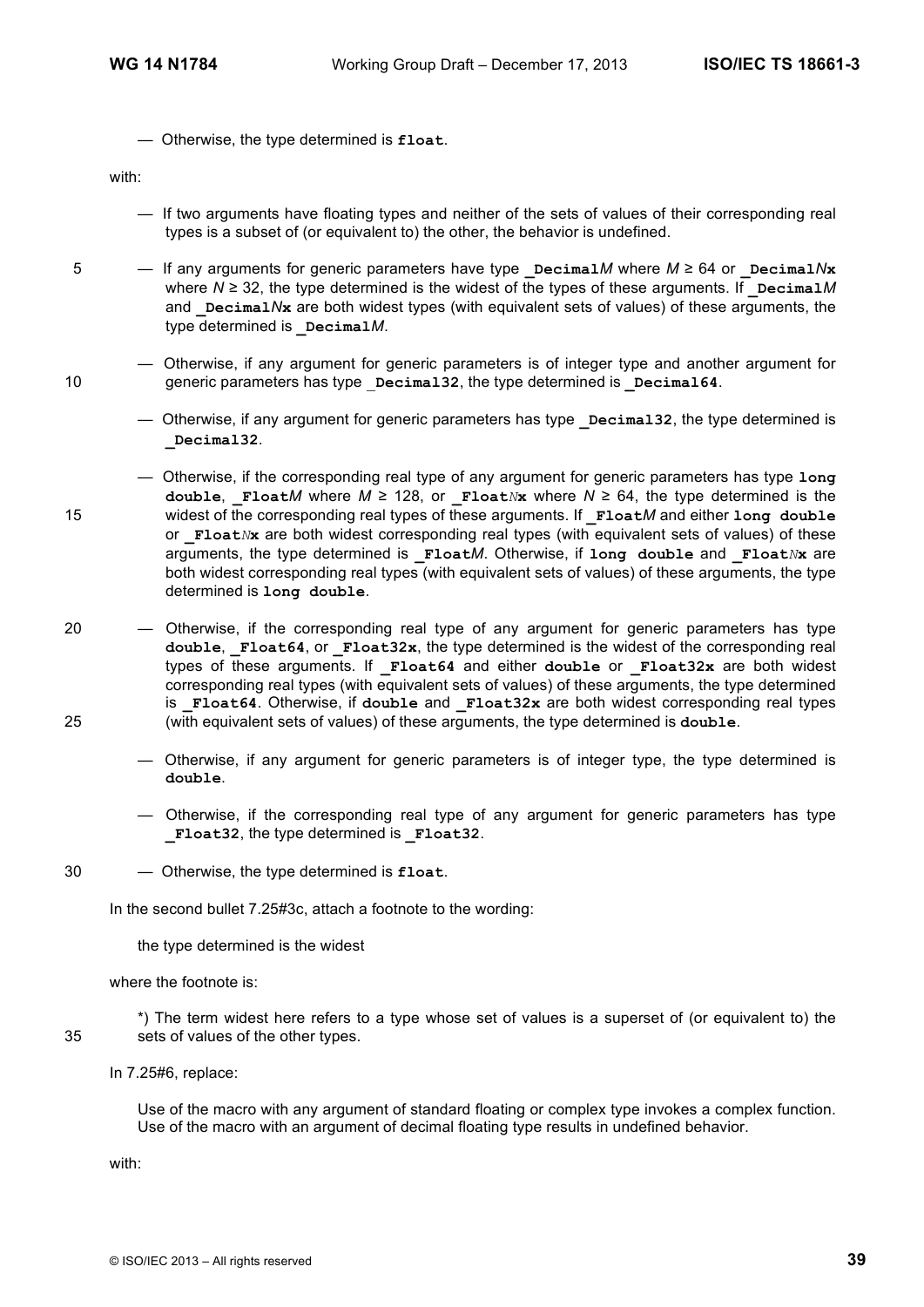Use of the macro with any argument of standard floating type, floating type of radix 2, or complex type, invokes a complex function. Use of the macro with an argument of a decimal floating type results in undefined behavior.

After 7.25#6c, add the paragraph:

5 [6d] For an implementation that provides the following real floating types:

|    | type        | IEC 60559 format |
|----|-------------|------------------|
|    | float       | binary32         |
|    | double      | binary64         |
| 10 | long double | binary128        |
|    | Float32     | binary32         |
|    | Float64     | binary64         |
|    | Float128    | binary128        |
|    | Float32x    | binary64         |
| 15 | Float64x    | binary128        |
|    |             |                  |

a type-generic macro **cbrt** that conforms to the specification in this clause and that is affected by constant rounding modes could be implemented as follows:

|    |                                                        | #if defined( STDC WANT IEC 60559 TYPES EXT ) |  |
|----|--------------------------------------------------------|----------------------------------------------|--|
| 20 | $\#define \; \text{chrt}(X) \quad \text{Generic}((X),$ |                                              |  |
|    |                                                        | $F$ loat $128:$ cbrtf $128(X)$ ,             |  |
|    |                                                        | $F$ loat $64:$ cbrtf $64(X)$ ,               |  |
|    |                                                        | $F$ loat $32:$ cbrtf $32(X)$ ,               |  |
|    |                                                        | $F$ loat $64x$ : cbrtf $64x$ (X),            |  |
| 25 |                                                        | $F$ loat $32x$ : cbrtf $32x(X)$ ,            |  |
|    |                                                        | $l$ ong double: $cbrt1(X)$ ,                 |  |
|    |                                                        | $default:$ Roundwise $cbrt(X)$ ,             |  |
|    |                                                        | float: chrtf(X)                              |  |
|    |                                                        |                                              |  |
| 30 | #else                                                  |                                              |  |
|    | $\#define \; \text{chrt}(X) \quad \text{Generic}((X),$ |                                              |  |
|    |                                                        | $long double: chrtl(X)$ ,                    |  |
|    |                                                        | $default:$ Roundwise $cbrt(X)$ ,             |  |
|    |                                                        | float: chrtf(X)                              |  |
| 35 |                                                        |                                              |  |
|    | #                                                      |                                              |  |

**#endif**

where **Roundwise cbrt()** is equivalent to cbrt() invoked without macro-replacement suppression.

40 In 7.25#7, insert at the beginning of the example:

**#define \_\_STDC\_WANT\_IEC\_60559\_TYPES\_EXT\_\_**

In 7.25#7, append to the declarations:

```
#if __STDC_IEC_60559_TYPES__ >= 201ymmL
           _Float32x f32x;
45 _Float64 f64;
           _Float128 f128;
           _Float64 complex f64c;
           #endif
```
50 In 7.25#7, append to the table: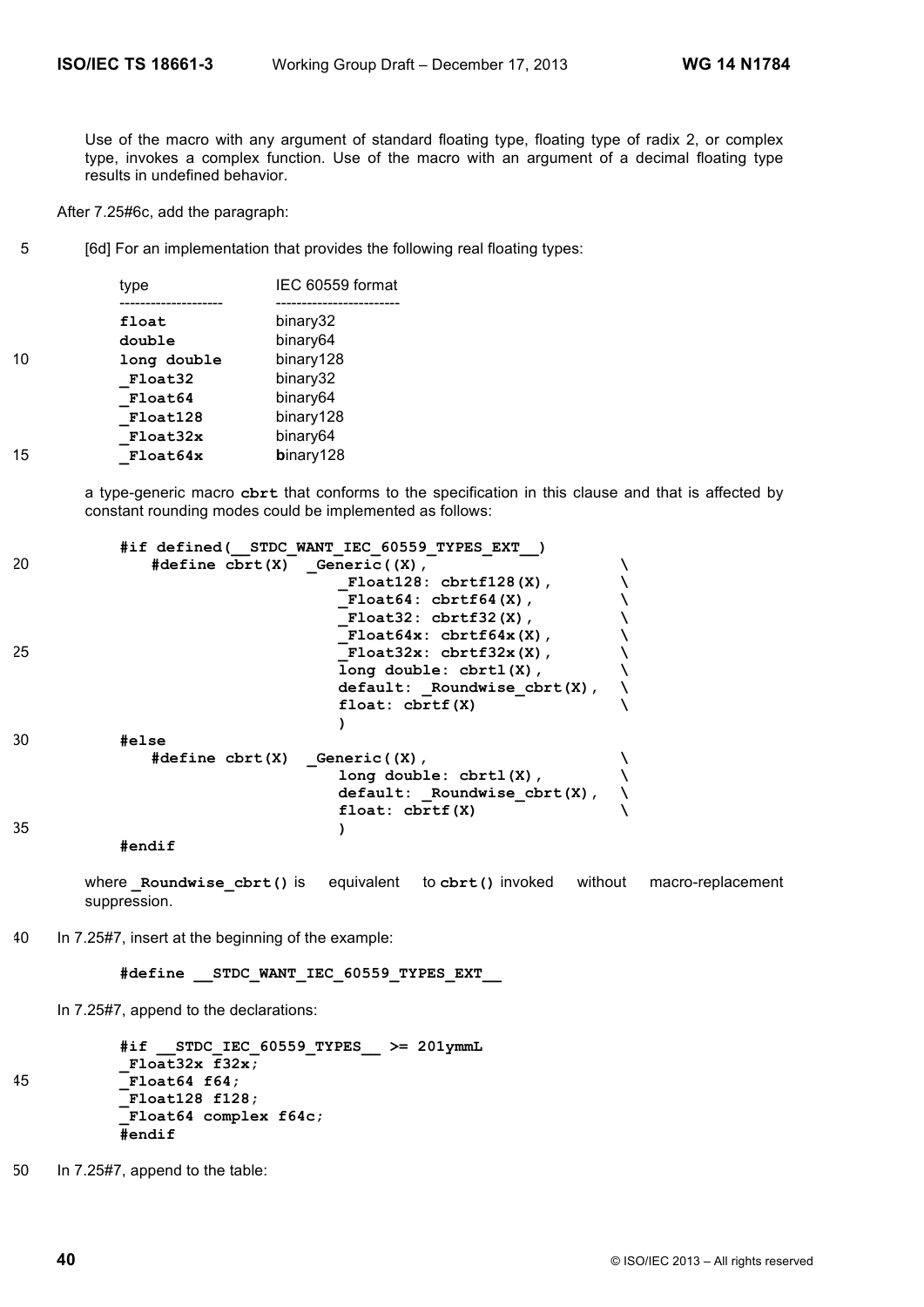|    | cos(f64xc)<br>pow(dc, f128)<br>fmax(f64, d) | ccosf64x(f64xc)<br>$cpowf128$ (dc, f128)<br>fmaxf64(f64, d)                                                                                                                                                                                                                                    |
|----|---------------------------------------------|------------------------------------------------------------------------------------------------------------------------------------------------------------------------------------------------------------------------------------------------------------------------------------------------|
| 5  | fmax(d, f32x)                               | ${\bf fmax}$ (d, ${\bf f32x}$ ), the function, if the set of values of ${\bf Flost22x}$ is a subset<br>of (or equivalent to) the set of values of double, or<br>${\tt fmaxf32x}$ (d, ${\tt f32x}$ ), if the set of values of double is a proper subset of<br>the set of values of Float32x, or |
| 10 | pow(f32x, n)                                | undefined, if neither of the sets of values of double and Float32x is a<br>subset of the other (and the sets are not equivalent)<br>powf32x(f32x, n)                                                                                                                                           |